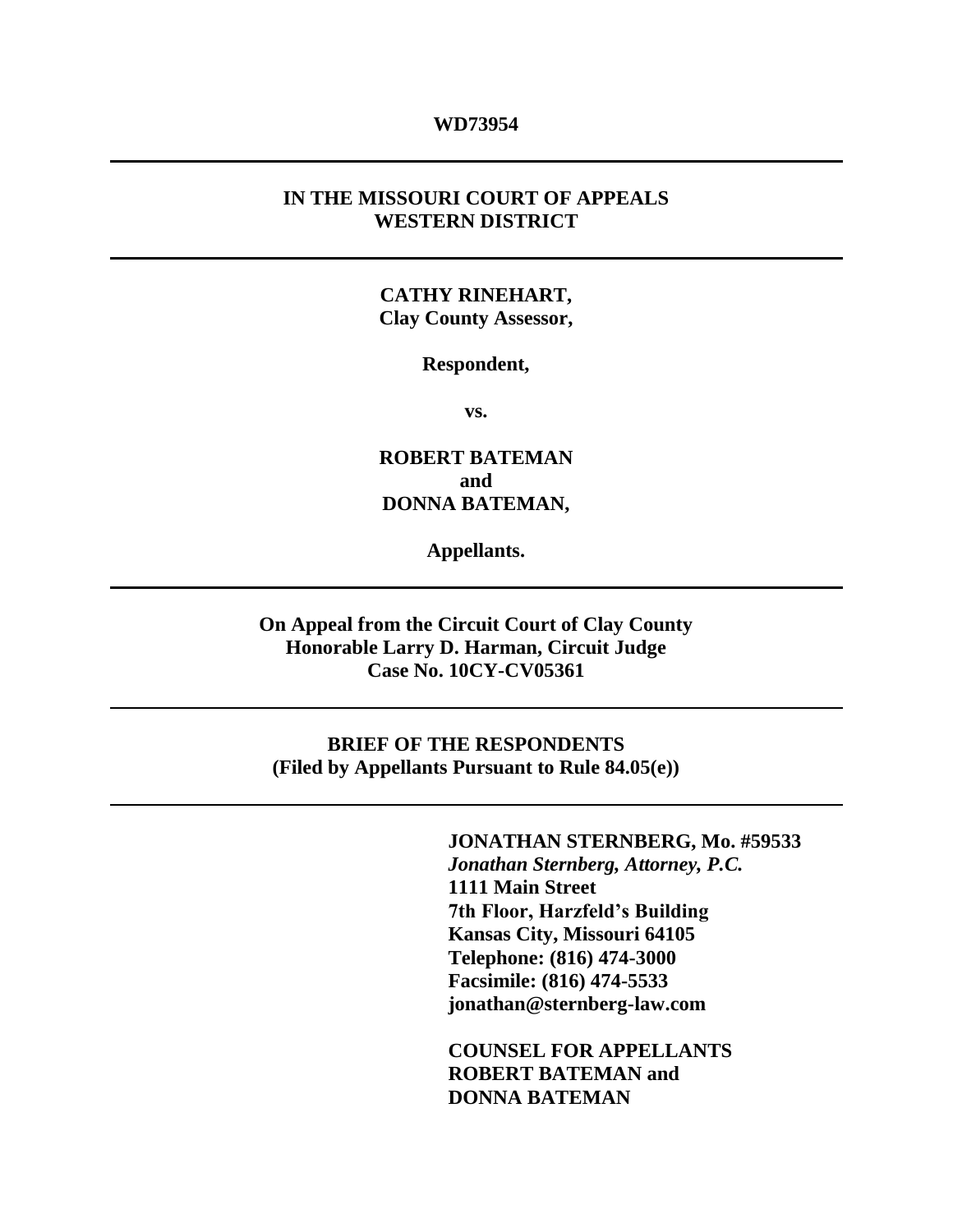#### **Preliminary Statement**

The law of Missouri specifies that land "used for agricultural purposes and devoted primarily to the raising and harvesting of crops" is "agricultural and horticultural property," which must be assessed for property taxes based on its productive use value – a maximum of \$985 per acre and a minimum of \$30 per acre, depending on soil condition – rather than its salable fair market value. The State Tax Commission determined that 3.3 acres owned by Appellants Robert and Donna Bateman and used entirely in 2007, 2008, and 2009 for the raising and harvesting of more than four tons of red clover hay each year, was agricultural property to be assessed by its productive use value.

The Clay County Assessor argues this was error. Instead, the Assessor argues the property tax for the land should be assessed based on its supposed fair market value for commercial use, increasing the Batemans' annual property tax from \$30 to many thousands of dollars. The Assessor asserts that the land actually is "vacant and unused;" it argues that, merely because the Batemans have not yet turned a profit on their agricultural venture, their active and productive hay farm cannot be an agricultural use.

These arguments are without merit. In *City of Clinton v. Terra Foundation, Inc.*, 139 S.W.3d 186 (Mo. App. 2004), this Court made abundantly clear that hay is an "agricultural crop" and using land to cultivate hay is an "agricultural use." In arguing otherwise, the Assessor ignores the standard of review and inserts words into the tax statutes that are not there. Viewing the evidence in a light most favorable to the Commission's decision, there was no error. This Court should reverse the trial court's judgment and remand this case with instructions to affirm the Commission's decision.

i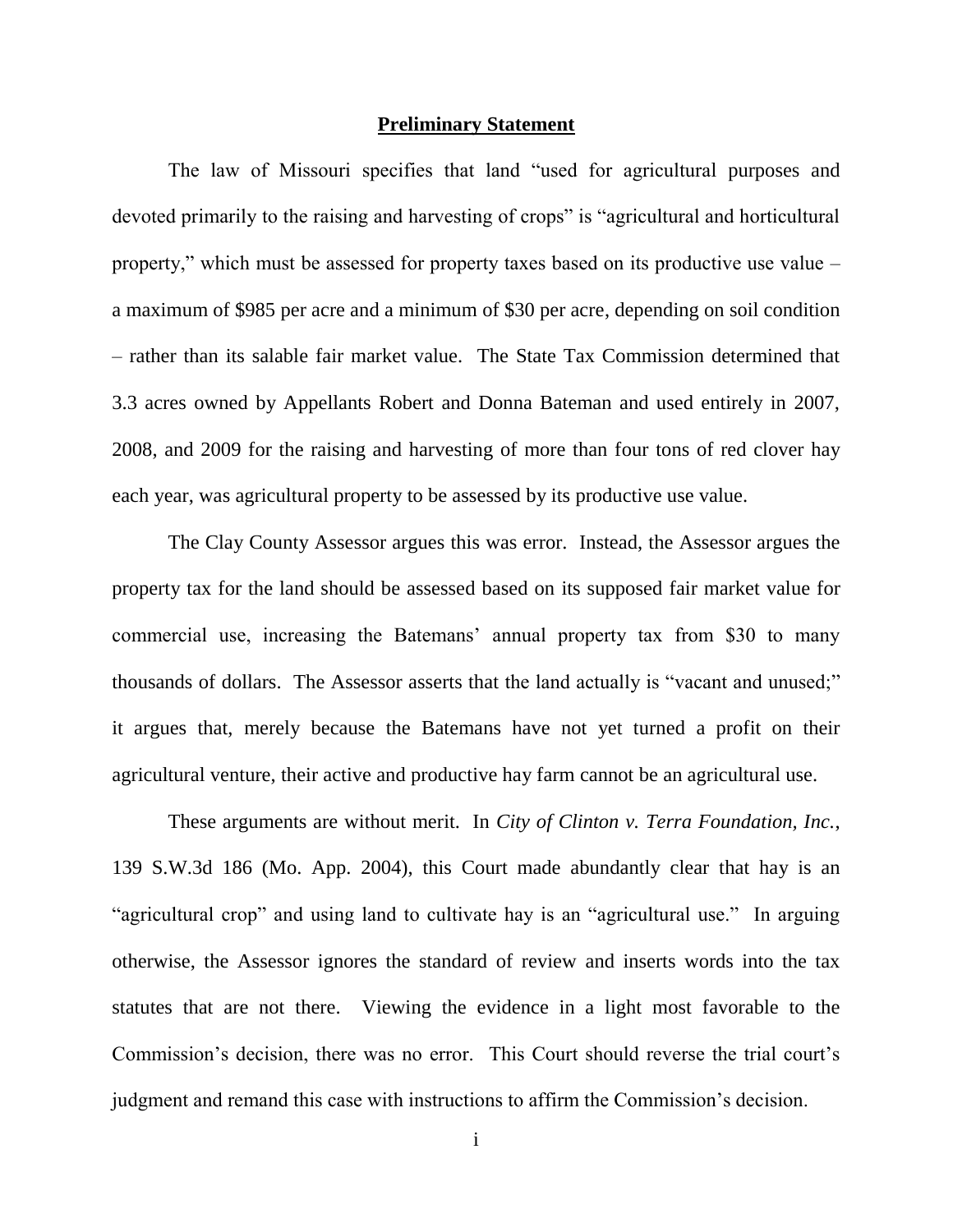| A. Under §§ 137.016 and 137.017, property "devoted primarily to the            |
|--------------------------------------------------------------------------------|
| raising and harvesting of crops" is not "vacant or unused" and its property    |
| taxes must be assessed based on the value it has for agricultural use 17       |
| B. Red clover hay is an agricultural crop; under §§ 137.016 and 137.017,       |
| land devoted to raising and harvesting it is "in use" as agricultural property |
|                                                                                |
| The Court cannot take judicial notice of the existence or contents of<br>C.    |
|                                                                                |

### **Table of Contents**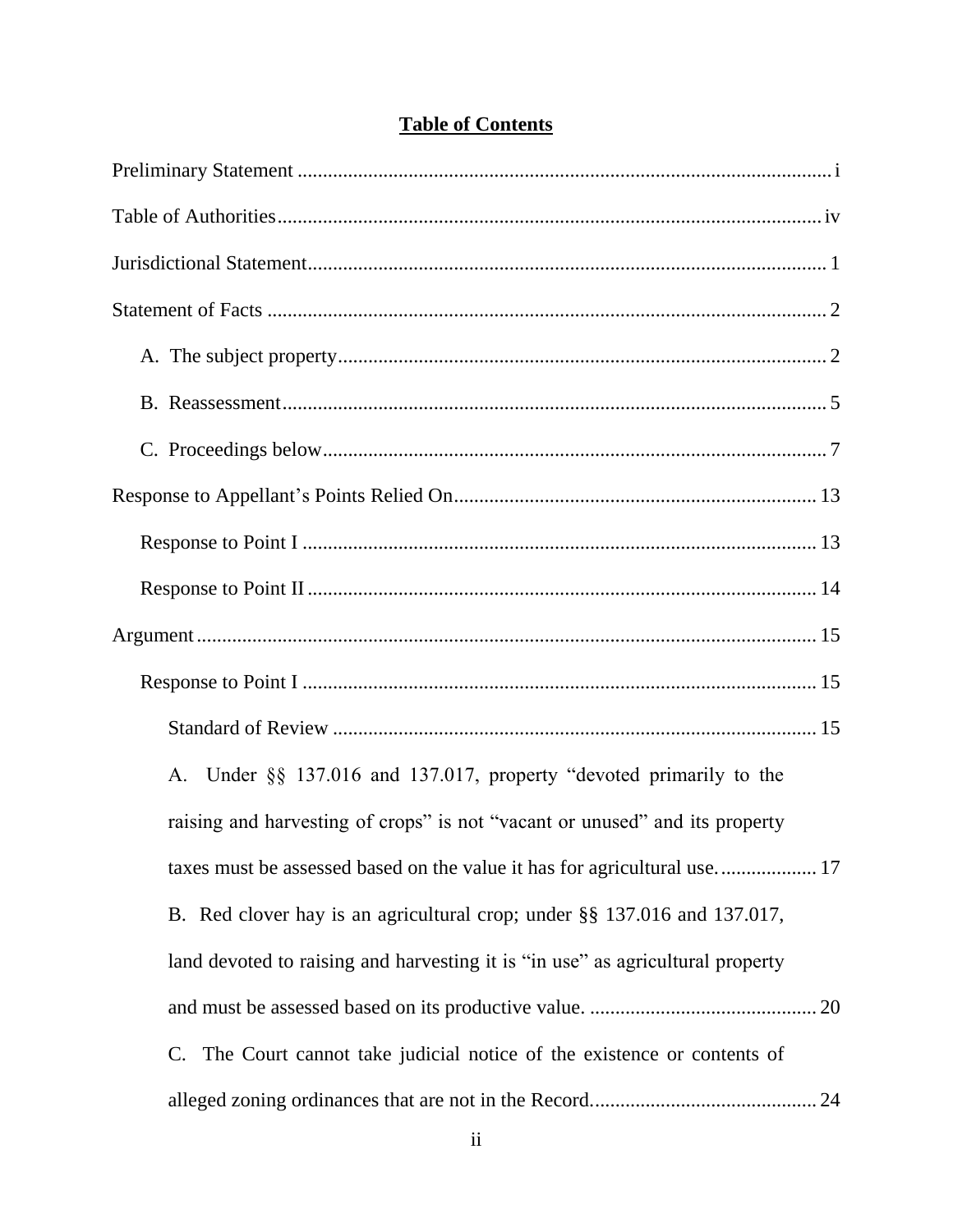| D. The State Tax Commission correctly applied §§ 137.016, 137.017, and        |
|-------------------------------------------------------------------------------|
|                                                                               |
|                                                                               |
|                                                                               |
|                                                                               |
|                                                                               |
|                                                                               |
|                                                                               |
|                                                                               |
| Decision and Order of State Tax Commission Hearing Officer (Dec. 22, 2009) A6 |
| Order of State Tax Commission Affirming Hearing Officer (Apr. 13, 2010) A18   |
|                                                                               |
|                                                                               |
|                                                                               |
|                                                                               |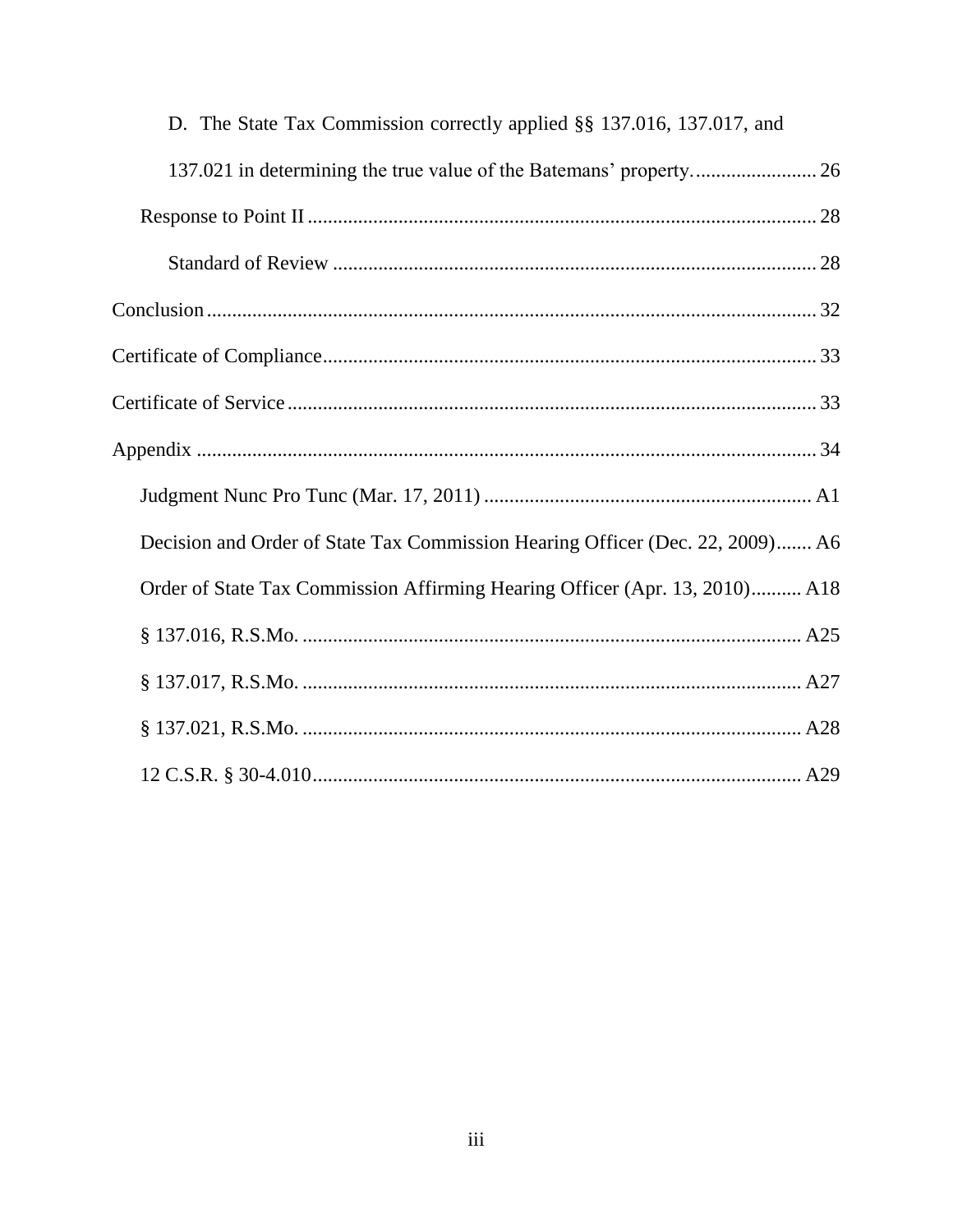#### **Table of Authorities**

#### **Cases**

| <i>Algonquin Golf Club v. State Tax Comm'n,</i> 220 S.W.3d 415 (Mo. App. 2007) 15, 28 |  |  |  |
|---------------------------------------------------------------------------------------|--|--|--|
| City of Clinton v. Terra Found., Inc., 139 S.W.3d 186 (Mo. App. 2004)                 |  |  |  |

............................................................................................................i, 13, 16, 21, 23-24 *City of St. Joseph v. Roller*, 363 S.W.2d 609 (Mo. 1963)................................................. 26 *Consumer Contact Co. v. State*, 592 S.W.2d 782 (Mo. banc 1980).......................13, 25-26 *Nigh v. City of Savannah*, 956 S.W.2d 451 (Mo. App. 1997)........................................... 26 *Queen of Diamonds, Inc. v. Quinn*, 569 S.W.2d 317 (Mo. App. 1978)............................ 26 *Shipman v. Dominion Hospitality*, 148 S.W.3d 821 (Mo. banc 2004).................. 13, 15, 28 *Smith v. Shaw*, 159 S.W.3d 830 (Mo. banc 2005)....................................................... 14, 29 *Southers v. City of Farmington*, 263 S.W.3d 603 (Mo. banc 2008).................................. 26 *State ex rel. Nixon v. Am. Tobacco Co.*, 34 S.W.3d 122 (Mo. banc 2000)................. 14, 29 *State ex rel. Unnerstall v. Berkemeyer*, 298 S.W.3d 513 (Mo. banc 2009) ...........13, 22-23 *State ex rel. York v. Daugherty*, 969 S.W.2d 223 (Mo. banc 1998)............................ 14, 30 *State v. Davis*, \_\_\_ S.W.3d \_\_\_, 2011 WL 3841554 (Mo. banc 2011)..................14, 29-31

#### **Constitution of Missouri**

#### **Revised Statutes of Missouri**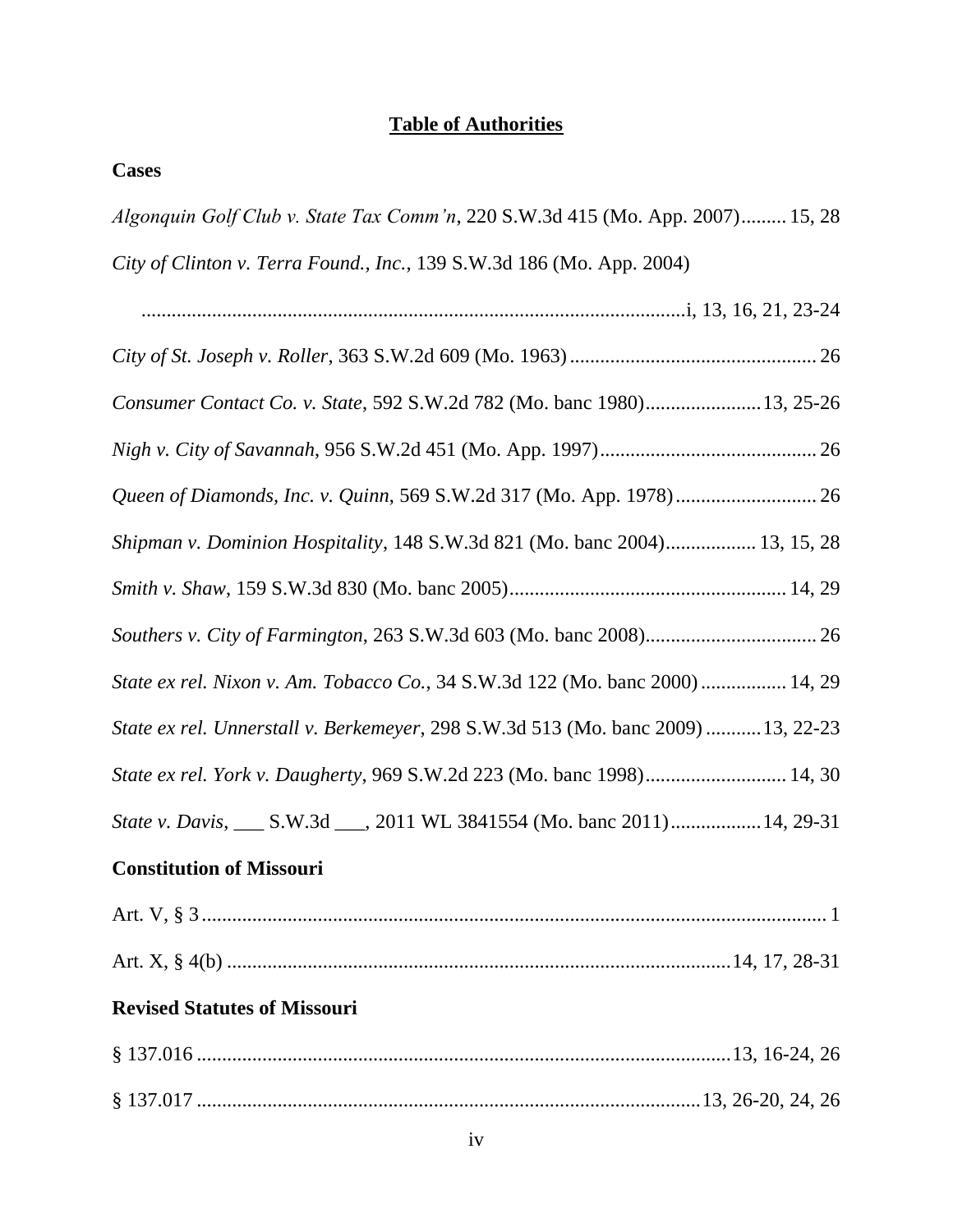| <b>Missouri Code of State Regulations</b>                       |  |
|-----------------------------------------------------------------|--|
|                                                                 |  |
| <b>Missouri Supreme Court Rules</b>                             |  |
|                                                                 |  |
|                                                                 |  |
| <b>Rules of the Missouri Court of Appeals, Western District</b> |  |
|                                                                 |  |
| <b>Other Authorities</b>                                        |  |
|                                                                 |  |
|                                                                 |  |
|                                                                 |  |
|                                                                 |  |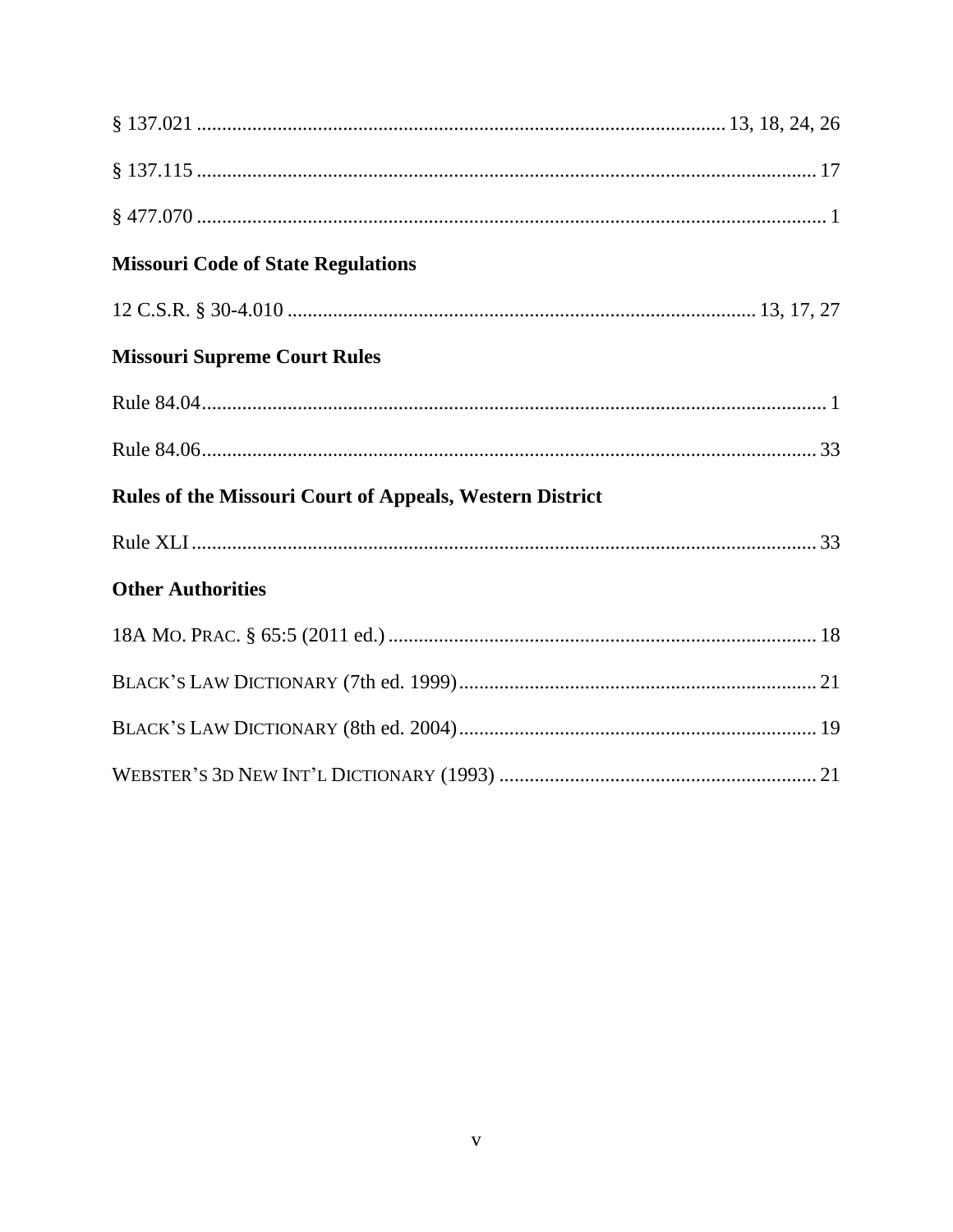#### **Jurisdictional Statement**

This is a landowner couple's appeal from a judgment reversing a decision of the State Tax Commission in their favor concerning the assessment of property tax against their hay farm. Though the landowners are the appellants, they are acting as respondents under Rule 84.05(e).

This case does not involve the validity of a Missouri statute or constitutional provision or of a federal statute or treaty, the construction of Missouri's revenue laws, the title to statewide office, or the death penalty. Thus, under Mo. Const. art. V, § 3, this case does not fall within the Supreme Court's exclusive appellate jurisdiction, and jurisdiction of this appeal lies in the Missouri Court of Appeals. This case arose in Jackson County. Pursuant to § 477.070, R.S.Mo., venue lies in the Western District.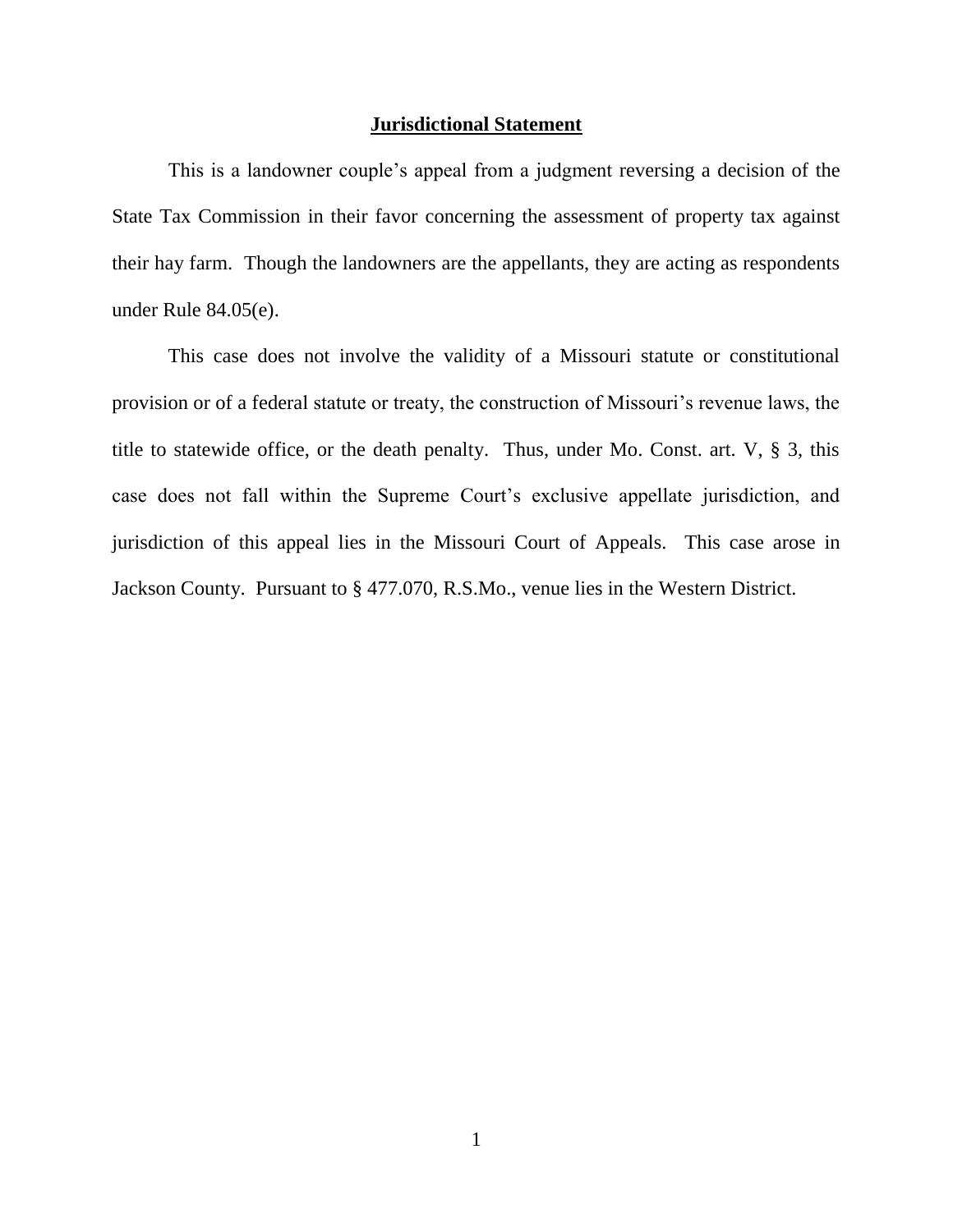#### **Statement of Facts**

#### **A. The subject property**

In 1997, Appellants Robert and Donna Bateman bought two contiguous parcels of land near Northeast 68th Street and North Broadway in Clay County, Missouri, comprising 3.3 acres (Legal File 53, 62, 69). They paid \$240,000 for both parcels (L.F. 76). One parcel is situated in Gladstone, and the other in Kansas City (L.F. 57). The boundary between the two parcels is "artificial:" if the city limits did not divide them, they would be considered one piece of property (L.F. 94).

The Batemans' land generally adjoins commercial and residential property (L.F. 63, 104). This includes an apartment complex to the east and a "long-term care hospital" to the west (L.F. 63, 73, 85). To the north and south are vacant lots (L.F. 85). The Batemans' land is less than a quarter-mile from a highway (L.F. 85). At trial, Clay County's expert opined that the setting is "urban" (L.F. 84).

There never has been any "driveway or curb cut access to the" Batemans' property (L.F. 57, 76). As Clay County stipulated at trial, the property only ever has been used agriculturally, even before the Batemans purchased it (L.F. 116). It never has been used for any commercial purpose (L.F. 57). No development plan ever has been proposed for it to the City of Gladstone (L.F. 57, 100). In 1988, a grocery store briefly sought to develop the Kansas City portion, but ultimately decided on another location elsewhere (L.F. 57).

The County's expert acknowledged there was no evidence anyone desired to use the land commercially at the time of the 2009 reassessment this case concerns (L.F. 101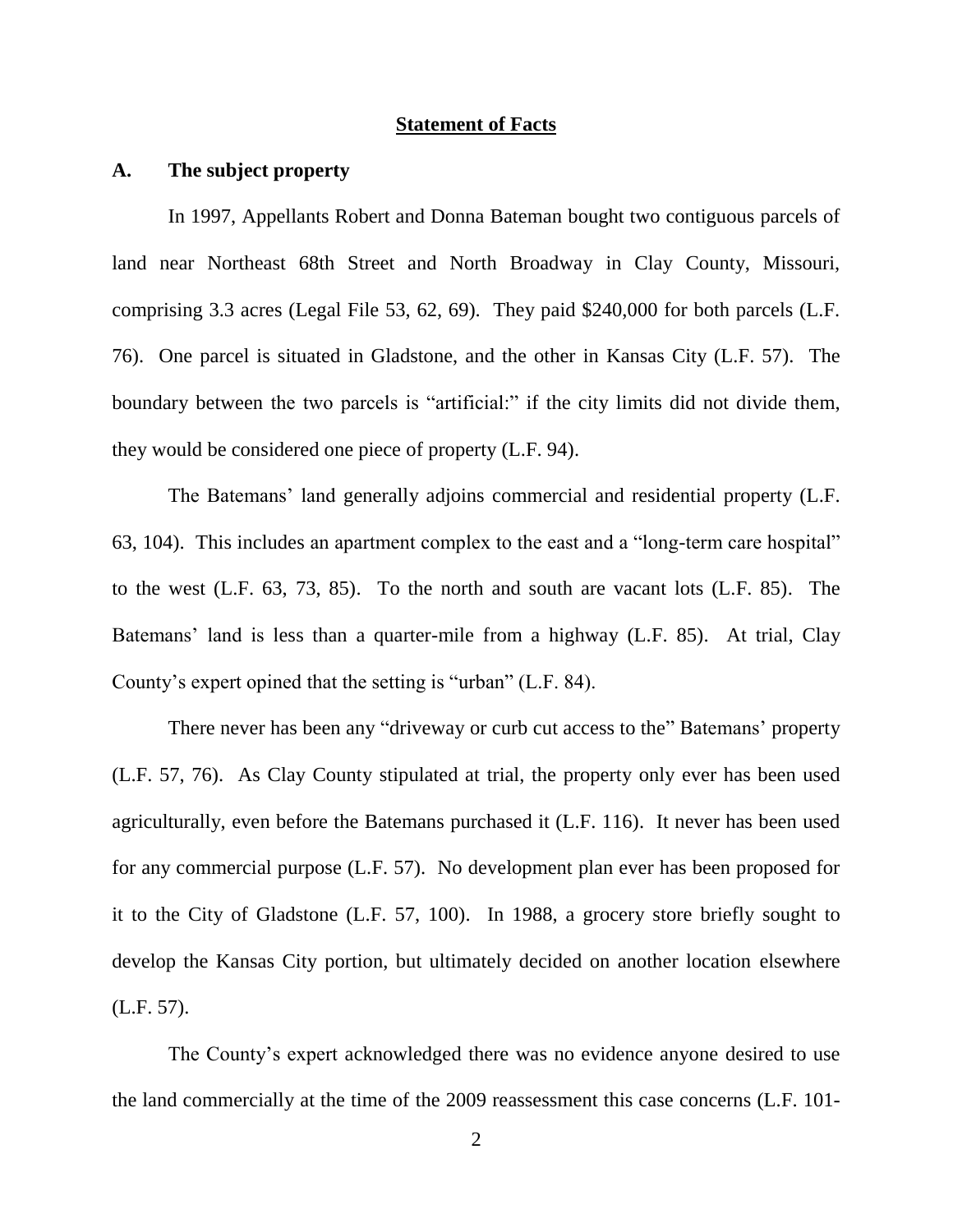03). Indeed, there was no possibility it could be used commercially during the 2009-11 assessment cycle, largely because there is no utility connection to the property; the only water and sewer connection is 250 feet west of the property on the other side of North Broadway, a four-lane road (L.F. 57). The Clay County Assessor long had classified the two parcels as "agricultural" for property tax purposes (L.F. 57). In 2007, for example, the Assessor confirmed this in a letter to Mr. Bateman, stating, "As you can see, we have agricultural for property use" (L.F. 57).

Between 1997 and 2006, the Batemans did not use the property for anything, but instead kept it mowed (L.F. 77). Then, beginning in 2007 and continuing in 2008 and 2009, the "entire property" – both lots – were "used for an agricultural use" (L.F. 56, 61). That is, "[h]ay was cut, raked, and baled twice in 2007, and twice in 2008," and again in 2009 (L.F. 56, 219, 232).

For the hay cultivation, Mr. Bateman had bought and planted red clover throughout the property (L.F. 60, 207). He then entered into an agreement with a farmer, McKinnie's Custom Hay Baling, for the "agricultural services" of cutting, raking, and baling the clover into hay in 2007, and then again in 2008 and 2009 (L.F. 56, 79, 215-17, 219, 268). They later entered into the same agreement for 2010 (L.F. 56).

Thus, in June 2007, McKinnie's harvested 97 bales of red clover hay from the Batemans' property (L.F. 60). It did so again in October 2007, July 2008, October 2008, and July 2009 (L.F. 56). Mr. Bateman paid McKinnie's \$750 each time in 2007 and 2008, and then \$800 in 2009 (L.F. 61). Thereafter, each time, Mr. Bateman sold the harvested bales (L.F. 61). Though he had not yet made a profit by the time of trial, he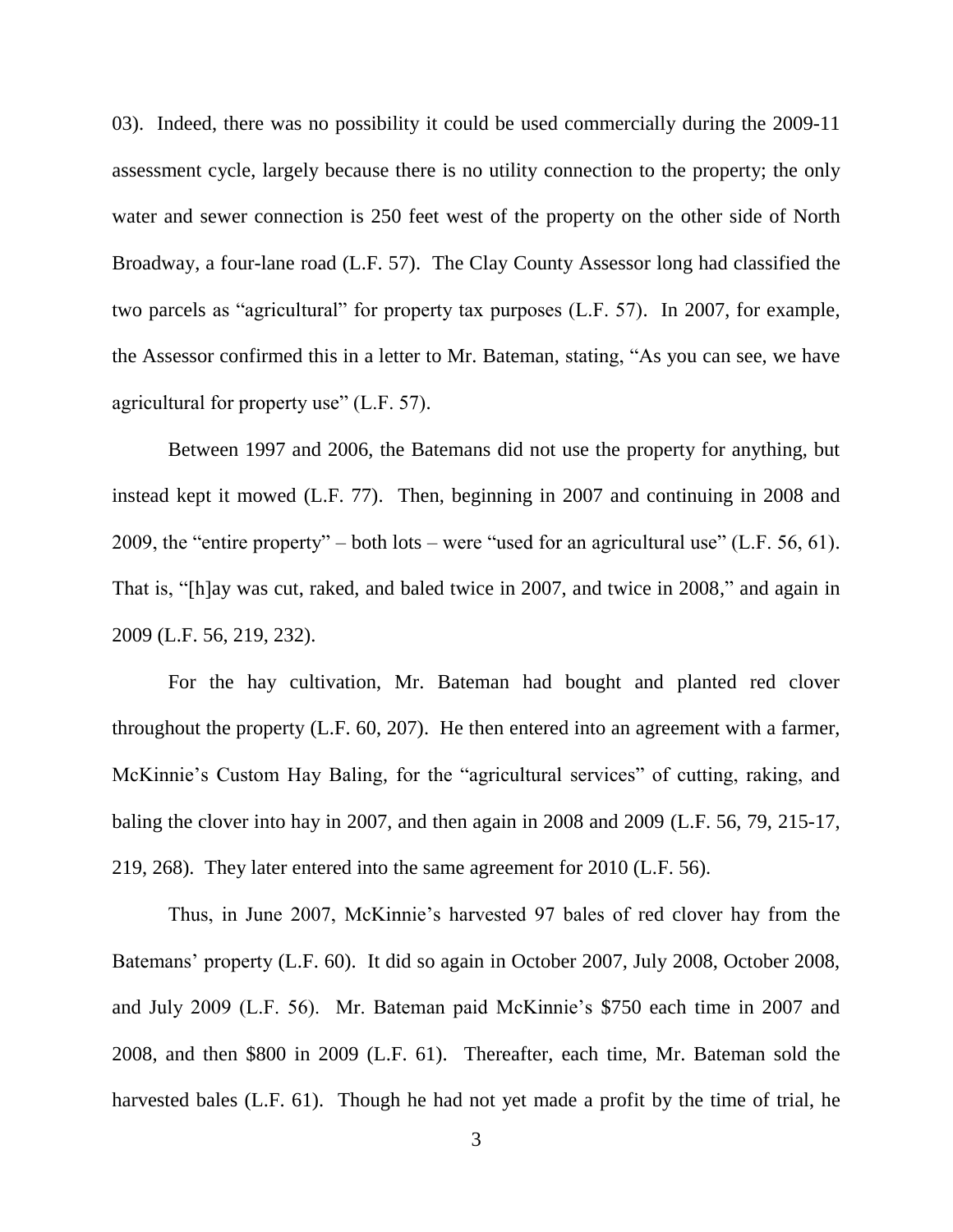testified he knows many farmers do not immediately profit from their enterprises (L.F. 79).

Photographs of the hay baling venture, Mr. Batemans' agreements with McKinnie's, and other documents related to the 2007, 2008, and 2009 red clover hay harvests were admitted into evidence (L.F. 60). Complainant's Exhibit 2 covers 2007 (L.F. 72-73, 169-245). Exhibit 3 covers 2008 (L.F. 72-73, 246-270). Exhibit 4 covers 2009 (L.F. 72-73, 271-284).

Thus, as of January 1, 2009, "the property was agricultural with an active agricultural use" (L.F. 56). In 2007, on Mr. Bateman's request, the University of Missouri had tested the soil on the property (L.F. 59, 192-93, 195). It determined the soil was agriculturally appropriate to grow the "crop" of "cool season grass hay" in the amount of 3-4 tons annually (L.F. 193, 195). Mr. Bateman stated he believes the land is soil "grade 7" (L.F. 58). At trial, the County's expert stated he believed the soil's grade was "one" (L.F. 88). In his written report, however, the expert stated that "the Soil Survey of Clay and Ray Counties, Missouri from the United States Department of Agriculture Soil Conservation Service" gave the land a "productive soil grade level" of "7," just as Mr. Bateman had thought (L.F. 316).

The County argued the agricultural use of the land was "illegal" under Kansas City and Gladstone city ordinances that zoned the land for commercial use (L.F. 63-64). It said the Gladstone portion of the land was zoned "C-3," and the Kansas City portion was zoned "CP-3," both of which were commercial classifications (L.F. 76). But no copies of any zoning ordinances or restrictions were introduced into evidence.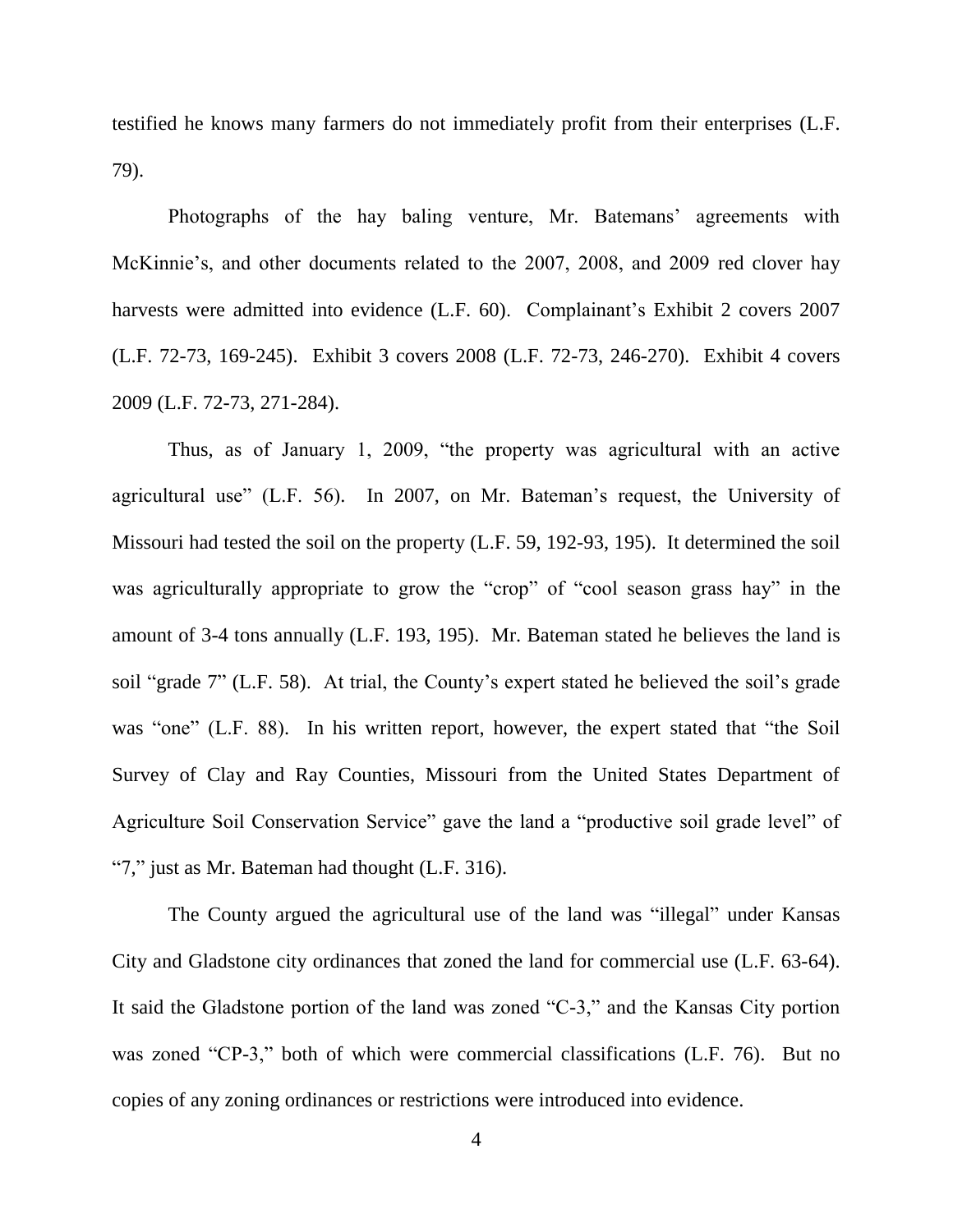#### **B. Reassessment**

In 2009, Gary Maurer, a "commercial appraiser" for Clay County, was tasked with reappraising the Batemans' property (L.F. 82, 326). His appraisal was admitted into evidence as Respondent's Exhibit A (L.F. 82, 95, 285-372).

At trial, Mr. Maurer testified he appraised the property's fair market value as commercial property at \$575,000 (L.F. 83, 297). He appraised the Gladstone parcel at \$226,500, and the Kansas City parcel at \$348,500 (L.F. 83). Then, he applied the 12% statutory agricultural assessment percentage, rather than the 32% commercial assessment percentage, to reach an "assessment value" (L.F. 83). Earlier, before the Board of Equalization, however, he had testified the fair market value of the combined property was \$374,000, a value that also appeared in his actual written report (L.F. 97, 298-99). At trial before the State Tax Commission's Hearing Officer, he insisted he was "correcting" that value to \$575,000 (L.F. 97).

Mr. Maurer said that, in determining the property's classification, he believed its "highest and best use" was "vacant, because there is [*sic*] no buildings on it" (L.F. 83). Thereafter, he said he applied "eight questions … to decide whether it's going to be residential, agricultural, or commercial or exempt usage" (L.F. 84). He acknowledged, though, that the property "couldn't be considered to be commercial" because its zoning is uncertain on the Kansas City portion (L.F. 85).

Rather, Mr. Maurer suggested the land should be valued commercially based on fair market value, but assessed agriculturally at 12% of that value (L.F. 86). Again, this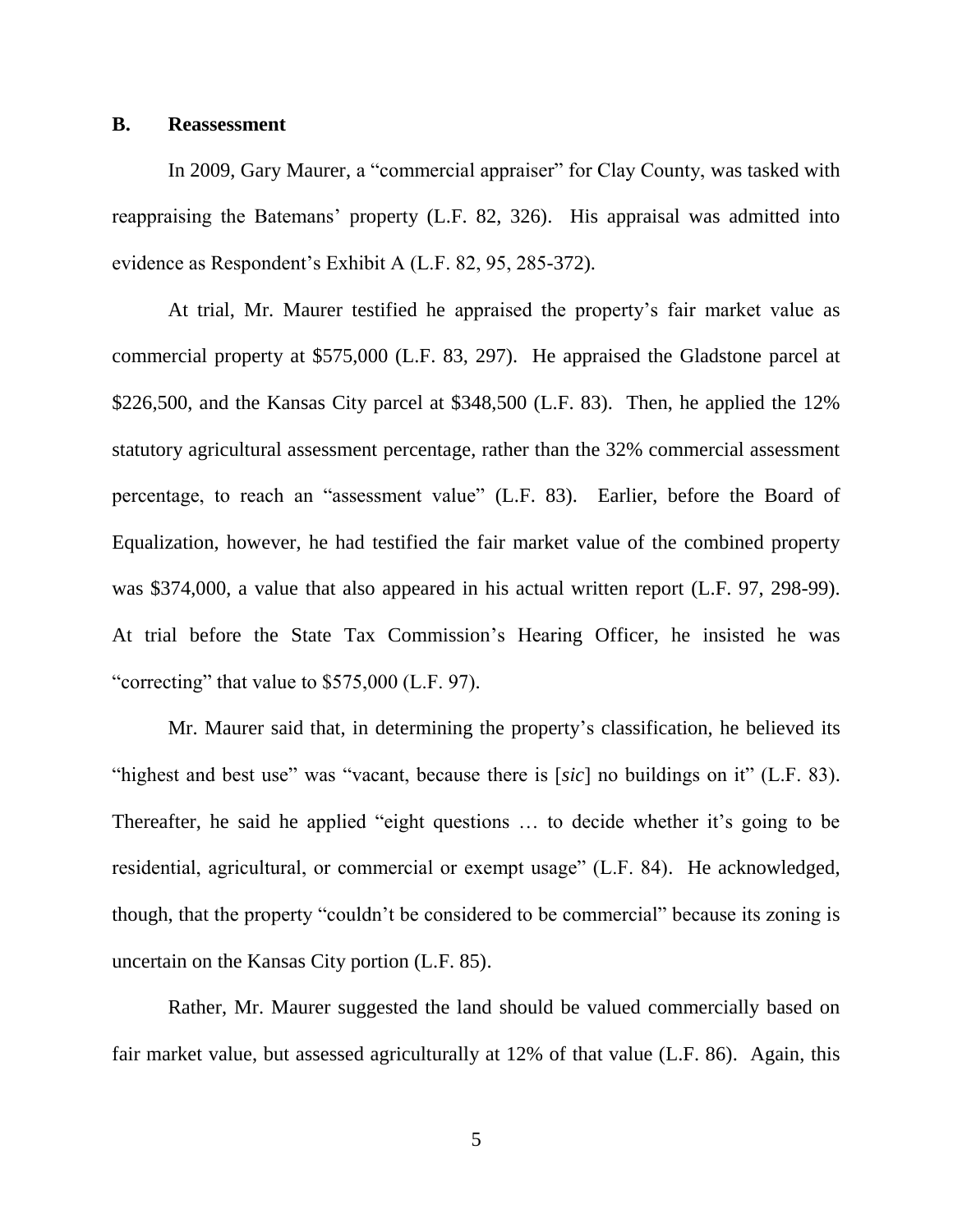contradicted his appraisal, which stated, "It is our opinion that the Highest and Best Use of the subject site is for future commercial development" (L.F. 311).

Mr. Maurer tried to defend the propriety of this agricultural assessment of commercial fair market value, rather than "productive use value" (L.F. 86). He said, "we have three criteria which we use" "when determining whether agricultural property should have productive use value:" (1) "is it greater than five acres in size"; (2) "is it adjoining – or being held for future agricultural use, the same owner with several neighboring tracts already in productive use" and (3) does it have "a soil grade with a productive use grade of six or higher" (L.F. 86). When the Hearing Officer asked Mr. Maurer, "Who set up these criteria?" he responded, "The State Tax Commission did" in 1994 in "some type of rule," which he thought "probably" was in the Code of State Regulations (L.F. 89).

Mr. Maurer stated that, "in order to qualify for productive use value," "at least two of the three" "criteria have to be met" (L.F. 86). He testified the Batemans' property did not meet any of them (L.F. 87). He said this was because the property is "less than five acres in size," there are no adjoining, agriculturally productive properties, and the soil grade is "one" (L.F. 87). Additionally, Mr. Maurer said "there's another kind of informal rule that you should be making at least \$2,500 a year on a piece of property in order to entitle it to agricultural productive use," which the Batemans' property does not meet, either (L.F. 90-91).

To reach his "fair market value" of \$575,000, Mr. Maurer compared sales of six other properties (L.F. 57-58, 91-94, 106, 320). All, though, were dated between 2004 and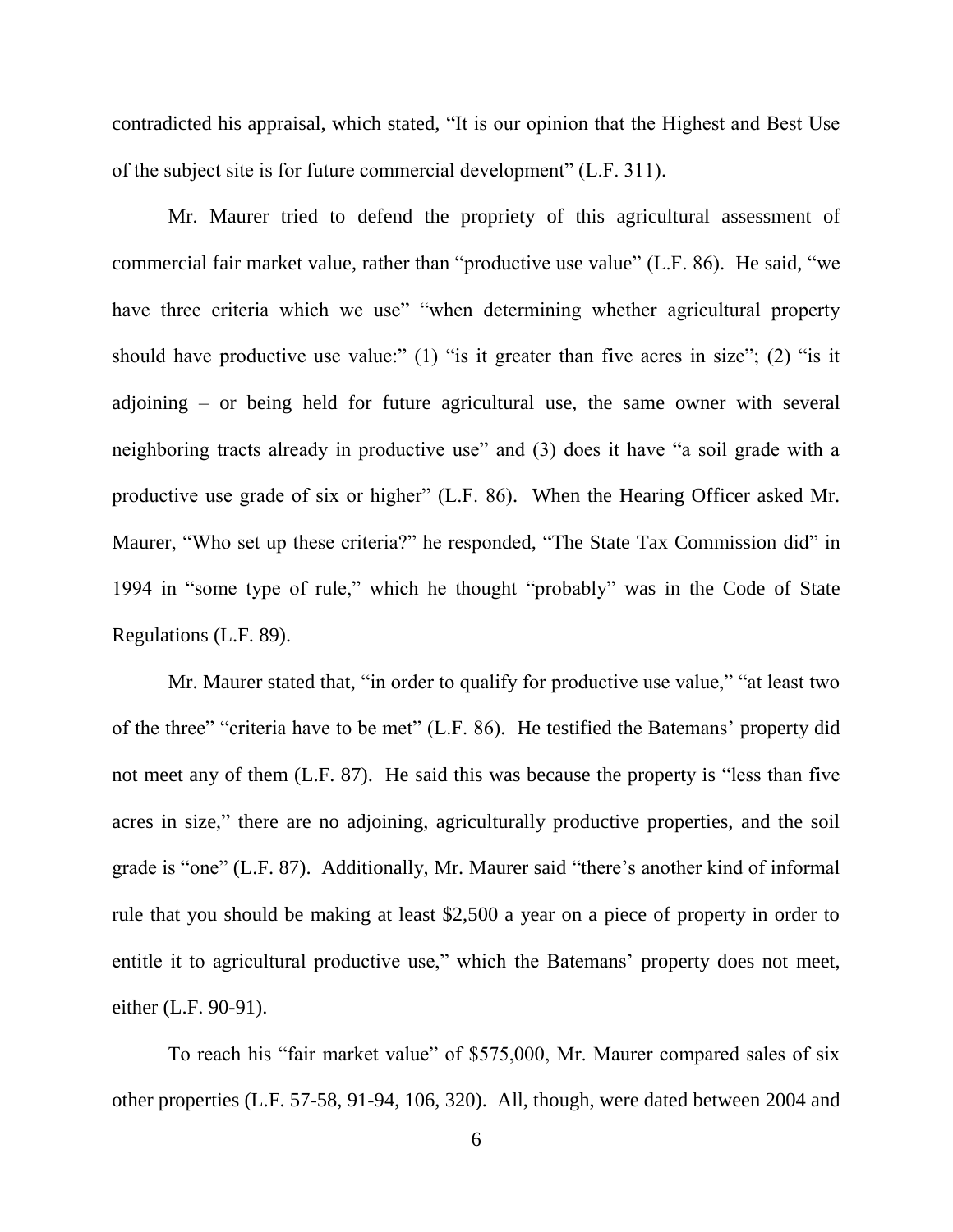2006, and all were commercially used land (L.F. 57-58, 91-94, 106, 320). The first was a property of 4.47 acres Mr. Maurer said was "next door" to the Batemans' property, which was sold in December 2006 for \$778,852, or \$4 per square foot (L.F. 91, 320, 346). The second was 10.1 acres five miles away sold in November 2006 for \$2 million, or \$4.55 per square foot (L.F. 92, 320, 347). The third was 2.9 acres 3 miles away sold in August 2004 for \$675,000, or \$5.34 per square foot (L.F. 92-93, 320, 348). The fourth was 0.65 acres sold in July 2005 for \$165,000, or \$5.82 per square foot (L.F. 93, 320, 349). The fifth was 0.62 acres sold in October 2006 for \$110,000, or \$4.07 per square foot (L.F. 93, 320, 350). The sixth was 1.1 acres sold in July 2004 for \$200,000, or \$4.17 per square foot (L.F. 93-94, 320, 351).

Based on these "comparables," Mr. Maurer stated he believed the Batemans' property should be valued at \$4.00 per square foot (L.F. 94). Based on his appraisal, the Clay County Assessor gave the property a "true value" of \$374,500 with a 12% "assessed value" of \$44,940, to which it would apply its property tax percentage (L.F. 32-35).

#### **C. Proceedings below**

On June 10, 2009, the Batemans appealed the Assessor's determinations to the Clay County Board of Equalization (L.F. 33, 35). On July 16, 2009, the Board stated it ruled not change the assessment (L.F. 33, 35). The Batemans then appealed to the State Tax Commission (L.F. 32, 34).

On November 17, 2009, a hearing was held before the State Tax Commisison's Senior Hearing Officer, Luann Johnson, in Clay County (L.F. 51). It was consolidated with that of two other State Tax Commission property tax appeals by the Batemans (L.F.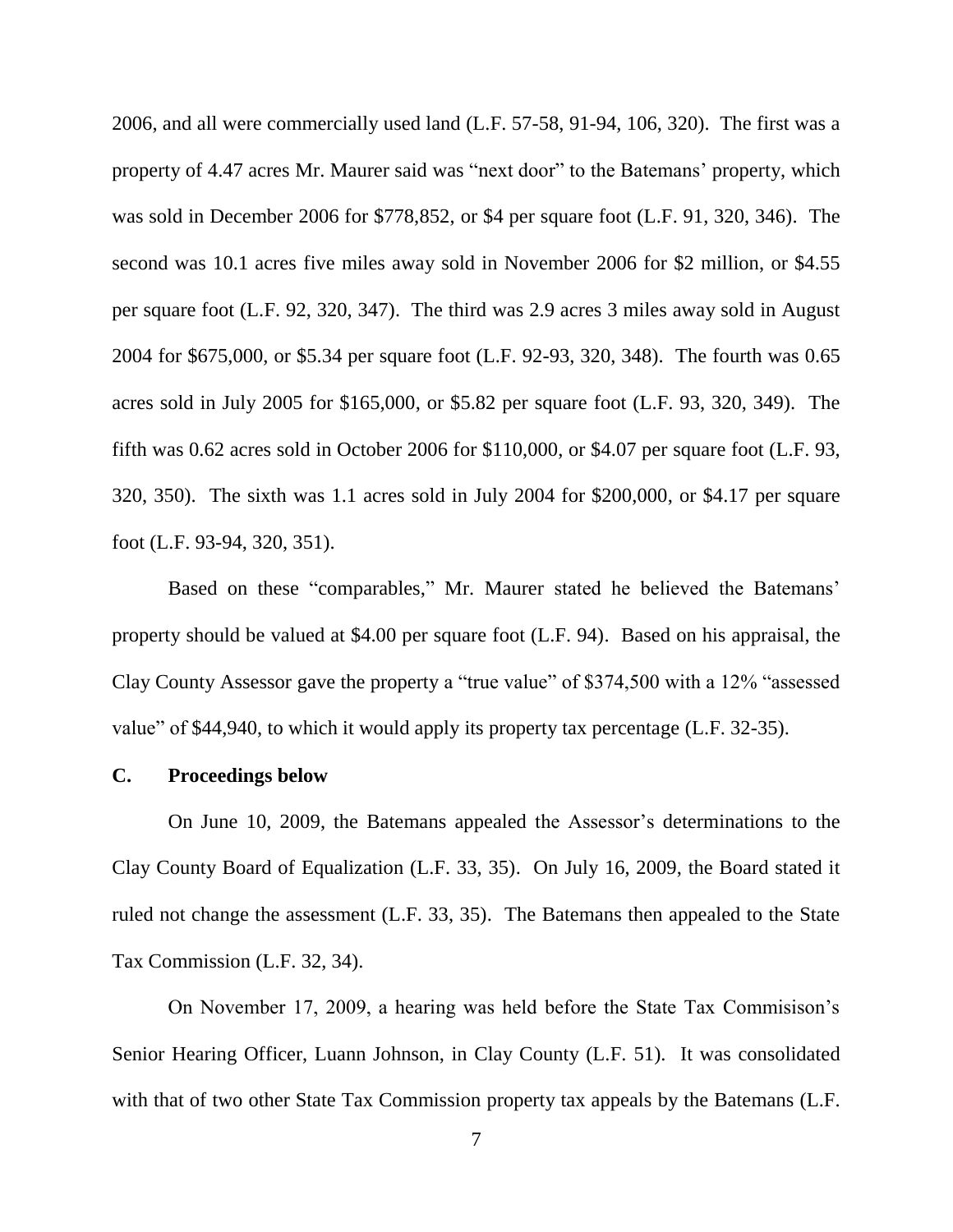$51-52$ ).<sup>1</sup> Mr. Bateman (L.F. 53-81) and Mr. Maurer (L.F. 81-114) were the only witnesses (L.F. 51).

Officer Johnson issued her decision on December 22, 2009 (L.F. 373-84; Appx. A6-17). She found the Batemans' evidence "establish[ing] that the subject parcels had been used for hay production in 2007, 2008 and 2009 … is substantial and persuasive to rebut the presumption of correct assessment by the Board and to establish agricultural use of the property" (L.F. 376; Appx. A9). She found the parties agree the proper soil grade for the property "is grade seven," which "carries a productive use value of \$75" per acre, citing Mr. Maurer's written report (L.F. 376; Appx. A9). Thus, the correct "true value" for the Batemans' Kansas City parcel was \$150 and the correct true value for the Gladstone parcel was \$97 (L.F. 376; Appx. A9).

Then, Officer Johnson found the County's evidence was "not substantial and persuasive" (L.F. 376; Appx. A9). Specifically, she was unimpressed by the County's imagined "criteria:" though Mr. Maurer "testified that he was prohibited from assigning agricultural grades to the properties because of a Tax Commission directive prohibiting the use of productive use valuations on parcels smaller than 5 acres which do not adjoin agricultural parcels or which have a grade of 6 or higher," based on her "nearly 20 years of service with the State Tax Commission, these 'Logic Tables' were not created by the State Tax Commission. Nor are these 'Logic Tables' anywhere identified, on their faces,

l

<sup>&</sup>lt;sup>1</sup> These appeals are the subject of another case pending before this Court, *Bateman v*. *Rinehart*, Case No. WD73947 (filed May 26, 2011).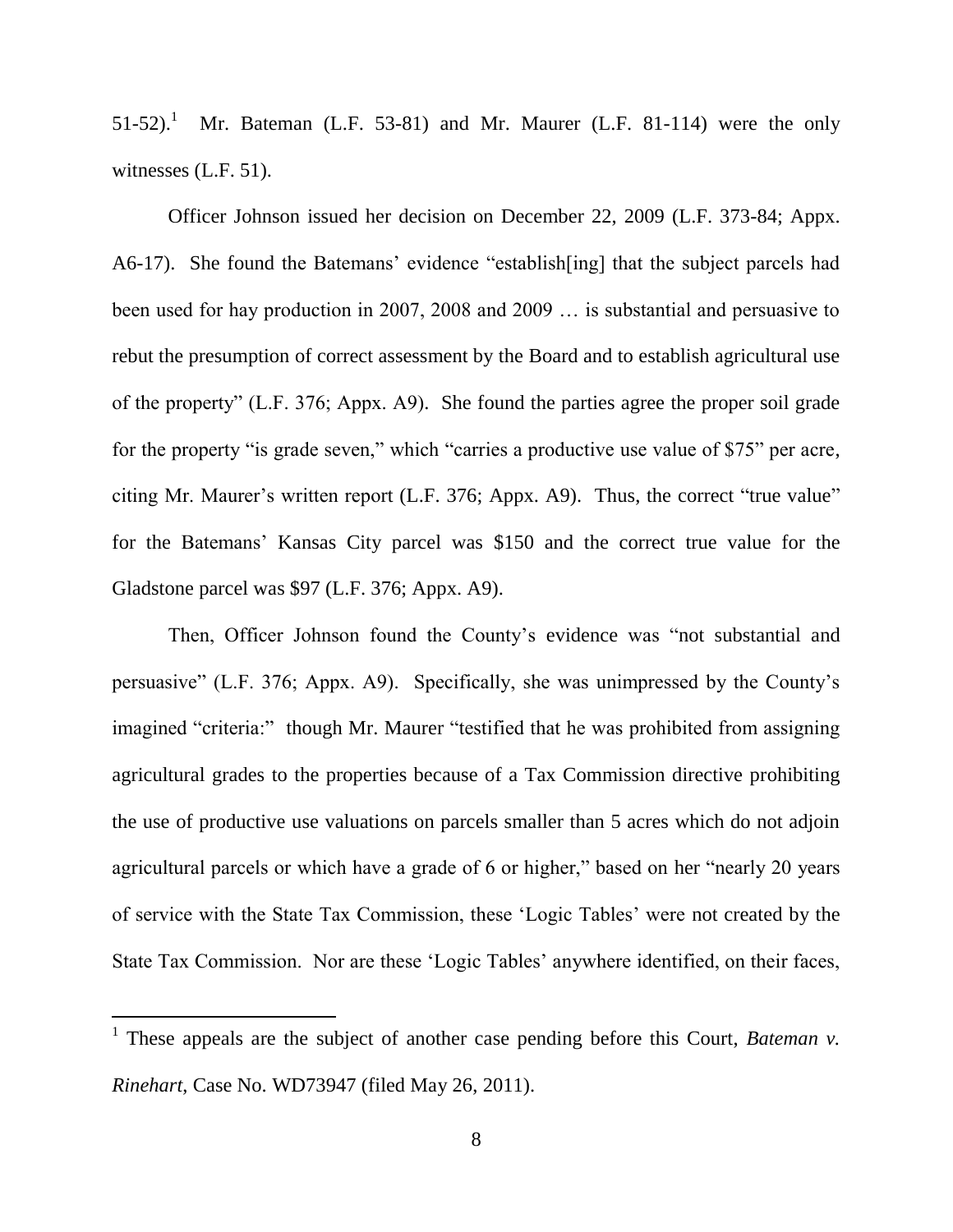as creations of the State Tax Commission. … Further, these 'Logic Tables' are nowhere supported by statute or case law" (L.F. 376; Appx. A9).

Officer Johnson observed, "Cutting hay is an agricultural activity and such activity is sufficient to cause real property to be classified as 'agricultural property'" (L.F. 378; Appx. A11). She held the eight-factor test in § 137.016.5, R.S.Mo., for "vacant property" therefore did not apply (L.F. 378; Appx. A11).

As such, Officer Johnson held the Batemans had met their burden of proof (L.F. 380; Appx. A13). The "subject parcels had been used for hay production since at least 2007 up to and including the tax day" (L.F. 380; Appx. A13). "Once agricultural use is established, the only remaining issue is the appropriate land grade," which "both parties agree" is grade 7, "valued at \$75 per acre" (L.F. 380; Appx. A13). Conversely, the County Assessor's "evidence fails because" its "Logic Tables" used to "exclude small acreages from agricultural classification if they are not adjacent to other agricultural parcels or if they are at grade 6 or higher" have no basis in law: "nothing in the statutes allows for exclusion of small acreages" of agriculturally-used land (L.F. 380-81; Appx. A13-14).

Officer Johnson set aside the Assessor's valuations (L.F. 381; Appx. A14). She held the correct true value of the property, based on its agriculturally productive use, was \$150 and \$97, with respective agricultural assessed values of \$20 and \$10 (L.F. 373-74, 381; Appx. A6-7, A14).

On January 22, 2010, the Assessor applied for review of Officer Johnson's decision by the State Tax Commission itself (L.F. 385). The Assessor argued: (1) the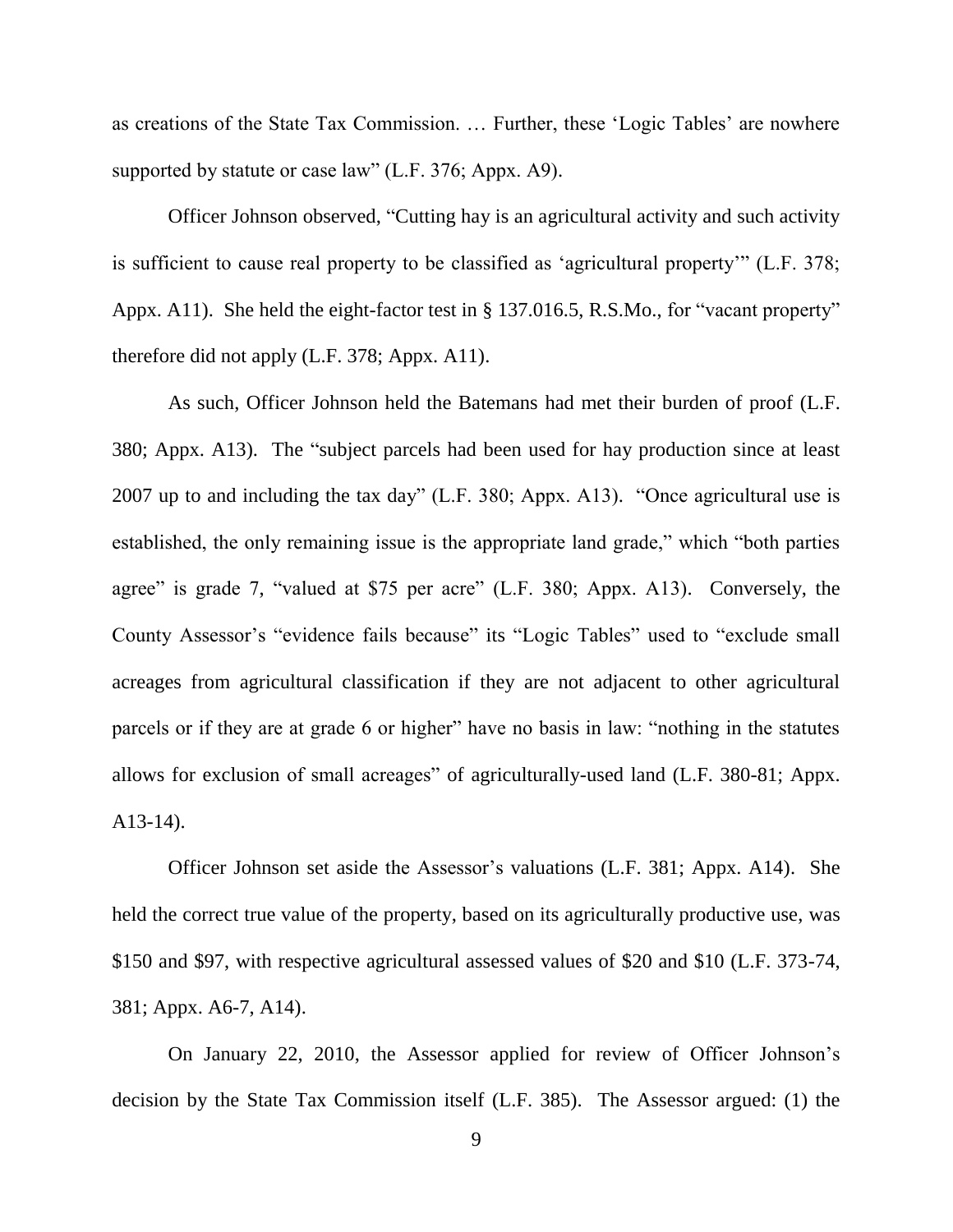Batemans' hay cultivation violated city ordinances (L.F. 386-87); (2) "cutting hay ... is, at best, an agricultural activity, not use" (L.F. 388-89); (3) the "Logic Tables" were based on "state Tax Commission guidelines" (L.F. 389); (4) "agriculture is a way people make a living, not a service they have performed for them" (L.F. 390-91); and (5) holding otherwise had s "huge implications throughout the state" because "it will be cheaper for owners to pay someone to bail hay, or plant pumpkins or tether a goad, than to pay the property tax on the fair market value of the property" (L.F. 390).

The State Tax Commission issued a decision on April 13, 2010, rejecting the Assessor's arguments and affirming Officer Johnson's decision. The Commission held the record "provides support for" Officer Johnson's determinations (L.F. 413; Appx. A19). While the Assessor asserted "that the only issue in this case is whether the subject property is 'vacant and unused land' … or is 'used for agricultural purposes,'" Officer Johnson's "Decision provides the simple answer to the issue. The evidence established that the subject parcels had been used for hay production in 2007, 2008 and 2009" (L.F. 413; Appx. A19).

Similarly, the Assessor's "claim that agricultural use is not permitted in the commercial zoning on the property … was not a fact established at the evidentiary hearing. No copy of any applicable zoning ordinances were introduced into evidence at the hearing to establish what were or were not permitted uses and activities on the two parcels by the respective municipalities" (L.F. 413; Appx. A19). Moreover,

Whatever the actual zoning ordinance may mandate, it does not alter the fact that hay has been harvested from the subject properties during 2007,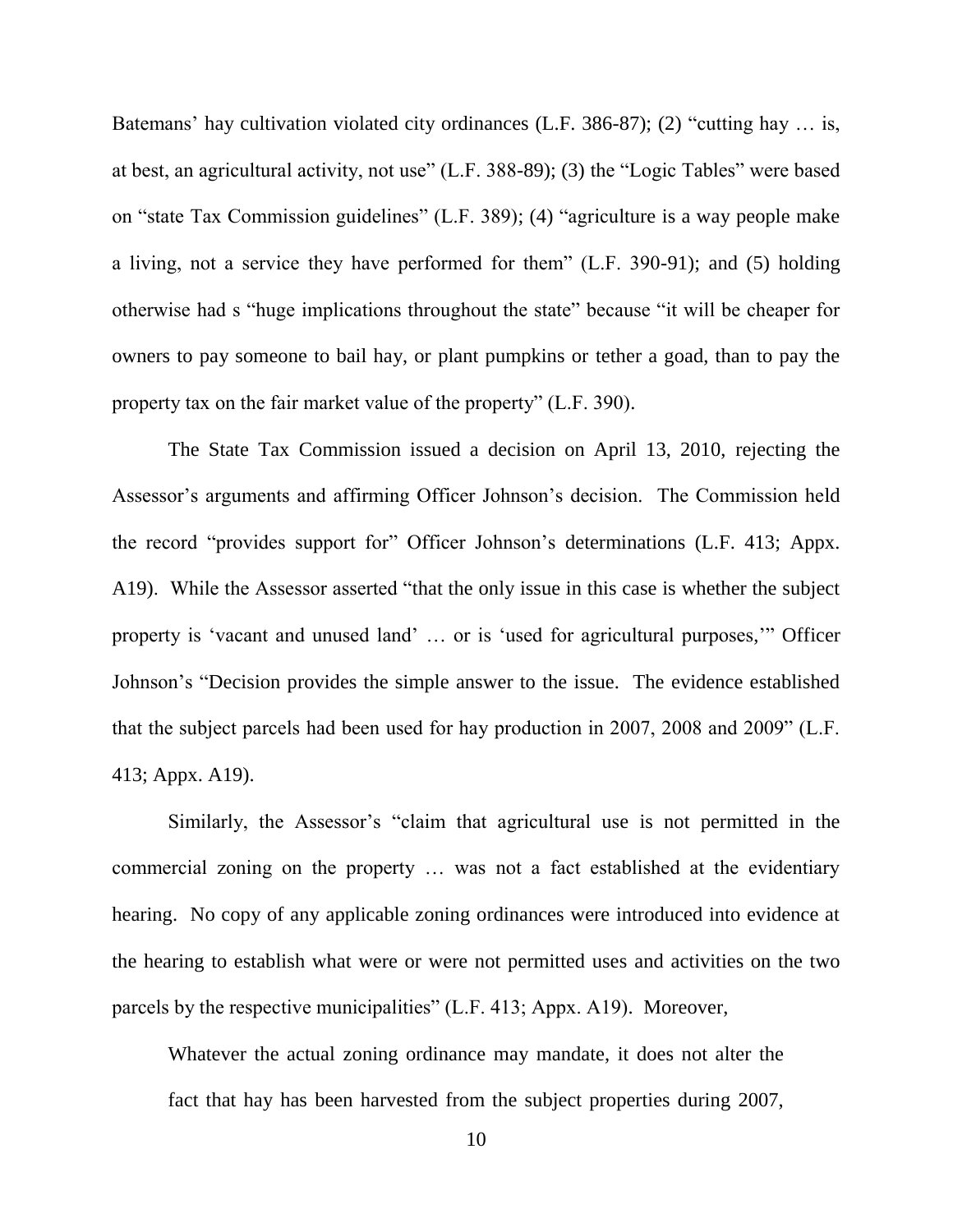2008 and 2009 … Cutting of hay constitutes the raising and harvesting of a crop … there is no provision in the assessment statutes which establishes that classification is to be denied based upon an allegation of ordinance violation by a taxpayer.

(L.F. 414; Appx. A20). The Assessor's "argument as to an agricultural activity versus and agricultural use" also "is not well taken. Because the subject property meets the statutory definition of agricultural property, it must be assigned to the appropriate agricultural grade," which was grade 7 (L.F. 414-15; Appx. A20-21).

Finally, the Commission held that the Assessor's assertion of "broad implications" for Officer Johnson's decision "presents nothing of substance:"

A hearing officer is required to apply the appropriate law to the facts in the record. That is what was correctly done in this instance. The undisputed and controlling fact is that on the assessment date of January 1, 2009, the subject property had been in use for two years harvesting a hay crop and that use continued in 2009. Based upon that fact, the subject tracts must be valued under the agricultural land productive value and not at a commercial market value.

(L.F. 415; Appx. A21).

On May 12, 2010, the Assessor filed a petition for judicial review of the State Tax Commission's decision in the Circuit Court of Clay County (L.F. 1, 4). On November 4, 2010, the Assessor moved the court for summary judgment, which the Batemans opposed (L.F. 1-2, 421, 445).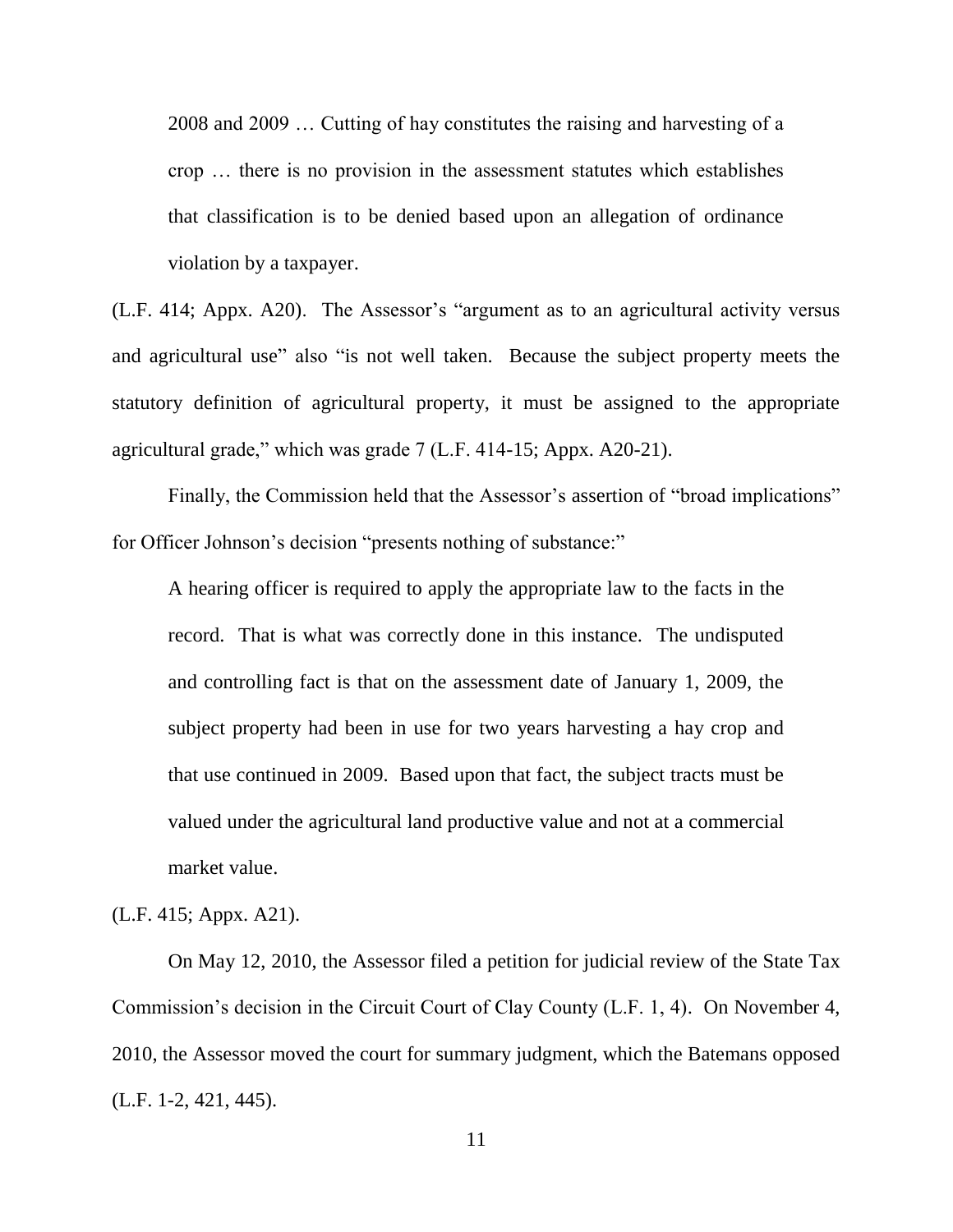The trial court granted summary judgment to the Assessor on February 8, 2010, reversing the State Tax Commission (L.F. 2, 476). It issued a *nunc pro tunc* judgment on March 17, 2010 (L.F. 2, 476; Appx. A1).

The Batemans timely filed a post-judgment motion to reconsider, which the trial court denied on May 9, 2010 (L.F. 2-3, 471, 481). This Court granted the Batemans leave to file a notice of appeal out of time, and they did so (L.F. 482-83).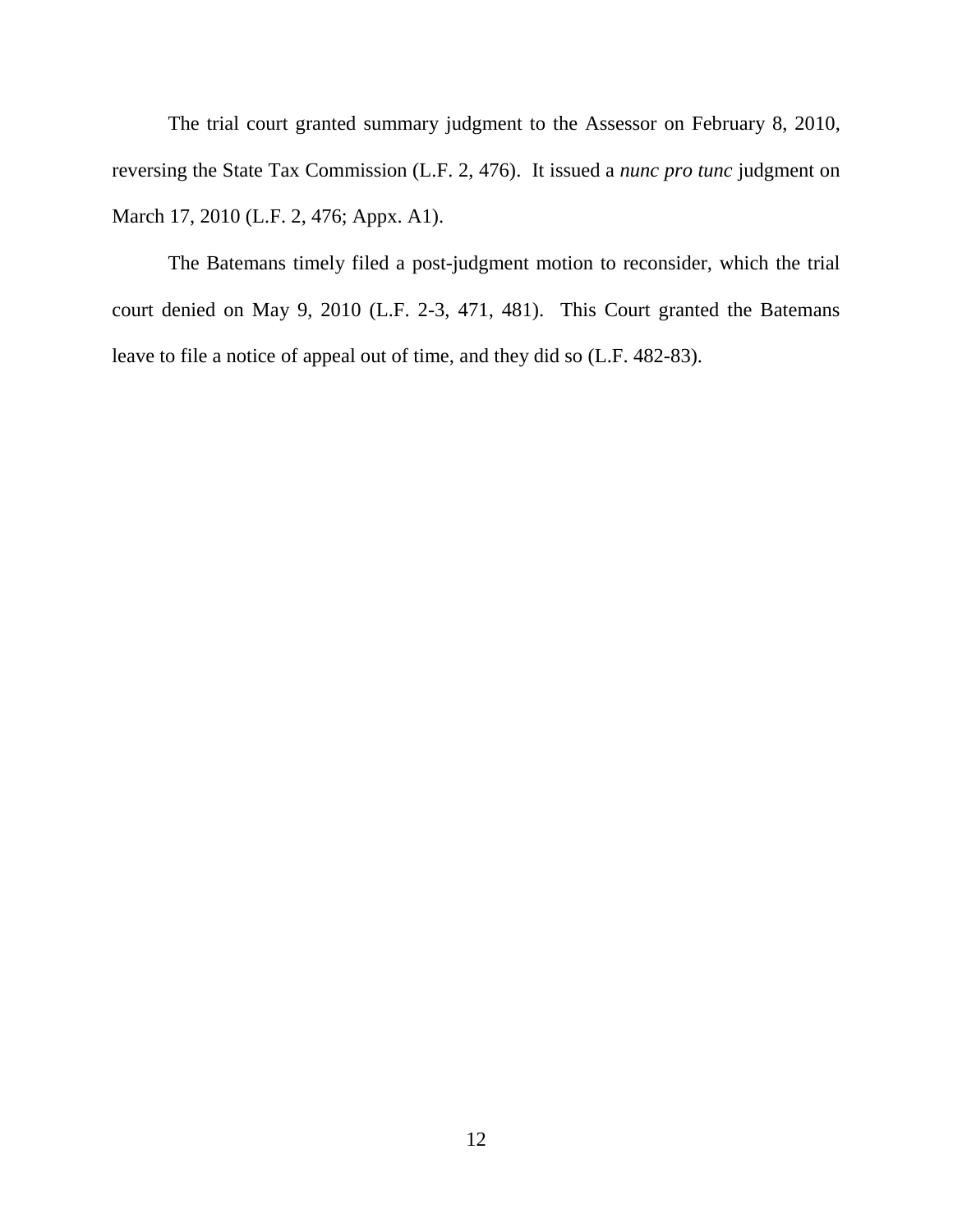#### **Response to Appellant's Points Relied On**

I. The State Tax Commission did not err in assessing the Batemans' property based on its productive use value *because* the subject property is in active agricultural use and is not vacant, unused, or held for future use *in that* the raising, cutting, and bailing of hay constitutes the raising and harvesting of an agricultural crop and, viewing the evidence in a light most favorable to the Commission's decision, the entirety of the property is used for the raising, cutting, and bailing of hay.

#### **(Response to Appellant's Point I)**

*City of Clinton v. Terra Found., Inc.*, 139 S.W.3d 186 (Mo. App. 2004) *State ex rel. Unnerstall v. Berkemeyer*, 298 S.W.3d 513 (Mo. banc 2009) *Consumer Contact Co. v. State*, 592 S.W.2d 782 (Mo. banc 1980) *Shipman v. Dominion Hospitality*, 148 S.W.3d 821 (Mo. banc 2004) § 137.016, R.S.Mo. § 137.017, R.S.Mo. § 137.021, R.S.Mo.

12 C.S.R. § 30-4.010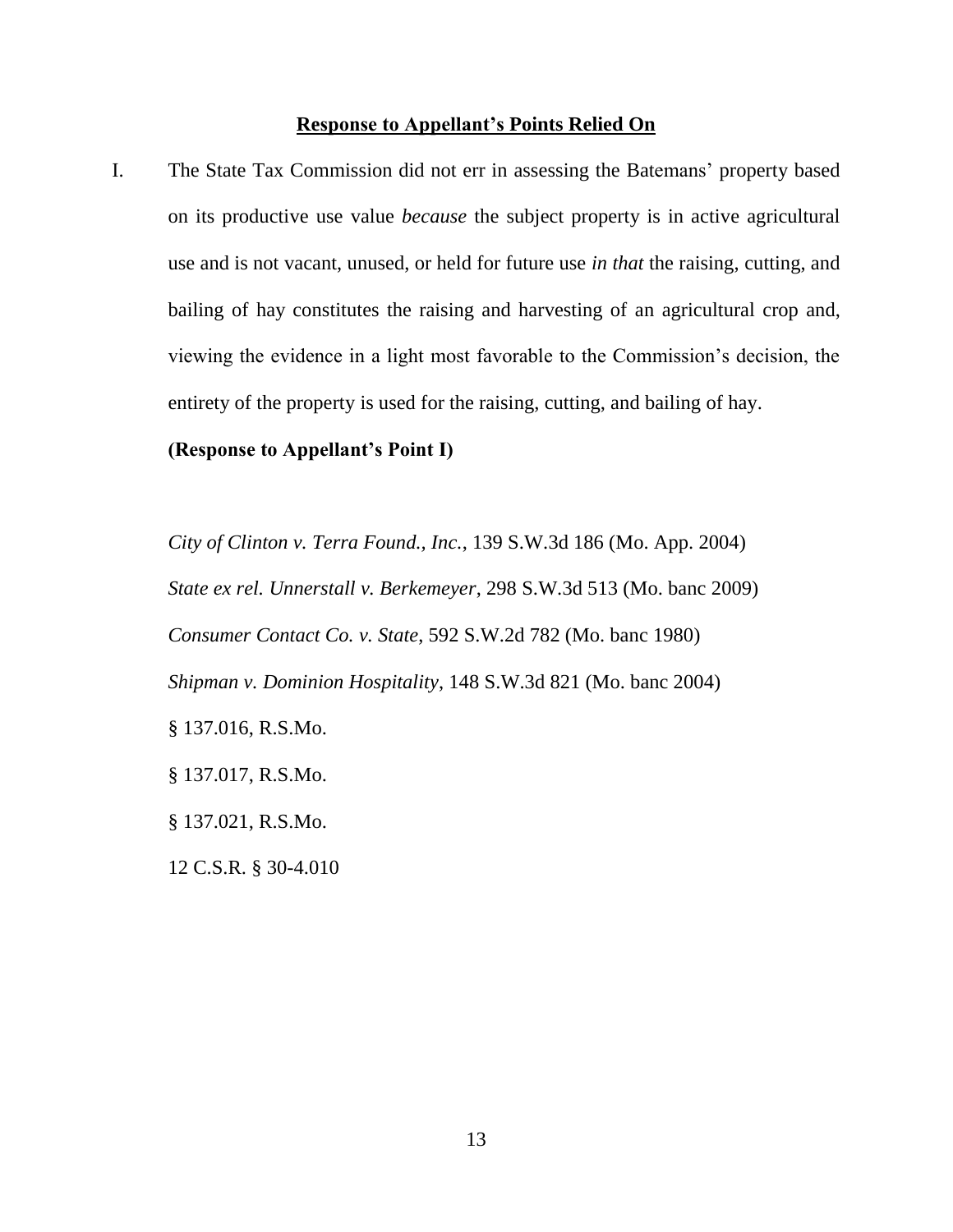II. The Assessor's argument that the State Tax Commission's decision violated Mo. Const. art. X, § 4(b), by creating a lack of uniformity within a subclass of real property is not preserved for appellate review *because* to be preserved for appellate review, a constitutional argument must be raised at the earliest possible opportunity *in that* the Assessor couold have raised this argument before the Commission's hearing officer, the Commission itself, or the trial court, but did not, and instead raises it for the first time on appeal.

#### **(Response to Appellant's Point II)**

*State v. Davis*, \_\_\_ S.W.3d \_\_\_, 2011 WL 3841554 (Mo. banc 2011) *State ex rel. York v. Daugherty*, 969 S.W.2d 223 (Mo. banc 1998) *Smith v. Shaw*, 159 S.W.3d 830 (Mo. banc 2005)

*State ex rel. Nixon v. Am. Tobacco Co.*, 34 S.W.3d 122 (Mo. banc 2000)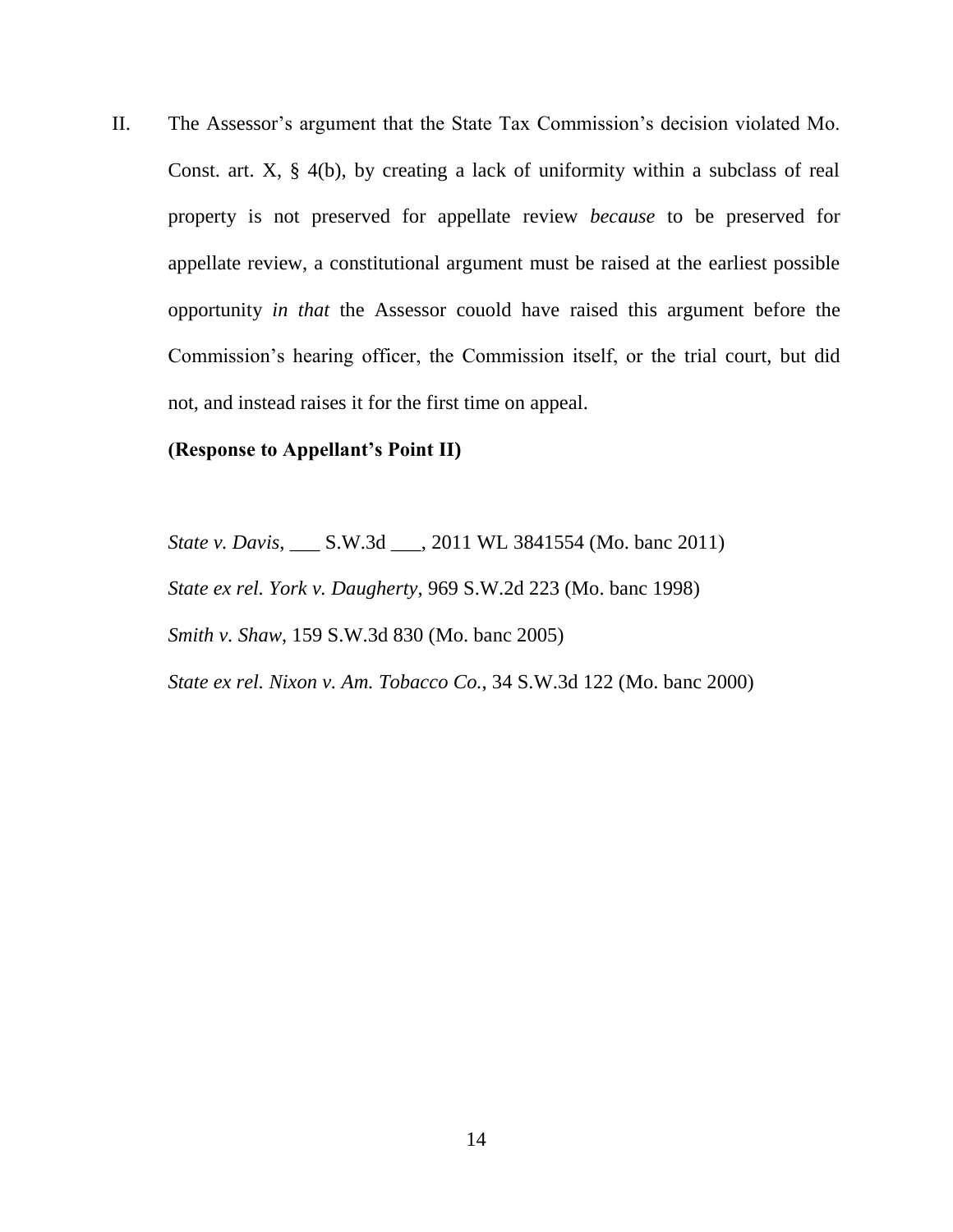#### **Argument**

I. The State Tax Commission did not err in assessing the Batemans' property based on its productive use value because the subject property is in active agricultural use and is not vacant, unused, or held for future use in that the raising, cutting, and bailing of hay constitutes the raising and harvesting of an agricultural crop and, viewing the evidence in a light most favorable to the Commission's decision, the entirety of the property is used for the raising, cutting, and bailing of hay.

#### **(Response to Appellant's Point I)**

#### Standard of Review

On appeal from a trial court's review of an administrative agency's decision, this Court examines the underlying decision of the agency and not the trial court's judgment. *Shipman v. Dominion Hospitality*, 148 S.W.3d 821, 822 (Mo. banc 2004). The Court is "limited to determining whether the decision constituted an abuse of discretion, whether it was supported by competent and substantial evidence on the record as a whole, or whether it was arbitrary, capricious, or unreasonable." *Algonquin Golf Club v. State Tax Comm'n*, 220 S.W.3d 415, 418 (Mo. App. 2007). The Court views the evidence and all reasonable inferences therefrom "in the light most favorable to the Commission …." *Id.*

This Court reviews an agency's conclusions of law *de novo*, and makes "corrections to erroneous interpretations of the law." *Id.* (citation omitted).

\* \* \*

In Missouri, real property devoted primarily to the raising and harvesting of agricultural crops is assessed for property tax purposes based on its productive use value,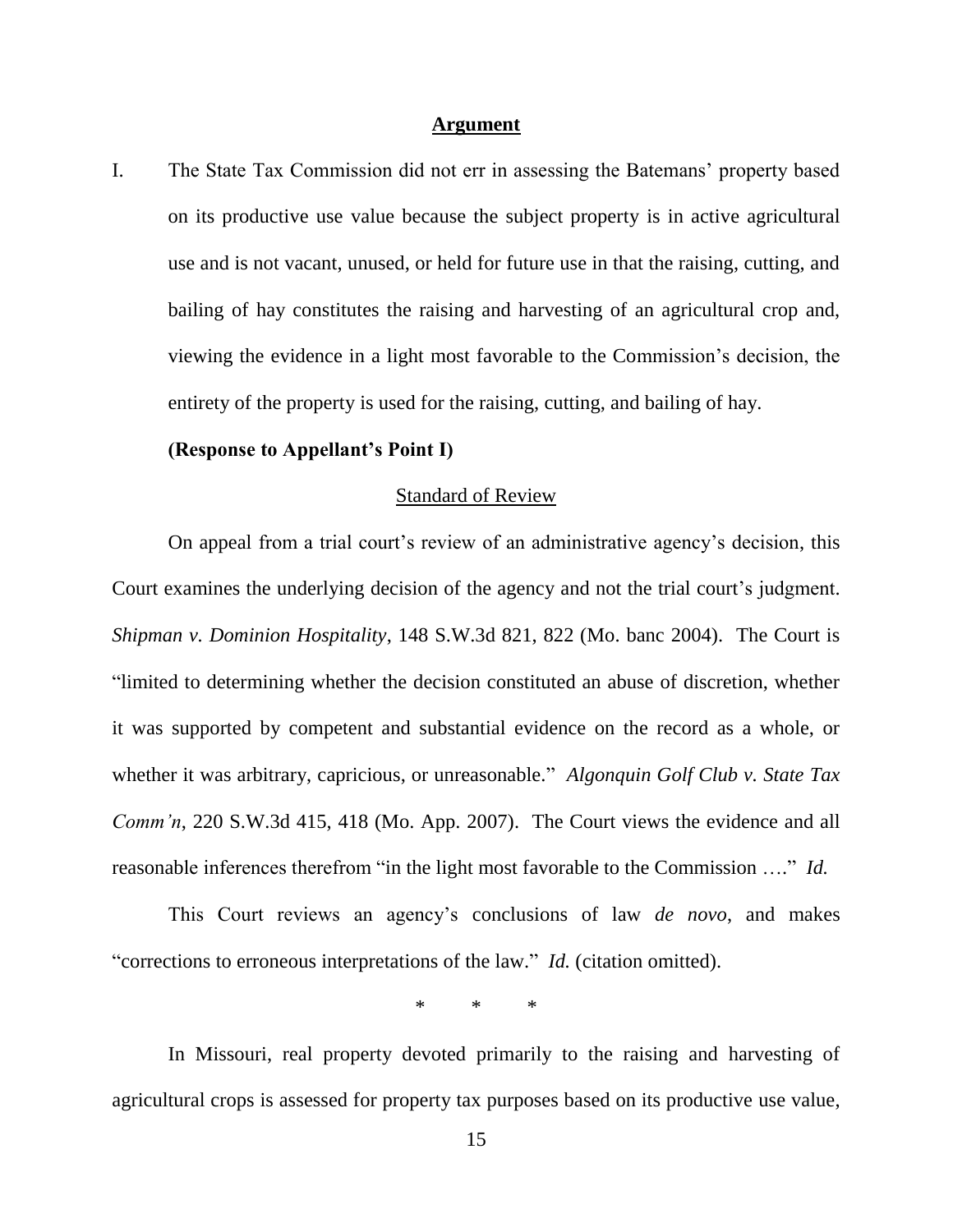rather than its salable fair market value. In 2007, 2008, and 2009, the Batemans planted, raised, grew, harvested, and sold red clover hay on their three-acre property. Their net crop was over four tons per year. Did the State Tax Commission err in assessing their property based on its productive use value, rather than its fair market value?

The Clay County Assessor argues the State Tax Commission erred in rejecting its property tax assessment of the Batemans' property based on the land's supposed fair market value for commercial use. It argues the land is "vacant and unused," and the Batemans' active hay farm on the land producing hundreds of bales of red clover hay each year does not constitute an agricultural use simply because the Batemans have not yet turned a profit on their agricultural venture.

This argument is without merit. Under § 137.016.1(1), R.S.Mo., all real property that is "devoted primarily to the raising and harvesting of crops" is classified as "agricultural and horticultural property." Besides the logical obviousness of hay farming being a plain agricultural use of land, in *City of Clinton v. Terra Found., Inc.*, 139 S.W.3d 186 (Mo. App. 2004), this Court expressly recognized it as such. As the Commission found, the Batemans' land, being exclusively used as an active hay farm, qualified as agricultural property under § 137.016.1(1). Thus, under § 137.017.1, R.S.Mo., the land had to be assessed for property taxes based on its productive use value.

There was no error. The Assessor's argument otherwise ignores the standard of review and inserts nonexistent words into statutes so as to distort their plain meaning. This Court should reverse the trial court's judgment and remand this case with instructions to affirm the State Tax Commission's decision.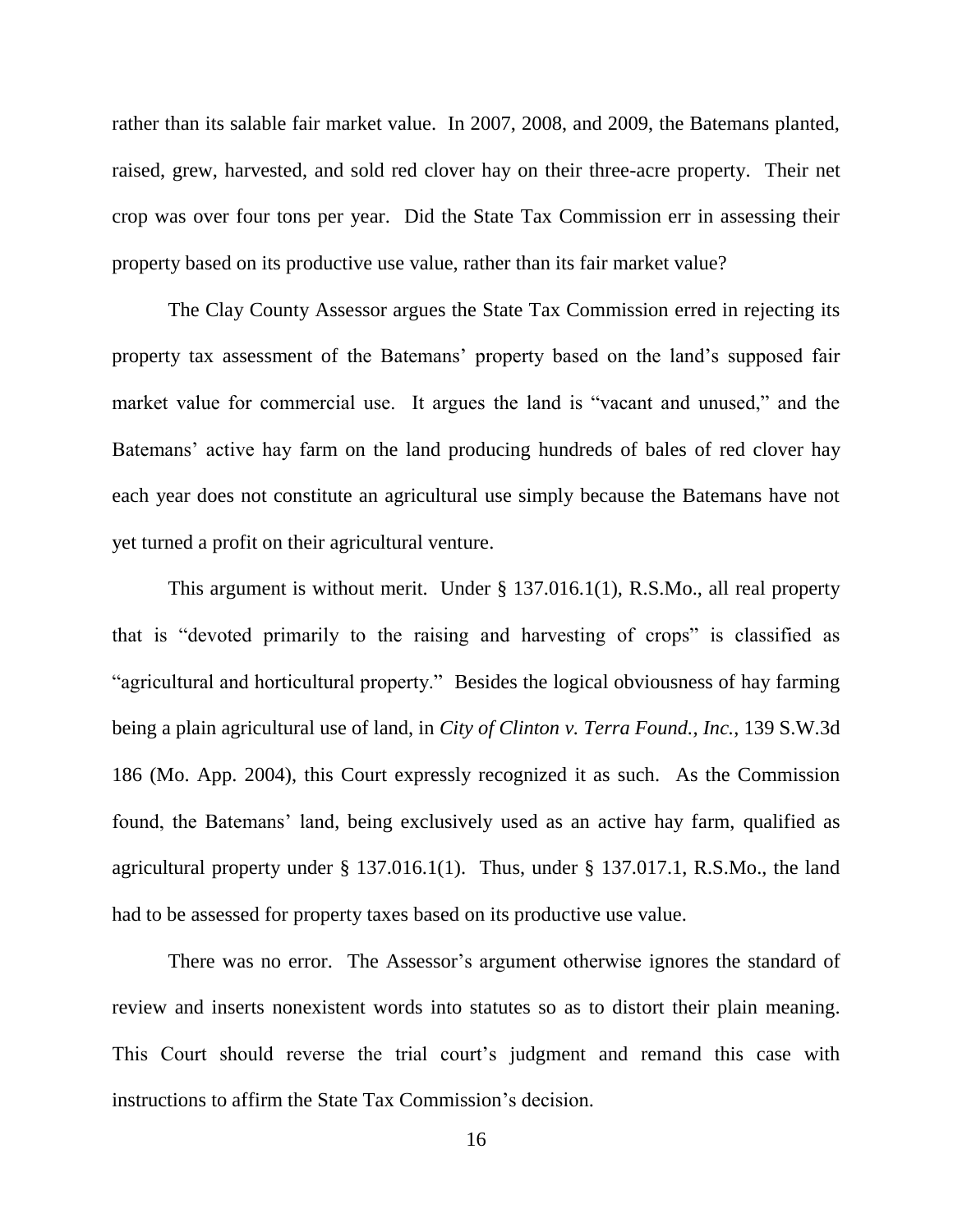**A. Under §§ 137.016 and 137.017, property "devoted primarily to the raising and harvesting of crops" is not "vacant or unused" and its property taxes must be assessed based on the value it has for agricultural use.**

Under Mo. Const. art. X, § 4(b), and § 137.016.1, R.S.Mo., there are three possible classifications of real property for property tax purposes: "agricultural and horticultural property," "residential property," or "utility, industrial, railroad and other real property." Agricultural property is assessed at 12% of "true value," residential property at 19%, and commercial property at 32%. § 137.115.5, R.S.Mo. The county then exacts a tax that "shall not exceed eight percent" of this "assessed value." Mo. Const. art. X, § 4(b).

Real property is "agricultural and horticultural property" if it is "used for agricultural purposes and devoted primarily to the raising and harvesting of crops …." § 137.016.1(1) (Appendix A25). The General Assembly further has specified that, if land "is in use as agricultural and horticultural property," its "true value in money … shall be that value which such land has for agricultural and horticultural use." § 137.017.1, R.S.Mo. (Appx. A27), rather than its salable fair market value.

The State Tax Commission is directed annually to determine agricultural use values based on soil grade and acreage. § 137.021, R.S.Mo. (Appx. A28). It presently does so in 12 C.S.R. § 30-4.010 (Appx. A29). The maximum productive value per acre, for "Grade #1" property, is \$985 per acre, and the minimum, for "Grade #8" property ("land capable of only limited production of plant growth"), is \$30 per acre. *Id.*

As a result,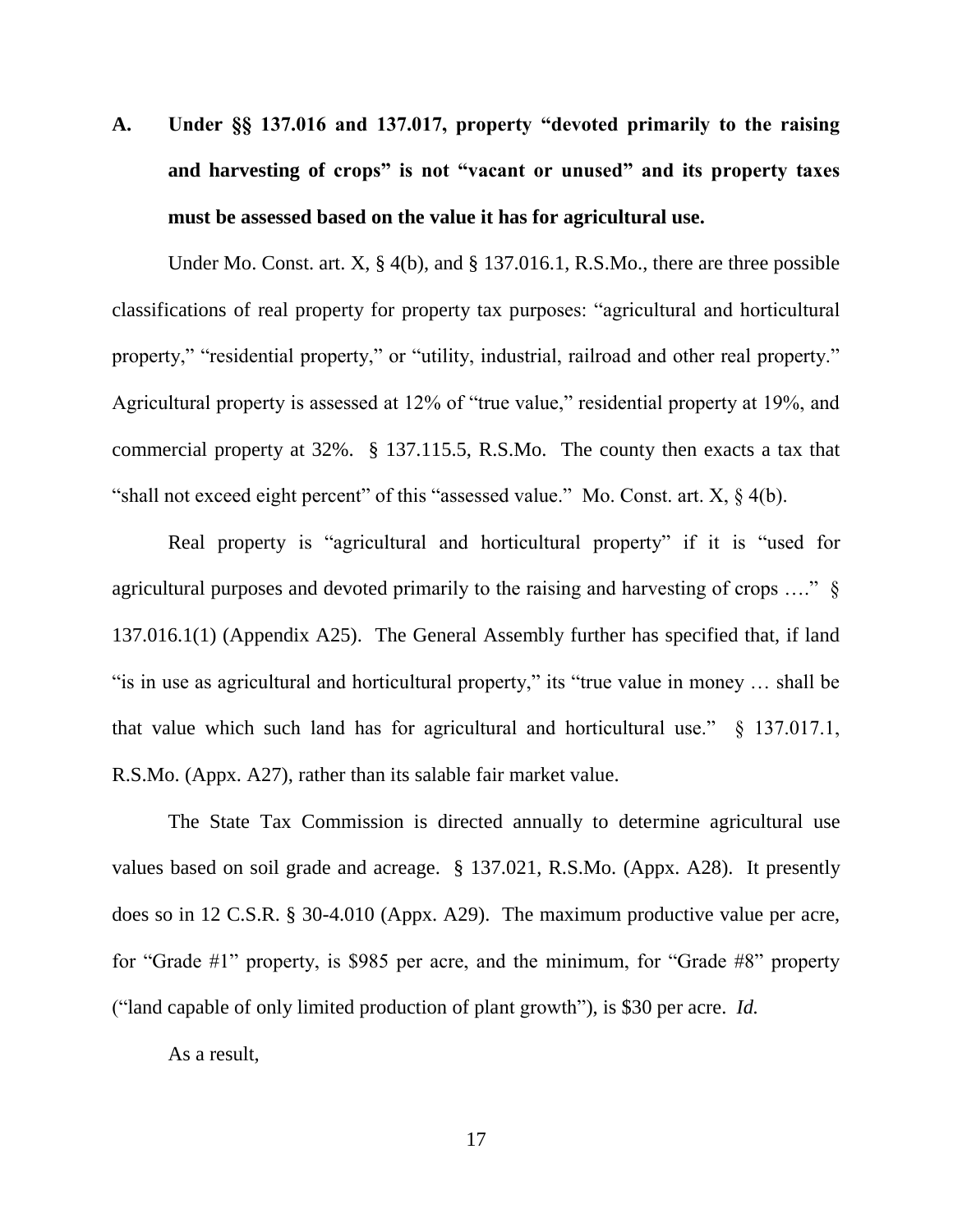From an owner's perspective, the target classification for land will often be the agricultural and horticultural land class. Not only does such land have a low percentage multiplier (12%), it also typically benefits from [the above] specified method of valuation.

…

Property on the outskirts of metropolitan areas which is favorably located, perhaps along a major thoroughfare and in the path of commercial development, may have significant commercial value which far exceeds its value for agricultural or horticultural use. [But i]f the property is "in use" as agricultural and horticultural property, it should benefit from this specialized approach to valuation [in §§ 137.017 and 137.021]. On the other hand, if it is *simply* vacant and unused land, it may not qualify for the agricultural and horticultural use method but instead be valued at its fair market value. *Thus, if an owner has agricultural and horticultural land, it may pay to use it as such. Perhaps, planting Christmas trees will be worth the effort.*

18A MO. PRAC. § 65:5 (2011 ed.) (emphasis added).

As this treatise points out, under § 137.016.5, land that is "vacant and unused" is not subject to this special, productive valuation method. But if land is "in use" agriculturally, it is not "vacant and unused," and therefore qualifies for this method. As the Assessor acknowledges, "Land devoted primarily to the raising and harvesting of crops qualifies as agricultural" (Appellant's Amended Brief 22).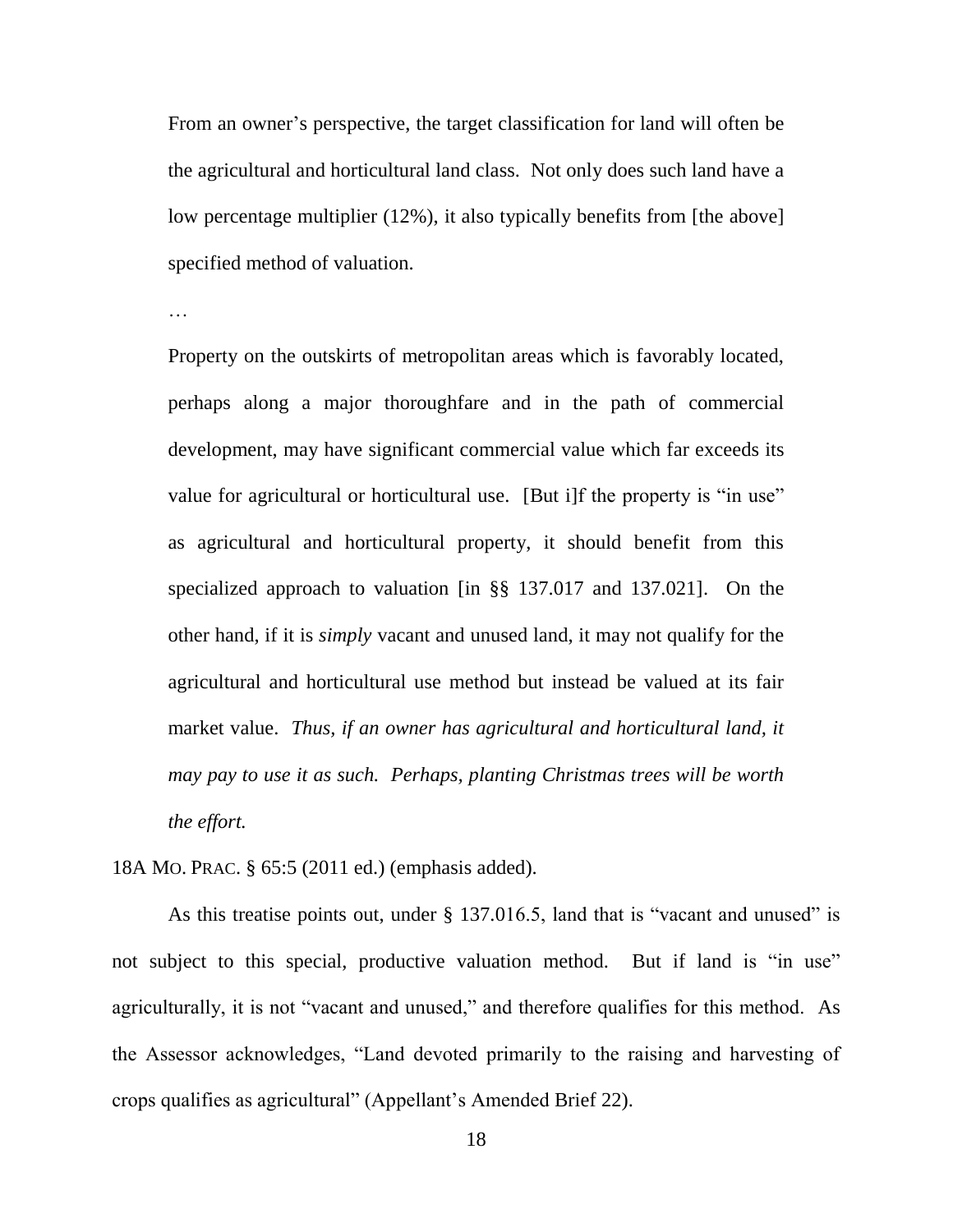The plain meaning of "use" is, "The application or employment of something," especially a "possession and employment of a thing for the purpose for which it is adapted …." BLACK'S LAW DICTIONARY 1577 (8th ed. 2004). Plainly, if land actively and primarily is employed for the purpose of raising and harvesting an agricultural crop, it is "in use" for that purpose and cannot be "unused." The agricultural assessment rubric of § 137.017 applies, not the "vacant and unused" land rubric in § 137.016.5. Otherwise, every piece of unimproved crop farmland in Missouri would be "vacant and unused."

To attempt to circumvent this obvious fault of logic, the Assessor adds a requirement conspicuously missing from the statutes that an agricultural use must turn a financial profit. The Assessor suggests the Batemans' land was "vacant and unused" as agricultural property because they merely "began allowing the grass to grow" on it one year and then paid "a farmer to bale it as hay" (Aplt. Br. 18-19). Not only does this argument insert extra requirements into § 137.016.1(1) that plainly are not there, but it also fails to view the facts in a light most favorable to the Commission's decision.

The Assessor's argument is without merit. As the author of 18A MO. PRAC. § 65:5 contemplated, the Batemans took advantage of their land's scientifically-proven agricultural value. They continuously have employed it for a true, *bona fide* agricultural use for more than four years. That they have not yet made a profit from their agricultural enterprise is irrelevant. Nothing in §§ 137.016.1(1) or 137.017.1 requires or even implies that an agricultural use must turn a profit. The Batemans' land is "in use as" and "devoted primarily to" the raising and harvesting of red clover hay. It is actively used as agricultural property.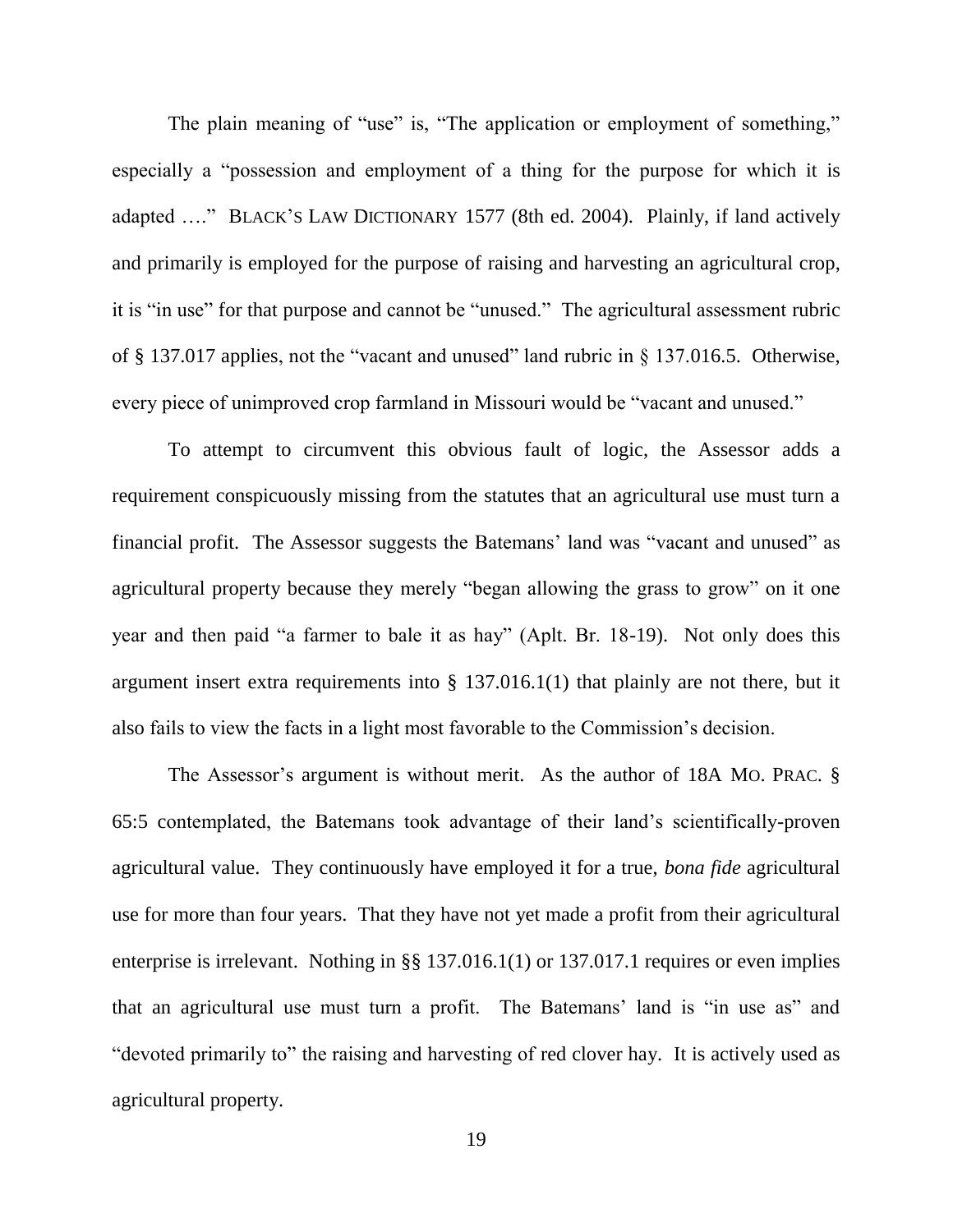# **B. Red clover hay is an agricultural crop; under §§ 137.016 and 137.017, land devoted to raising and harvesting it is "in use" as agricultural property and must be assessed based on its productive value.**

The Assessor's notion that the Batemans merely "began allowing the grass to grow" and then paid "a farmer to bale it as hay" misstates the evidence in the Record. Viewing the evidence in a light most favorable to the Commission's decision, the Batemans' operation of their hay farm was far more technical and deliberate than this.

Mr. Bateman began by paying the University of Missouri in 2007 to test the land's soil to determine what agricultural use, if any, to which the property was amenable (Legal File 59, 192-93, 195). The University's testing determined the soil was agriculturally appropriate to grow the "crop" of "cool season grass hay" and could produce 3-4 tons of it annually (L.F. 193, 195). Mr. Bateman then bought and planted red clover throughout the property (L.F. 60, 207). He then entered into an agreement with a farmer, McKinnie's Custom Hay Baling, to cut, rake, and bale the red clover as hay (L.F. 56, 79, 215-17, 219). These agreements continued in 2008, 2009, and 2010 (L.F. 56, 79, 268).

As such, as the Hearing Officer and the Commission ultimately found, beginning in 2007 and continuing thereafter, the Batemans' entire property was used agriculturally for cutting, raking, and baling red clover hay (L.F. 56, 219, 232, 380, 413; Appx. A13, A19). The land produced over 90 bales of red clover hay in each respective harvest in June 2007, October 2007, July 2008, October 2008, and July 2009 (L.F. 56, 60). At an average weight of 50 pounds per bale, that equals over four tons of hay per year, just as the University of Missouri predicted. Mr. Bateman sold all the hay harvested (L.F. 61).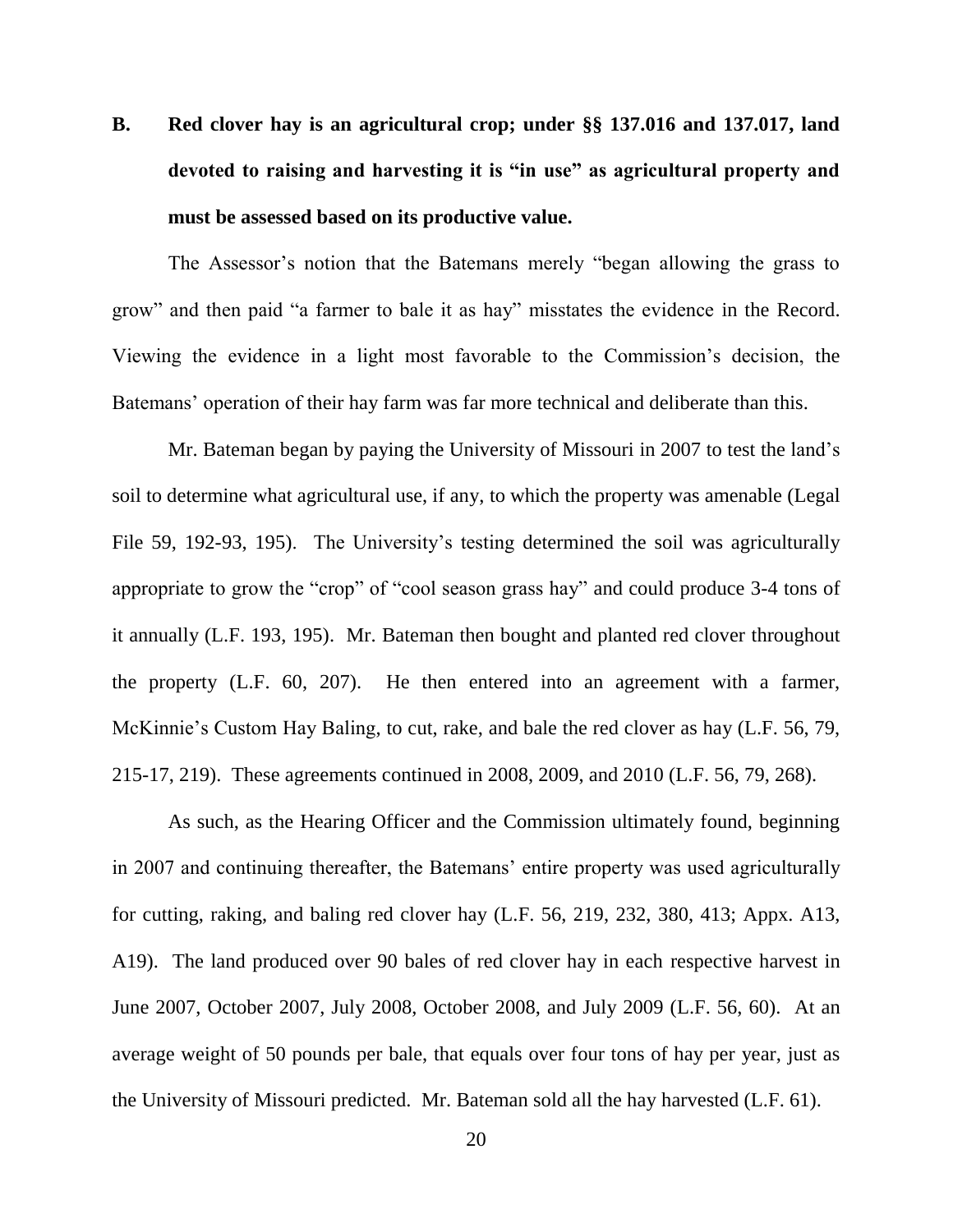This Court previously has confirmed that hay is an "agricultural crop." In *Terra Found.*, the question was whether the "use" of land to grow "prairie grasses" for hay violated Clinton's residential zoning that prohibited "commercial use" of the property. 139 S.W.3d at 187-88. The zoning code listed growing "agricultural crops" as a "permitted use" of the residential property. *Id.* at 189. The trial court granted Clinton an injunction against the landowner, holding that growing prairie grasses was an invalid "commercial use." *Id.* at 188.

On appeal, this Court reversed. The Court observed that "Crops are '[p]roducts that are grown, raised, and harvested.'" *Id.* at 191 (quoting BLACK'S LAW DICTIONARY 383 (7th ed. 1999)). Furthermore, "agriculture" "means 'the science or art of the production of plants and animals useful to man and in varying degrees the preparation of these products for man's use and their disposal (as by marketing)." *Id.* (quoting WEBSTER'S 3D NEW INT'L DICTIONARY 44 (1993)). Thus, plainly, "Grasses … are definitely agricultural crops, that is, plant products grown and raised for man's use. This would seem to follow from the fact that hay, which is just dried grass, is an agricultural product." *Id.* at 191. Thus, Clinton's injunction was invalid. *Id.* at 192.

In this case, the terminology in  $\S$  137.016.1(1) is not much different than the "permitted use" in Clinton's zoning ordinance: "agricultural and horticultural property" is "all real property used for *agricultural* purposes and devoted primarily to the raising and harvesting of *crops*." (Emphasis added). As in *Terra Found.*, hay grasses, including the Batemans' planted, grown, raised, and harvested red clover, are "crops." Their growing and raising for man's use is "agricultural." Plainly, if an entire piece of property is used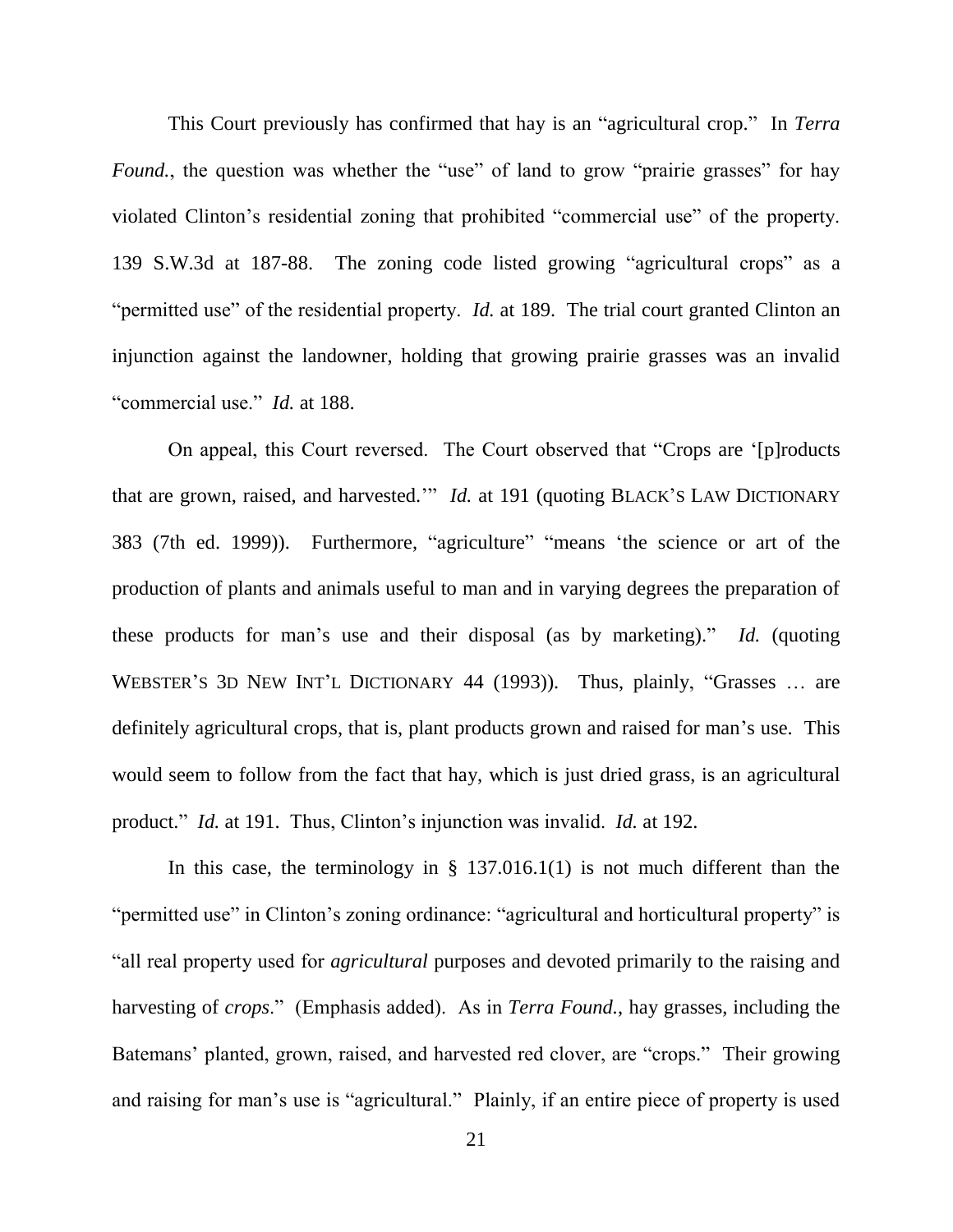for hay production, it is used for agricultural purposes and devoted primarily to the raising and harvesting of a crop.

Thus, the Assessor is forced to "agree[] that hay production CAN be an agricultural use" (Aplt. Br. 20) (emphasis in the original). The Assessor argues that this is "not [so] in this case," though, because it believes hay production "is unreasonable, and does not make economic sense" in this case (Aplt. Br. 20). The Assessor argues this is because the "terms 'Agriculture' and 'Horticulture' presumes a business or benefit in the activity," and it "cost 18 times more to have the grass cut and baled than the hay from it could be sold for" or "the cost to have the grass cut and baled into hay is 20 times the sale price" (Aplt. Br. 18, 21).

It is true that the Batemans have not yet made a profit from their hay-growing enterprise (L.F. 79). The Assessor's suggestion of the difference in cost and profit, though, is incorrect; Mr. Bateman paid \$750 each time to have the hay cut and raked, and sold the bales for \$120 each time  $-1/5$  of the cost, not  $1/18$  or  $1/20$  (L.F. 61). In any case, the evidence before the Hearing Officer was that many farms do not immediately profit (L.F. 79).

But whether the Batemans profited from their enterprise is irrelevant to whether the use of the property for a hay farm producing over four tons of hay per year was a use "for agricultural purposes and devoted primarily to the raising and harvesting of crops" within the meaning of  $\S$  137.016.1(1). When reading a statute, the primary rule "is to ascertain the intent of the legislature from the language used, to give effect to that intent if possible, and to consider the words used in their plain and ordinary meaning." *State ex*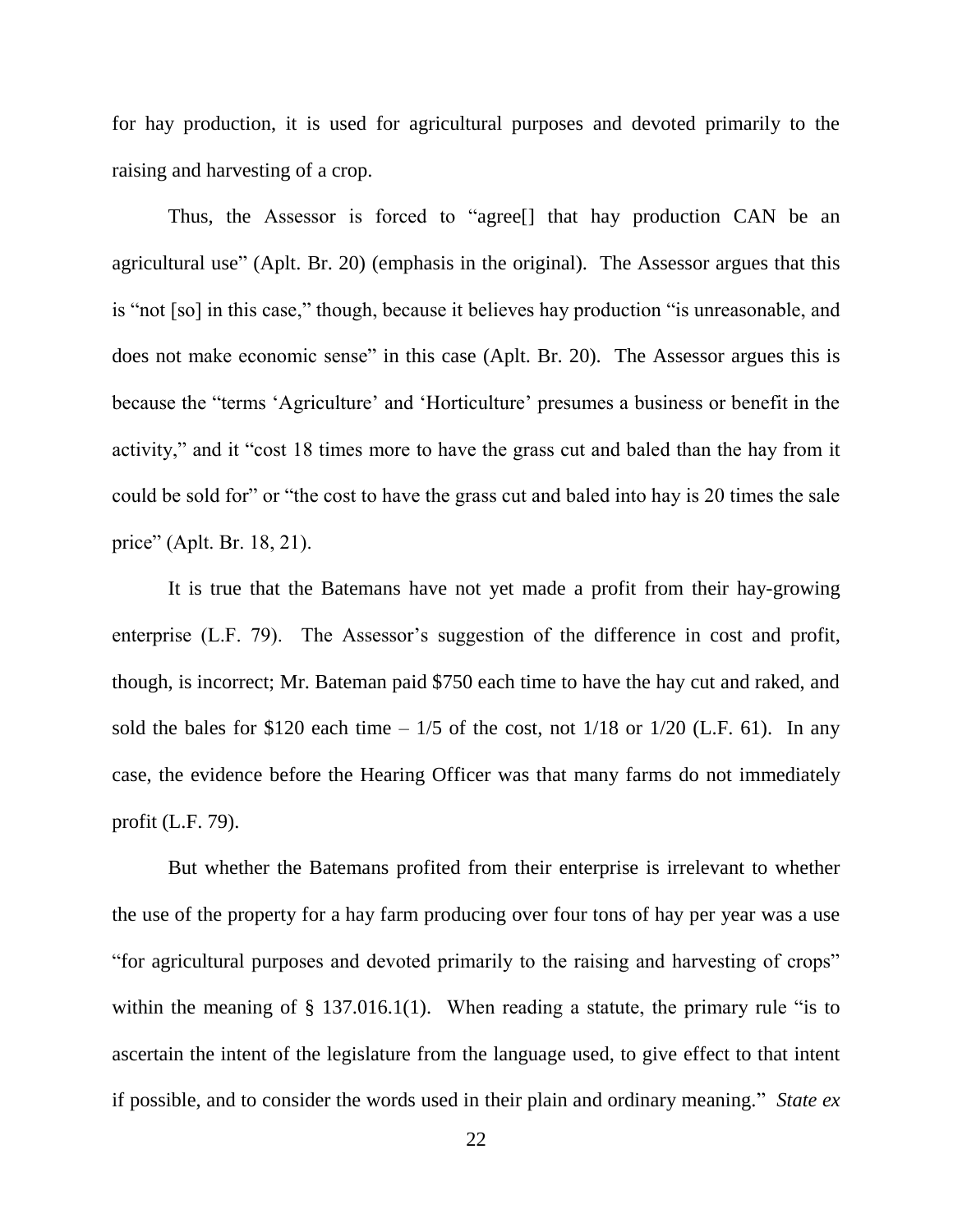*rel. Unnerstall v. Berkemeyer*, 298 S.W.3d 513, 519 (Mo. banc 2009) (citations omitted). "It is presumed that the legislature intended that every word, clause, sentence, and provision of a statute have effect. Conversely, it will be presumed that the legislature did not insert verbiage or superfluous language in a statute." *Id.* (citations omitted).

Under  $\frac{137.016.1(1)}{1000}$ , "all real property used for agricultural purposes and devoted primarily to the raising and harvesting of corps" is "agricultural and horticultural property." "Crops are '[p]roducts that are grown, raised, and harvested.'" *Terra Found.*, 139 S.W.3d at 191. Agriculture "means 'the science or art of the production of plants and animals useful to man and in varying degrees the preparation of these products for man's use and their disposal (as by marketing)." *Id.* Thus, "Grasses … are definitely agricultural crops, that is, plant products grown and raised for man's use. This would seem to follow from the fact that hay, which is just dried grass, is an agricultural product." *Id.* at 191.

There is no indication whatsoever in  $\S$  137.016.1(1) that the terms "agriculture," "horticulture," or "crops" differ in any way from their dictionary definitions and suddenly depend in some fashion on some particular financial outcome. The Assessor's argument otherwise, based only on its own surmising and wishes (and no authority at all), is simply wrong. The State Tax Commission correctly recognized this when it held that

[H]ay has been harvested from the subject properties during 2007, 2008 and 2009. The plain language of the controlling statute mandates for assessment purposes real property "…devoted primarily to the raising and harvesting of crops;..." is to be classified as agricultural property. Cutting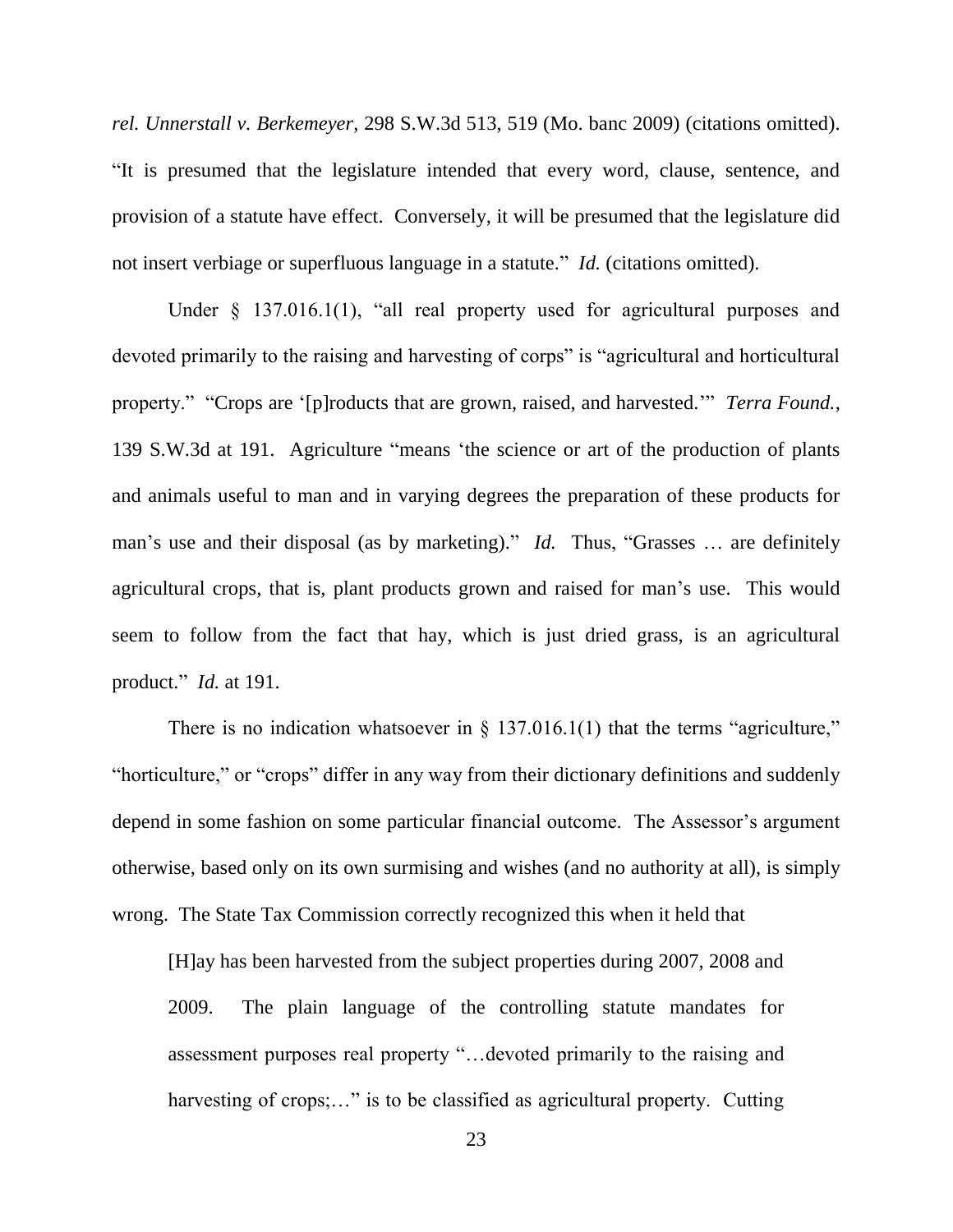of hay constitutes the raising and harvesting of a crop. … [T]he subject property meets the statutory definition of agricultural property.

(L.F. 414; Appx. A20).

Plainly, as in *Terra Found.*, the Batemans' red clover hay is an agricultural crop. The Batemans' cultivation, harvesting, and marketing of many tons of red clover hay each year from the entirety of their property plainly make the property agricultural and horticultural property within the plain meaning of  $\S$  137.016.1(1). The State Tax Commission correctly held that the property therefore must be assessed by its productive value under § 137.017.1 and § 131.021.

## **C. The Court cannot take judicial notice of the existence or contents of alleged zoning ordinances that are not in the Record.**

The Assessor also argues that because local zoning ordinances "prohibit[ed] allowing grass to grow more than 10 inches tall," the Batemans' property could not "be 'devoted primarily' to agriculture" (Aplt. Br. 21). The Assessor made this argument before the Commission, too (L.F. 413-14; Appx. A19-20). The Commission held the Assessor's "claim that agricultural use is not permitted in the commercial zoning on the property … was not a fact established at the evidentiary hearing" (L.F. 413; Appx. A19).

For,

No copy of any applicable zoning ordinances were introduced into evidence at the hearing to establish what were or were not permitted uses and activities on the two parcels by the respective municipalities. Respondent's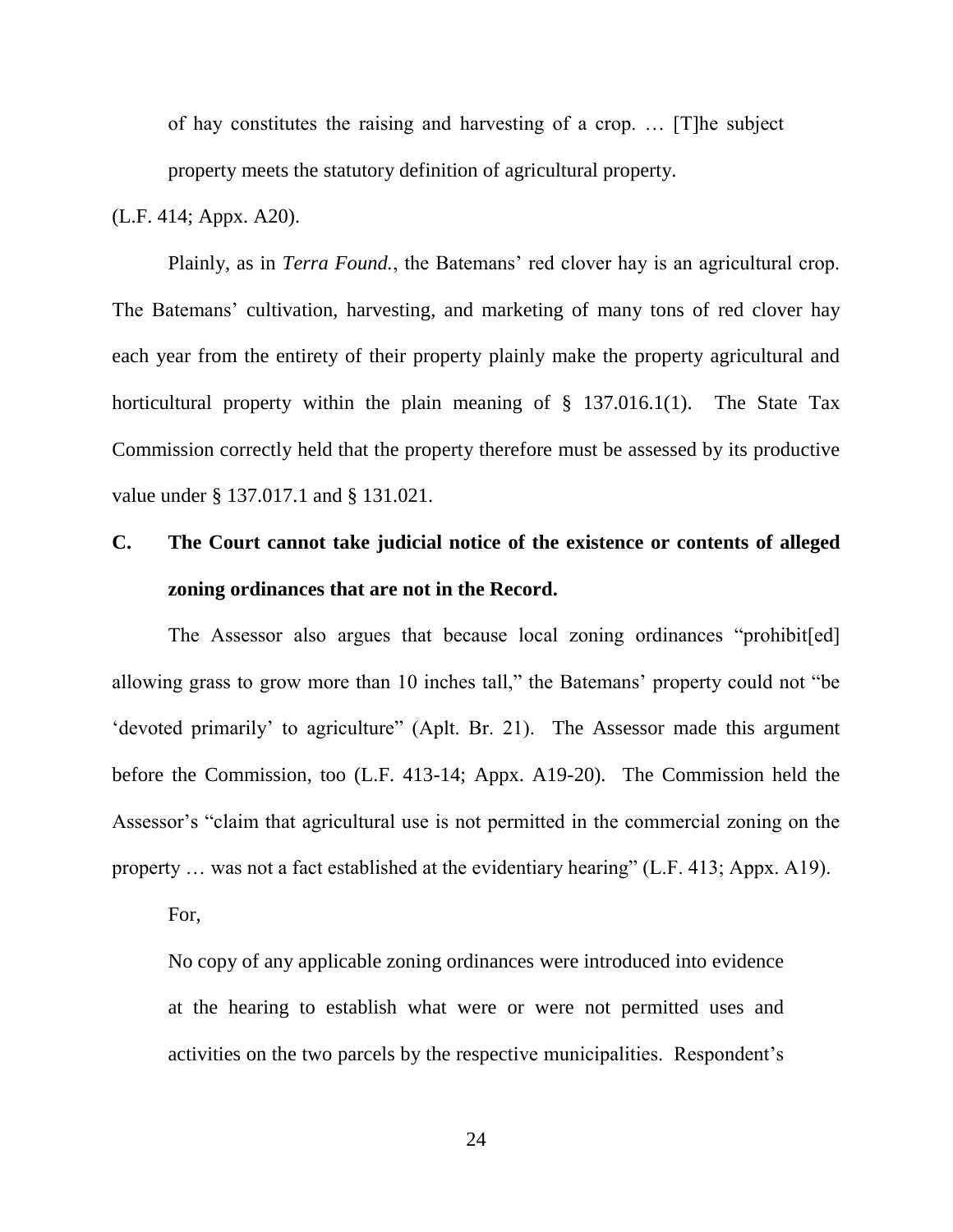Reply for the first time by way of two Affidavits dated more than four months after the close of the evidentiary hearing raises this issue.

The Hearing Officer could not have erred on this point, as she had no evidence in the record to establish what, if any, impact the zoning of the subject parcels might have on the harvesting of hay. Nor does the Commission have any evidence from the record on this point. The best evidence on this issue is not the interpretation of city ordinances by two city employees. The best evidence would have been a complete copy of the existing zoning ordinances applicable to the properties under appeal as of the applicable times when hay was harvested and submitted at the evidentiary hearing. The two affidavits tendered after the close of the evidentiary record as exhibits to Respondent's Reply are not now permitted to come into the evidentiary record. The Commission's review of the Decision must be based upon the evidence in the record, not additional evidence that one party seeks to present without benefit of objection or cross-examination by the opposing party.

(L.F. 413-14; Appx. A19-20).

The Commission correctly refused to take judicial notice of alleged zoning ordinances not in the record. The longstanding law of Missouri is that a "court may not take judicial notice of the existence or contents of city or county ordinances." *Consumer Contact Co. v. State*, 592 S.W.2d 782, 785 (Mo. banc 1980). Instead, ordinances may be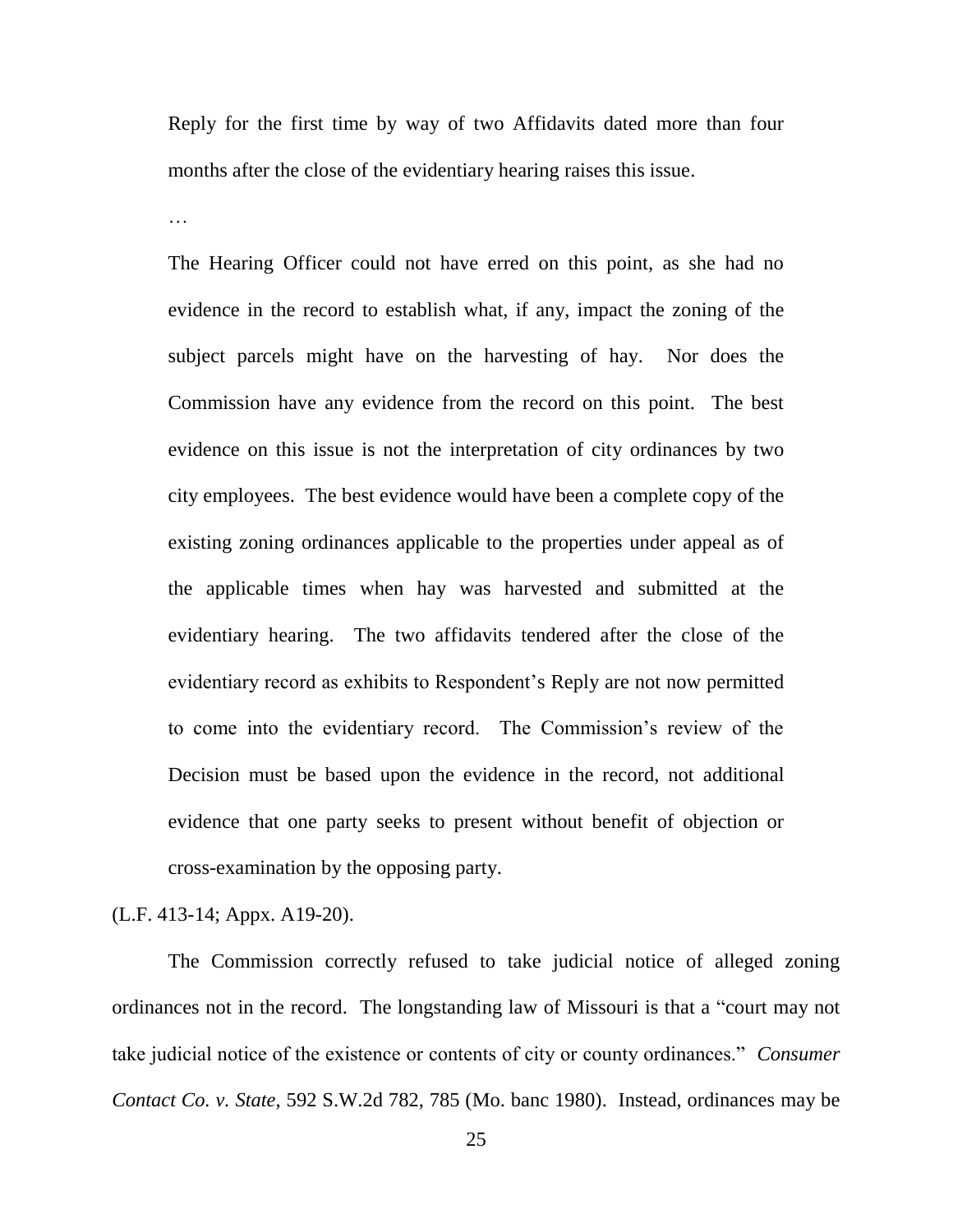recognized "only if admitted into evidence or stipulated to by the parties." *Nigh v. City of Savannah*, 956 S.W.2d 451, 454 (Mo. App. 1997) (quoting *Queen of Diamonds, Inc. v. Quinn*, 569 S.W.2d 317, 319 (Mo. App. 1978)). This applies to both trial and appellate courts. *Id.*

In *Consumer Contact*, the Supreme Court noted that it had stated this rule "in a score of cases dating back over 130 years," and then cited a list of such cases back to 1848. 592 S.W.2d at 785 n.2. The Court most recently reiterated this principle in *Southers v. City of Farmington*, 263 S.W.3d 603, 617 n.20 (Mo. banc 2008). Simply put, "Without the ordinance before us, [the Court does] not know its terms or if in fact one was enacted." *Consumer Contact*, 592 S.W.2d at 786 (quoting *City of St. Joseph v. Roller*, 363 S.W.2d 609, 611 (Mo. 1963)).

Thus, not only would certified copies of the alleged zoning ordinances to which the Assessor refers be the "best evidence" of their existence of contents, but those copies would have been the *only* permissible such evidence. Instead, there was no proof of their existence or content whatsoever. The Assessor's zoning argument is without merit.

## **D. The State Tax Commission correctly applied §§ 137.016, 137.017, and 137.021 in determining the true value of the Batemans' property.**

As the Batemans' property met the express definition of "agricultural and horticultural property" in  $\S$  137.016.1(1) and was "in use as agricultural and horticultural property," under § 137.017.1 the land's "true value in money" for property tax assessment purposes had to be the value it "has for agricultural and horticultural use." Under § 137.021, the productive use value is "based on productive capability for each of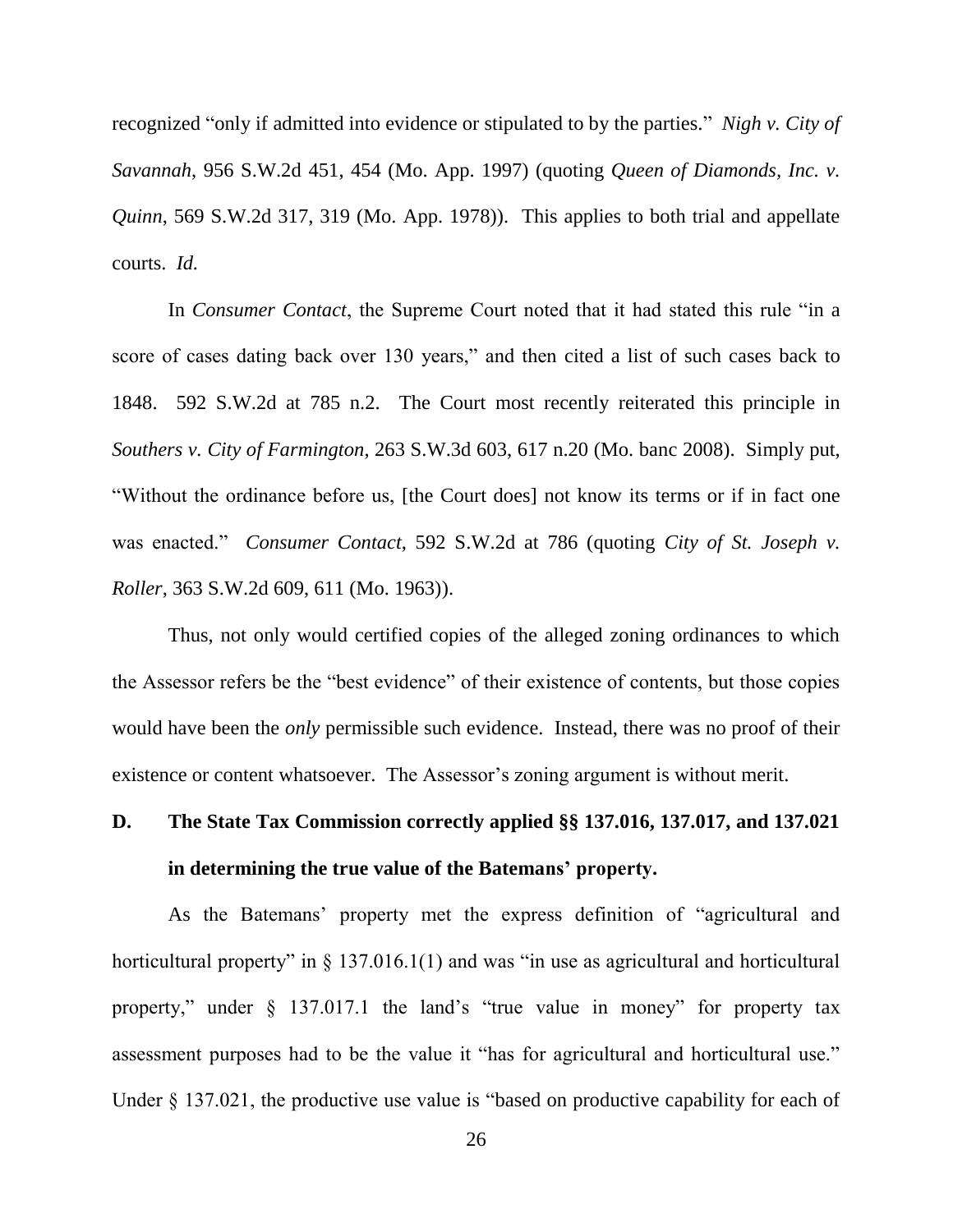the several grades of agricultural and horticultural land" that the State Tax Commission promulgates in 12 C.S.R. § 30-4.010.

As the Hearing Officer ultimately determined, the land had soil grade 7, which "carries a productive use value of \$75" per acre (L.F. 376; Appx. A9). The Commission's regulation describes "Grade #7" soils as being "generally unsuited for cultivation and may have other severe limitations for grazing and forestry," though with "intensive management," can produce "grass or timber."  $12 \text{ C.S.R.}$  § 30-4.010(1)(G).

At the hearing, Mr. Bateman stated the land has "grade 7" soil. The County's expert stated he believed the soil's grade was "one" (L.F. 88). Apparently, the County's commercial appraiser was not coached well enough to realize that "grade one" is the *best* agricultural grade, not the worst. Still, in his written report, he agreed with Mr. Bateman that the land had a "productive soil grade level" of "7" (L.F. 316). Thus, under § 30-  $4.010(1)(G)(5)$ , the land's value for property tax purposes was \$75 per acre. At 3.3 acres (Aplt. Br. 7-8), the Commission's assessment of \$247 was correct (L.F. 376; Appx. A9).

The State Tax Commission correctly rejected the assessor's classification of the Batemans' land as "vacant and unused" property assessed by its supposed salable fair market value as commercial property. It correctly determined the land is agricultural property actively in use as such. Viewing the evidence in a light most favorable to the Commission's decision, it was supported by competent and substantial evidence on the record as a whole and correctly followed the plain language of the law of Missouri.

This Court should reverse the trial court's decision and remand this case with instructions to affirm the State Tax Commission's decision.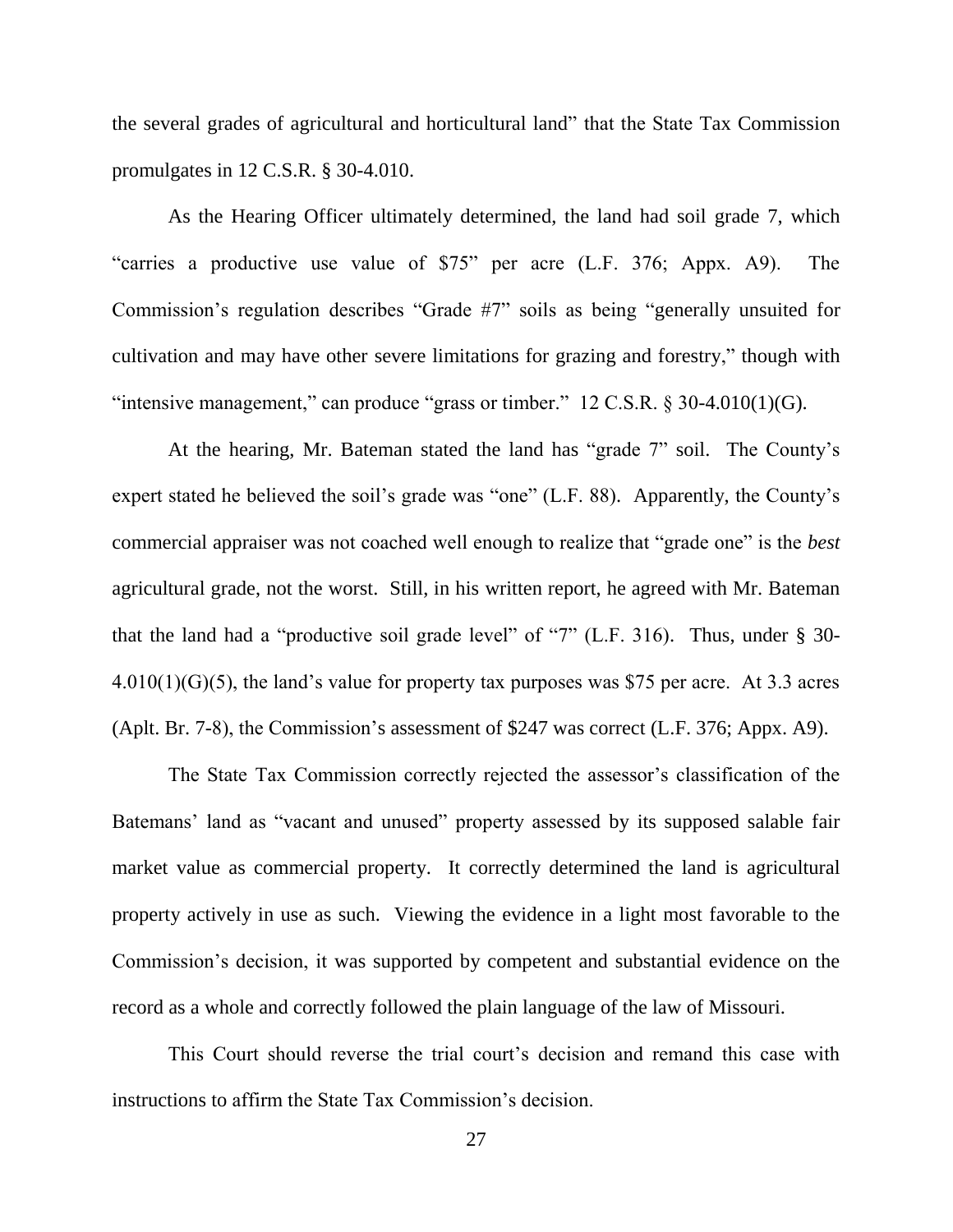II. The Assessor's argument that the State Tax Commission's decision violated Mo. Const. art. X, § 4(b), by creating a lack of uniformity within a subclass of real property is not preserved for appellate review because to be preserved for appellate review, a constitutional argument must be raised at the earliest possible opportunity in that the Assessor couold have raised this argument before the Commission's hearing officer, the Commission itself, or the trial court, but did not, and instead raises it for the first time on appeal.

#### **(Response to Appellant's Point II)**

#### Standard of Review

On appeal from a trial court's review of an administrative agency's decision, this Court examines the underlying decision of the agency and not the trial court's judgment. *Shipman v. Dominion Hospitality*, 148 S.W.3d 821, 822 (Mo. banc 2004). The Court is "limited to determining whether the decision constituted an abuse of discretion, whether it was supported by competent and substantial evidence on the record as a whole, or whether it was arbitrary, capricious, or unreasonable." *Algonquin Golf Club v. State Tax Comm'n*, 220 S.W.3d 415, 418 (Mo. App. 2007). The Court views the evidence and all reasonable inferences therefrom "in the light most favorable to the Commission …." *Id.*

This Court reviews an agency's conclusions of law *de novo*, and makes "corrections to erroneous interpretations of the law." *Id.* (citation omitted).

\* \* \*

In Missouri, for a constitutional argument to be heard on appeal, the precise argument must have been raised at the earliest possible opportunity. In this case, the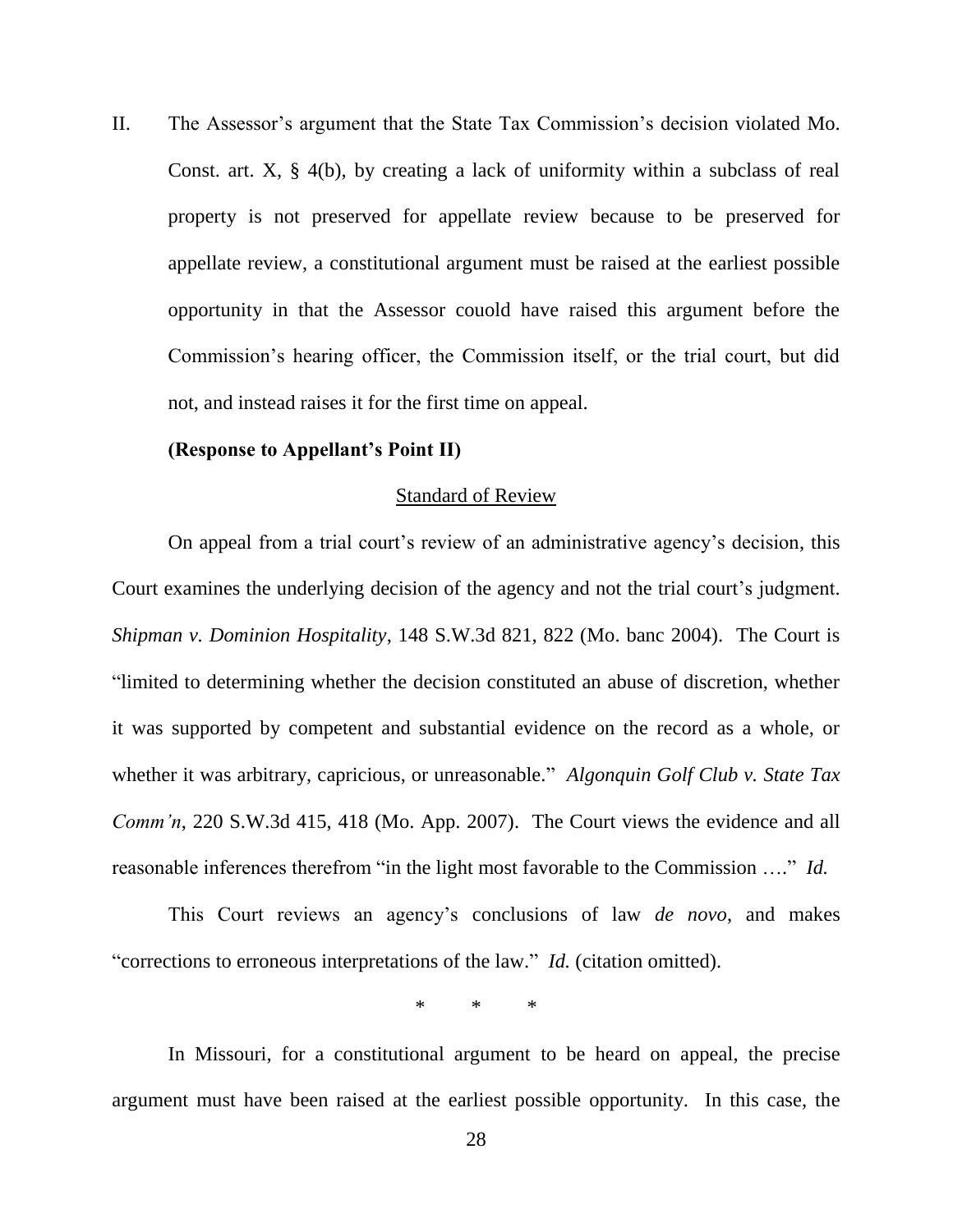Assessor argues on appeal that the State Tax Commission's decision violated Mo. Const. art. X, § 4(b), by creating a lack of uniformity within a subclass of real property. It could have raised this argument before the Commission's hearing officer, the Commission itself, or the trial court, but did not. Is this argument preserved for appellate review?

In its second Point Relied On, the Assessor asserts the State Tax Commission's decision "violates Article X, Section 4(b) of the Missouri Constitution in that it creates a lack of uniformity within a subclass of real property ...." (Appellant's Amended Brief 13, 35). But now, on appeal, is the first time any party has raised this argument. As a result, the law of Missouri is that it is not preserved for this Court's review.

"An issue that was never presented to or decided by the trial court is not preserved for appellate review." *Smith v. Shaw*, 159 S.W.3d 830, 835 (Mo. banc 2005) (quoting *State ex rel. Nixon v. Am. Tobacco Co.*, 34 S.W.3d 122, 129 (Mo. banc 2000)).

Because an appellate court is not a forum in which new points will be considered, but is merely a court of review to determine whether the rulings of the trial court, as there presented, were correct, a party seeking the correction of error must stand or fall on the record made in the trial court, thus it follows that only those objections or grounds of objection which were urged in the trial court, *without change and without addition*, will be considered on appeal.

*State v. Davis*, \_\_\_ S.W.3d \_\_\_, 2011 WL 3841554 at \*2 (Mo. banc 2011) (citations omitted) (emphasis added). "Accordingly, an appellate court generally will not find,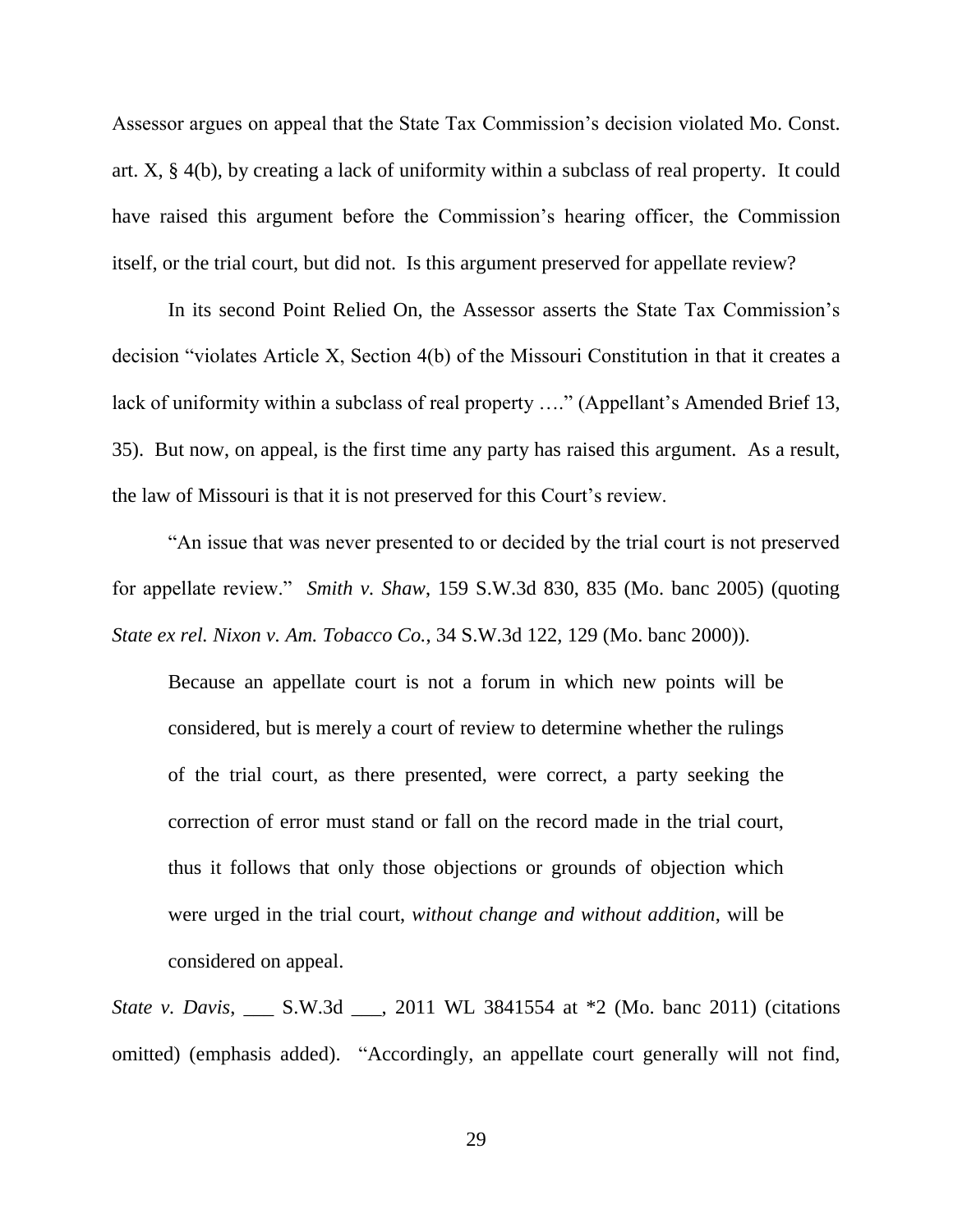absent plain error, that a lower court erred on an issue that was not put before it to decide." *Id.* (citations omitted).

This is especially true of arguments alleging a violation of the state or federal constitutions: "Constitutional violations are waived if not raised at the *earliest possible* opportunity." *State ex rel. York v. Daugherty*, 969 S.W.2d 223, 224 (Mo. banc 1998) (emphasis added). In determining if a constitutional question has been waived, the "critical issue" is whether the party had a reasonable opportunity to raise the specific constitutional defect by timely asserting the claim before the trial court. *Id.* at 225.

Here, the earliest possible time the Assessor could have accused the State Tax Commission of this precise, alleged constitutional violation was in its application for review of the Hearing Officer's decision before the Commission itself (Legal File 385- 93). It did not. Rather, the Assessor reargued its case as to why it believed the Batemans' land was not being used agriculturally, tacking on an argument that the Hearing Officer's decision had "broad implications" that would impoverish every county (L.F. 385-93). Of course, the Commission found these arguments to be without merit (L.F. 412-18; Appendix A18-24).

Thereafter, the Assessor certainly could have raised this argument to attack the Commission's ruling itself before the trial court. Again, it did not. The trial court decided the case on the Assessor's motion for summary judgment (L.F. 476; Appx. A1). The Assessor's actual summary judgment motion, however, comprised one page and did not even cite Mo. Const. art. X, § 4(b) (L.F. 421). And nowhere in its attached memorandum of law did the Assessor remotely come close to arguing that the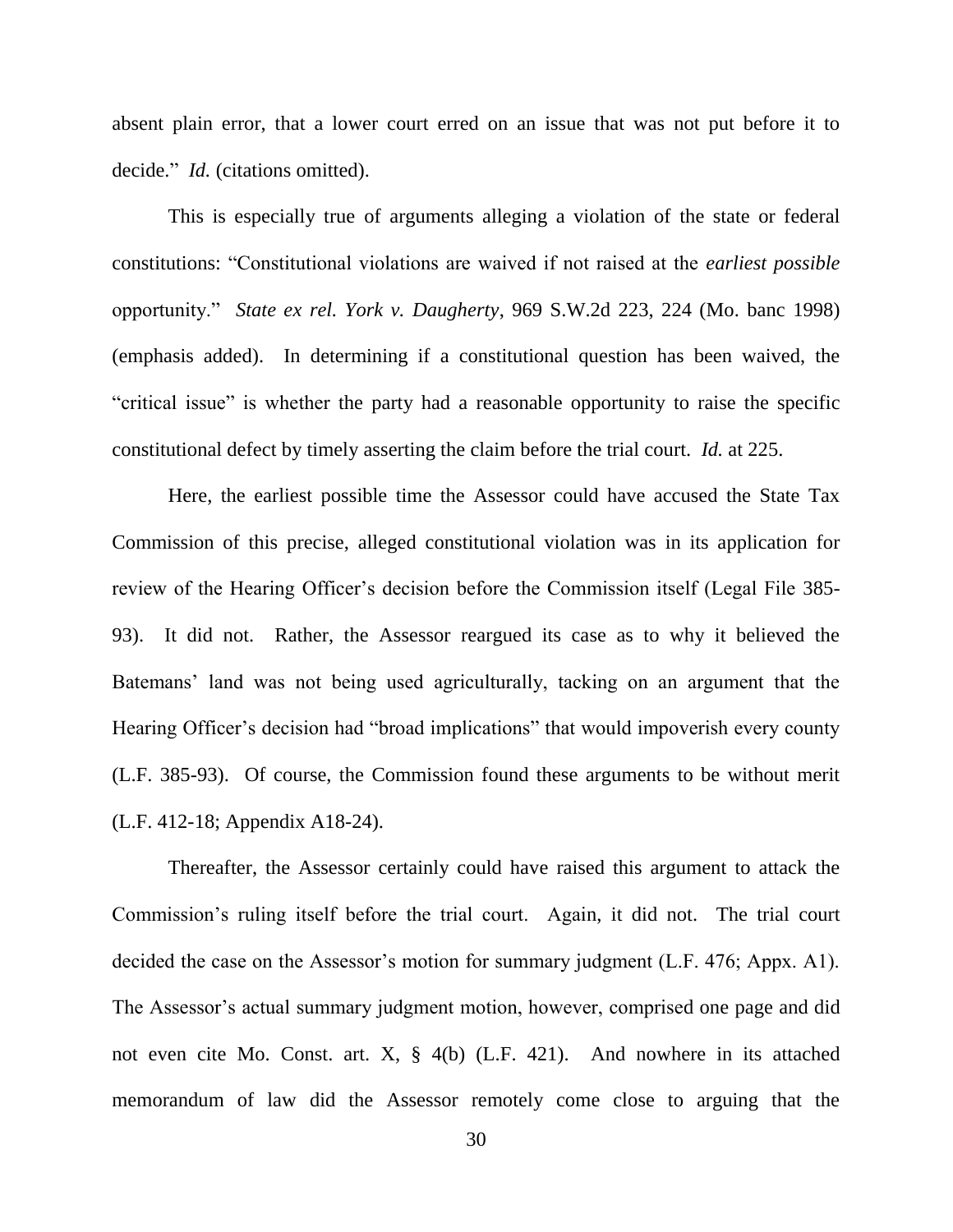Commission's decision "violates Article X, Section 4(b) of the Missouri Constitution in that it creates a lack of uniformity within a subclass of real property," as it does in its second point relied on (L.F. 427-39). Indeed, the only mention of Mo. Const. art. X, § 4(b) in that memorandum at all was in a block quote of a statute citing that provision (L.F. 429).

While Mo. Const. art. X, § 4(b), obviously is generally relevant to the central question in this case, as it sets forth the foundation of Missouri's property tax rubric, at no time before appeal did the Assessor argue the Commission had violated this provision in any manner, let alone the specific (and creatively incomprehensible) manner it now alleges. As such, that new argument is a change or addition to any previous objections the Assessor may have had to the Hearing Officer's and Commission's respective decisions. That change or addition is impermissible. *Davis*, 2011 WL 3841554 at \*2.

The Assessor's second Point Relied On is not preserved for this Court's review. The Court should not consider it.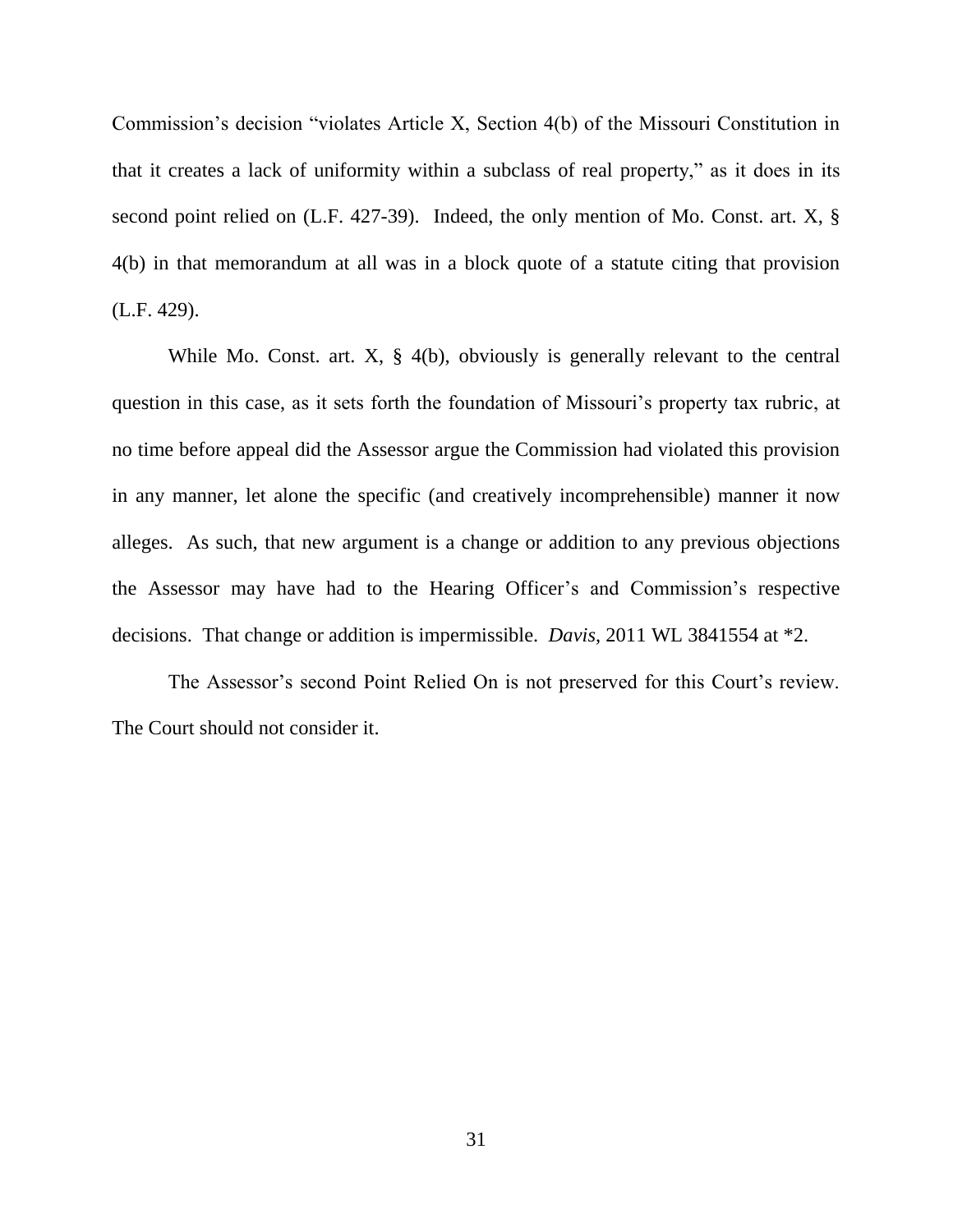#### **Conclusion**

The Court should reverse the trial court's judgment and remand this case with instructions to affirm the State Tax Commission's decision.

Respectfully Submitted,

*Jonathan Sternberg, Attorney, P.C.*

 $by$ 

Jonathan Sternberg, Mo. #59533 1111 Main Street 7th Floor, Harzfeld's Building Kansas City, Missouri 64105 Telephone: (816) 474-3000 Facsimile: (816) 474-5533 E-mail: jonathan@sternberg-law.com

COUNSEL FOR APPELLANTS ROBERT BATEMAN and DONNA BATEMAN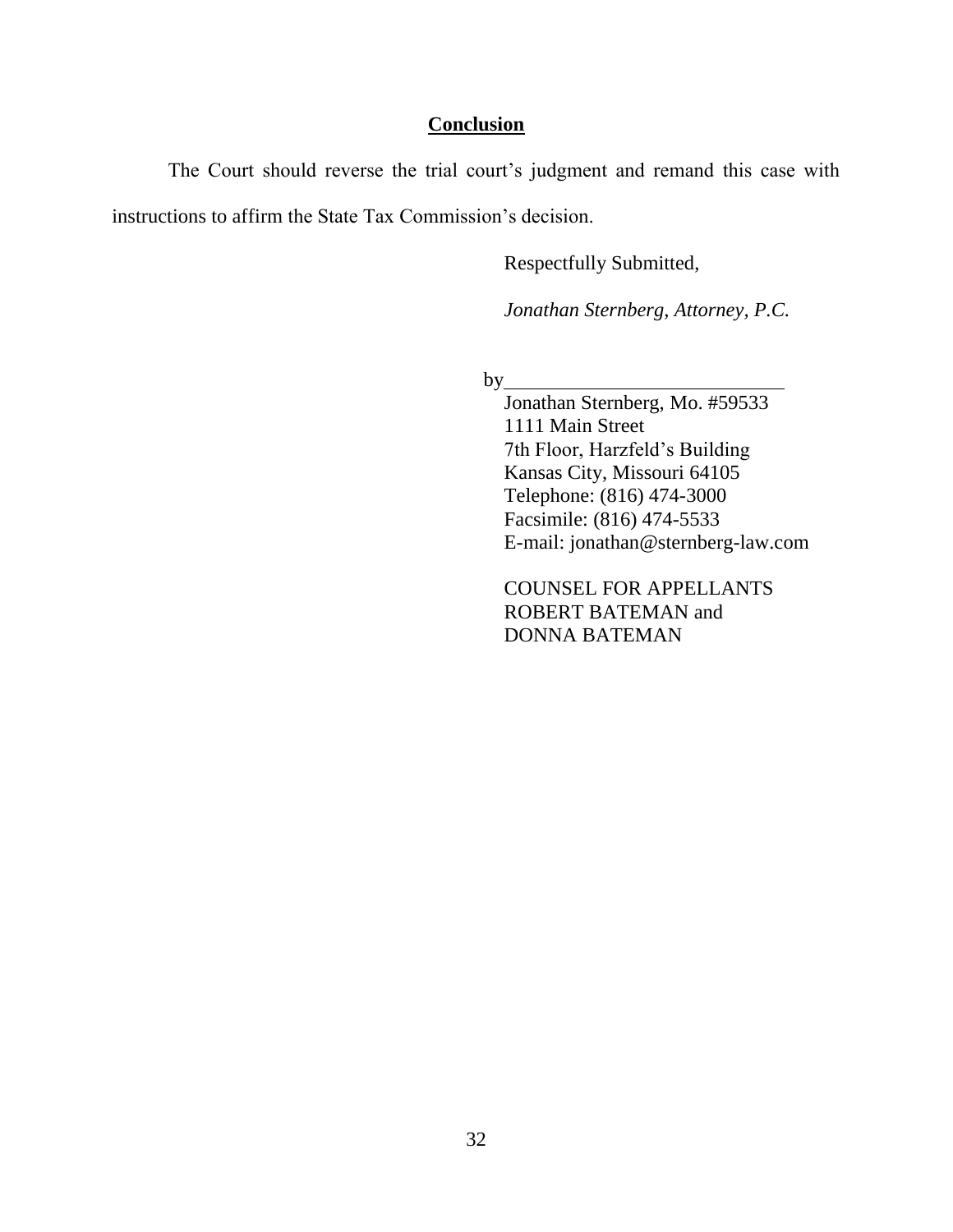#### **Certificate of Compliance**

I hereby certify that I scanned the enclosed CD-ROM for viruses using Microsoft Security Essentials and it is virus free, and that I used Microsoft Word 2010 for word processing. I further certify that this brief complies with the word limitations of Supreme Court Rule 84.06(b) and this Court's Rule XLI, and that this brief contains 8,167 words.

Attorney

#### **Certificate of Service**

I hereby certify that on November 9, 2011, I mailed a true and accurate copy and

CD-ROM of this Brief of the Respondents to the following:

Ms. Patricia L. Hughes 17 West Kansas Liberty, Missouri, 64068 Telephone: (816) 792-5700 Facsimile: (816) 781-1953

Counsel for Respondent Cathy Rinehart

Attorney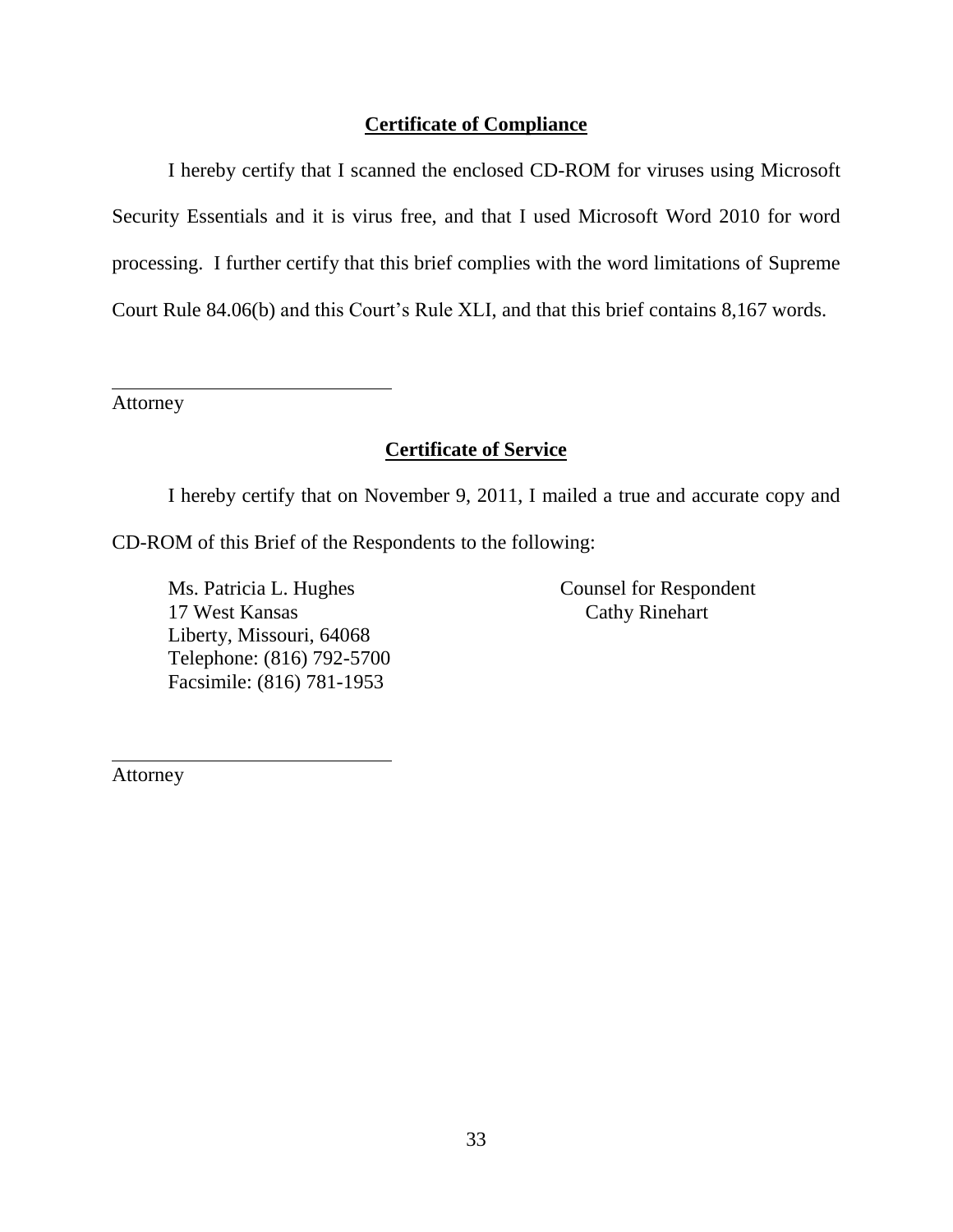## **Appendix**

| Decision and Order of State Tax Commission Hearing Officer (Dec. 22, 2009)  A6 |  |
|--------------------------------------------------------------------------------|--|
| Order of State Tax Commission Affirming Hearing Officer (Apr. 13, 2010)  A18   |  |
|                                                                                |  |
|                                                                                |  |
|                                                                                |  |
|                                                                                |  |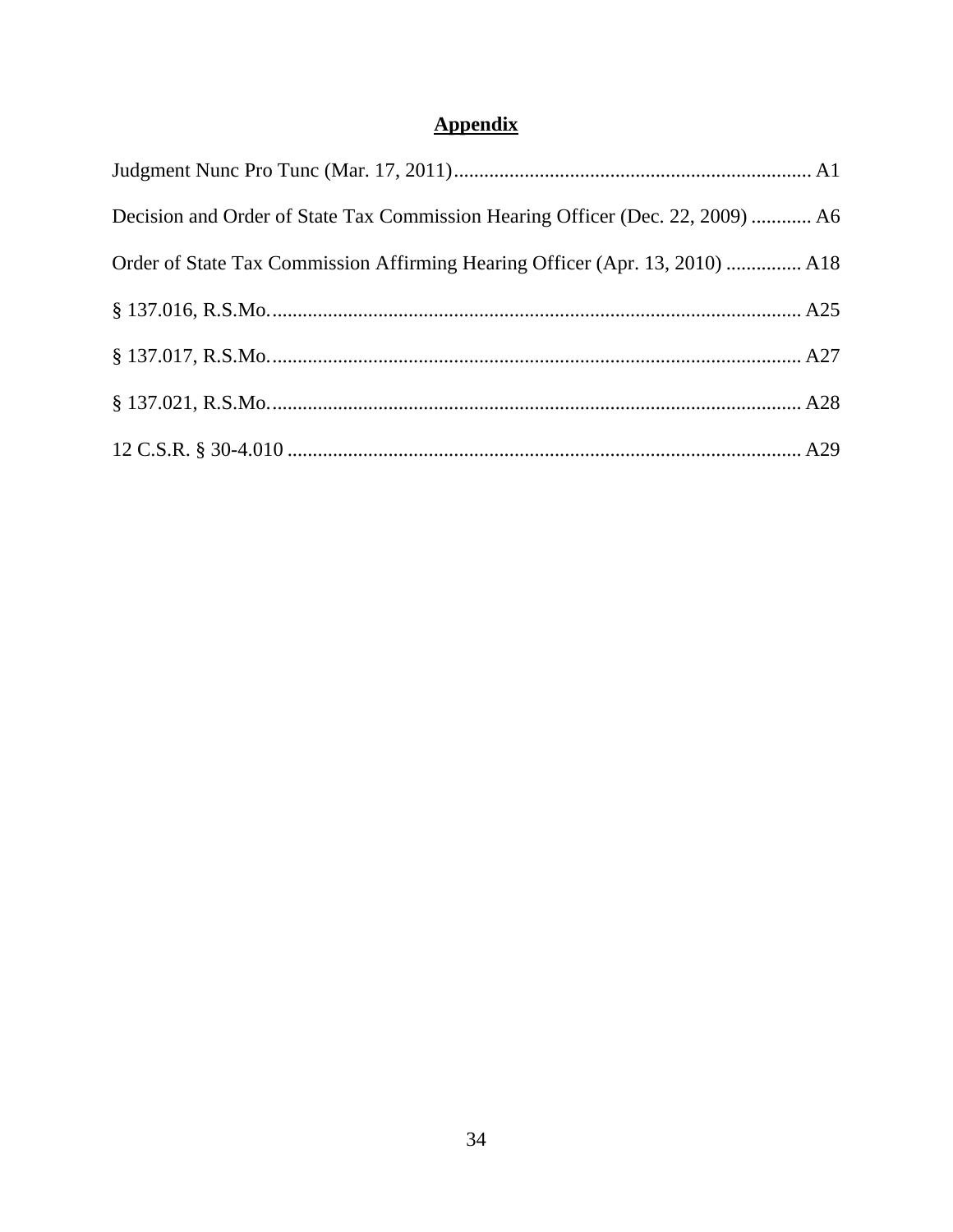#### IN THE CIRCUIT COURT OF CLAY COUNTY, MISSOURI

CATHY RINEHART, ASSESSOR CLAY COUNTY, MISSOURI Petitioner.

v.

ROBERT & DONNA BATEMAN

Respondents.

#### Case No. 10CY-CV05361 Division 4

扂 IL MAR 17 2011 **TIME CLAY COUNTY CIRCUIT COURT** 

#### NUNC PRO TUNC JUDGMENT

On the 26th day of January, 2011, this cause came on for hearing and argument on Petitioner's motion for summary judgment. Petitioner appeared by her Attorney, Patricia L. Hughes, and Respondent, appeared by attorney Robert J. Megraw. Arguments were made and the court took the matter under advisement.

On Febraury 8, 2010, the court entered Judgment. Due to a clerical error in the proposed Judgment four lines of alternative language on page 5 was left in the Judgment. This Judgment corrects the error. The Court being fully advised in the premises therefore makes the following findings of fact and conclusions of law, and enters this Judgment nunc pro tunc:

- 1. This case is an appeal from an administrative decision of the Missouri State Tax Comission and is subject to judicial review as set out in Section 536.100 R.S.Mo. The scope of judicial review is set out in Section 536.140 R.S.Mo.
- 2. The evidence and facts of the case are contained in the Certified Record of the Tax Commission filed in this case.

3. There is a presumption in favor of a decision of the County Board of Equalization in tax cases.

Al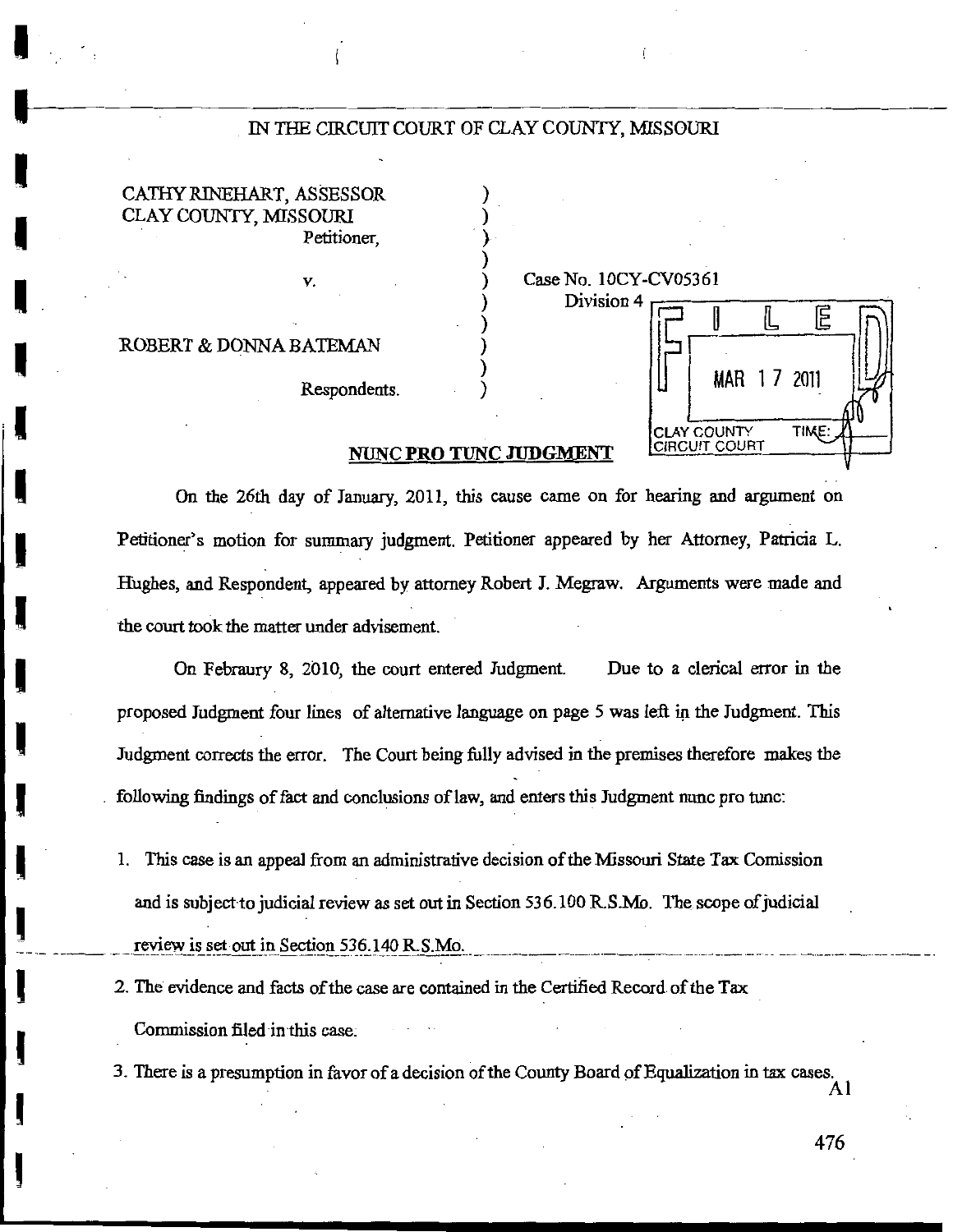- 4. The findings of fact of State Tax Commission are given deference, however, the court makes its own conclusions of law, and application of law to fact.
- 5. The issue for this court is whether the Commission's assessment of the subject property at productive use value pursuant to Section 137.017 R.S.Mo. is in violation of constitutional provisions, misapplies the law, is in unsupported by competent and substantial evidence on the whole record, is unauthorized by law, is arbitrary or capricious or involves an abuse of discretion.
- 6. Article X of the Missouri Constitution authorizes the general assembly to establish a property tax, that must be uniform upon each class and sub class of property. Article X Section 4(a). Article X Section 4(b) provides that real property sub-classified as "agricultural and horticultural" "may, by general law, be assessed for tax purposes on its productive capability". To implement this section, the legislature enacted Section 137.016, 137.017 and 137.021 R.S.Mo. Section 137.017 provides that property in use as agricultural or horticultural property be valued for tax purposes according to its productive capability.
- 7. The Missouri legislature could have decided that all property classified as agricultural should be assessed on its productive capability. It did not. Section 137.017.4 R.S.Mo provides that the assessment for taxes for "vacant and unused land" "shall be its fair market value".
- 8. The term "vacant and unused land" has not been construed by Missouri courts in the context of property taxes. Since section 137.017 provides that vacant and unused land shall be taxed based on its fair market value, the legislature is presumed to have had a reasonable basis for differentiating between vacant land and land in use for agriculture.
- 9. The facts of this case include that the subject property totals 3.3 acres; that it is located at the corner of NW 68th Street and N. Broadway, and is partly within the city of Kansas City, and

A2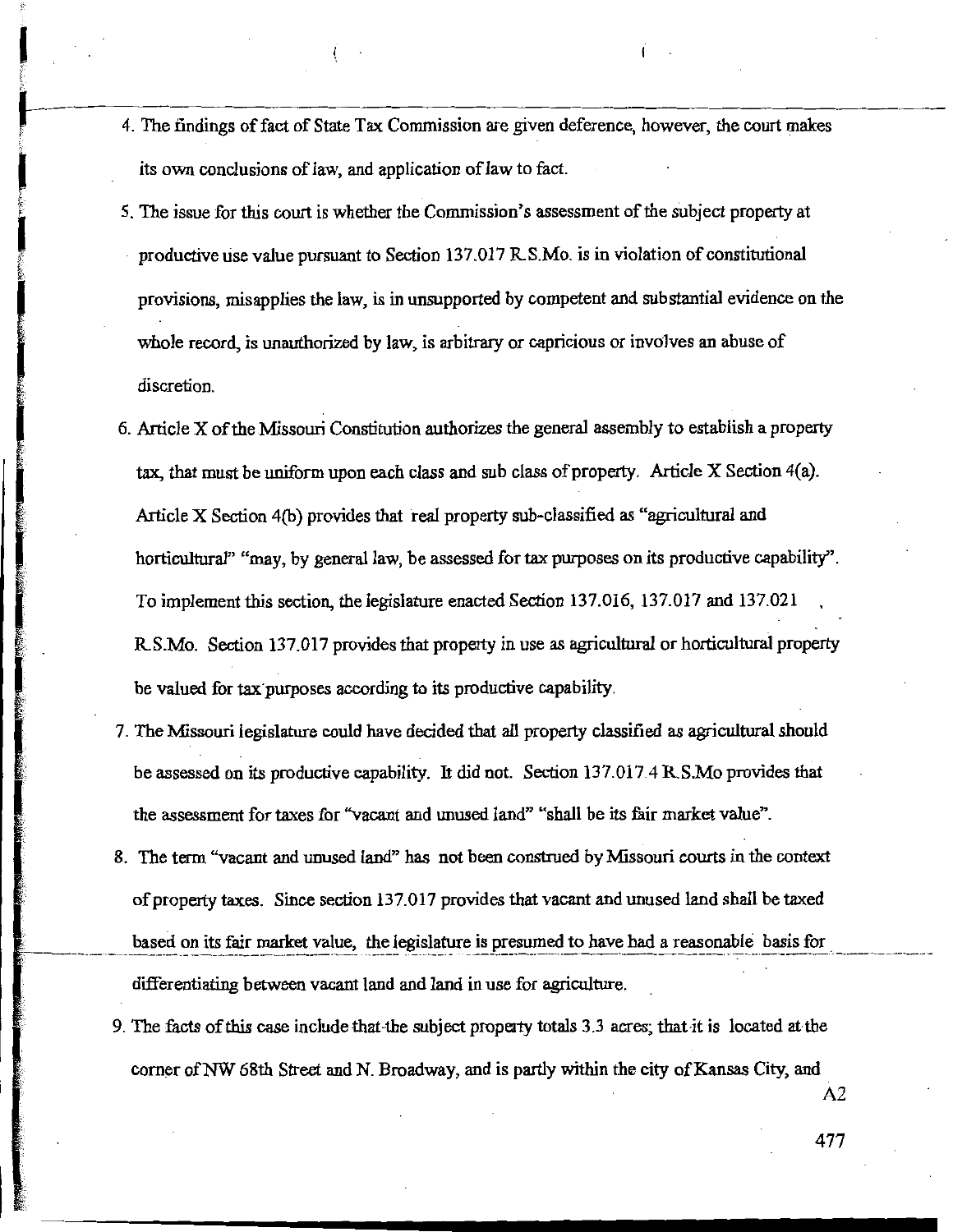partly in the city of Gladstone; that it is zoned as commercial property in both cities; that it is located on a four lane paved road, with a medical building on one side and an apartment complex across the street; and that the property has access to all utilities, sanitary and storm sewers. Respondents purchased the property in 1997 for \$240,000. From 1997 to 2007 the only activity on the property was that it was mowed. Beginning in 2007, the grass was cut and baled into hay. In 2007 and 2008 the cost to Respondents to have the grass cut and baled was \$750, and the hay was sold for \$40. In 2008 the Respondents paid \$800 to have the grass baled.

10. In determining what constitutes "vacant and unused land" it must be noted that Missouri has little "bare ground". There is something growing nearly everywhere - often weeds, grass and brush. The question then is, what did the legislature intend when it used the term "vacant and unused", as differentiated from land "in use for agricultural or horticultural purposes". If grass growing on land is automatically an agricultural use, then there would be no vacant and unused land. The question then becomes whether the act of baling the grass would or would not be sufficient, in and of itself, to show that the land is "in use as agricultural or horticultural property".

11. State statutes are to be read in context with one another, and Section 137.016 and 137.021 R.S.Mo. define in detail what it means to be "agricultural and horticultural property", and speaks in terms of raising crops, farming, dairying, management of livestock including breeding, showing and boarding horses. The statutes are specific. The legislative scheme to limit the productive use value to true farming operations is clear from the context of the statutes. Any activity claimed to be an agricultural use must be analyzed in a broader context than whether there is something growing that might be a crop. Just as gathering wildflower

 $A<sub>3</sub>$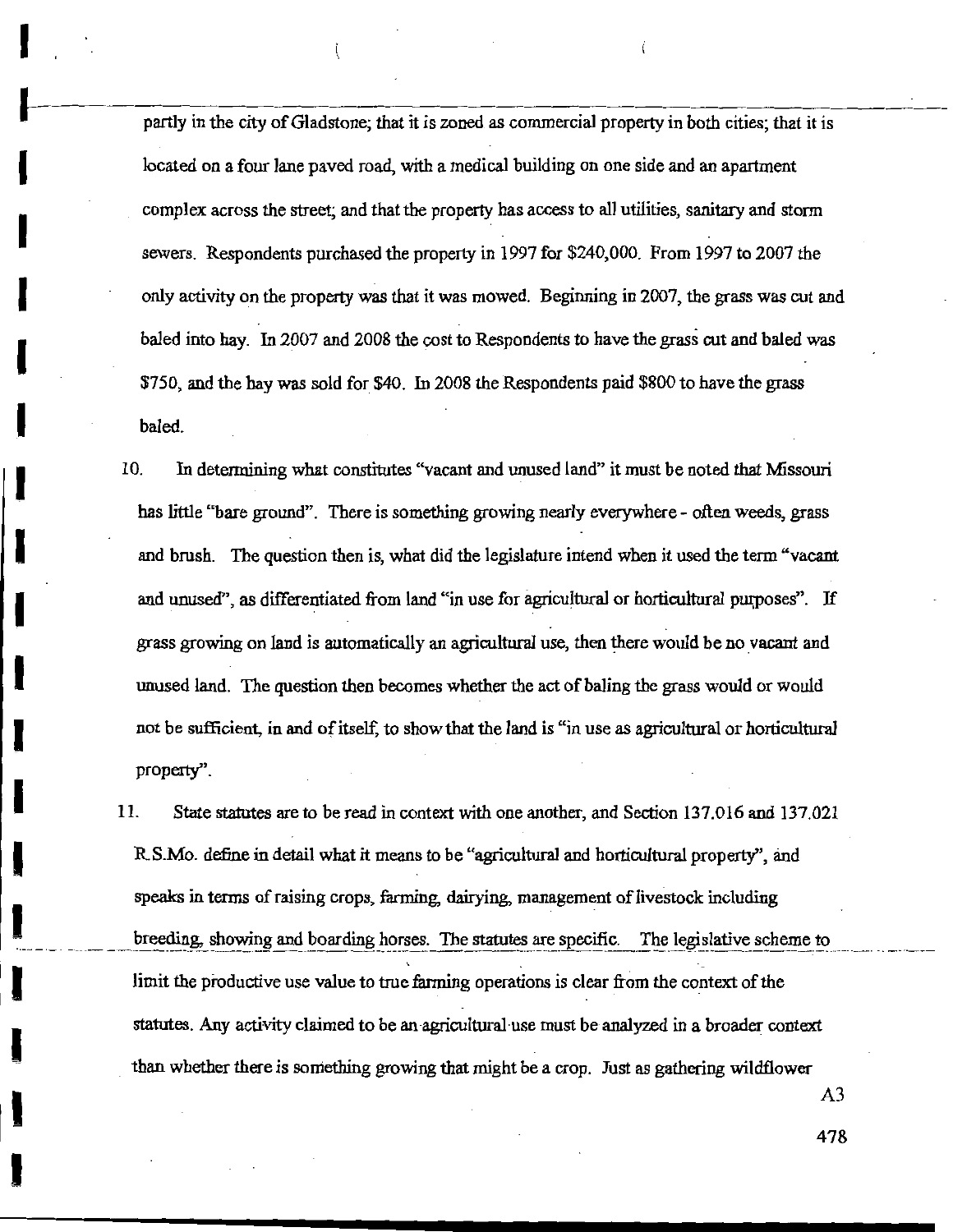seed as a business might be a legitimate agricultural use, gathering wildflowers, or walnuts, or other plants would not automatically mean that the property were "in use as agricultural or horticultural property." The terms "Agriculture" "Horticulture" presumes a business or benefit in the activity. In the instant case where the cost to have the grass cut and baled into hay is 20 times the sale price, there is no legitimate business interest in doing it. All of the examples of agricultural or horticultural use mentioned in the statutes relate to legitimate business interests.

- 12. In addition to the above factors, zoning ordinances in the City of Kansas City prohibit allowing grass to grow more than 10 inches high. Grass or plants growing more than 10 inches are defined as rank weeds. The ordinance is cited on page 284 of the record in Petitioner's appraisal report, under the heading of "other legal restrictions". [Rank weeds are declared to be a nuisance unless the land is "zoned or used for agricultural use which is more than 150 feet distant from any occupied residential subdivision, lot tract or parcel of land." The subject property is zoned as commercial, not agricultural, and is directly across the street from an occupied residential apartment complex.] Agricultural uses are not permitted uses in commercial zoning in the city of Kansas City.
- 13. Where a zoning ordinance prohibits allowing grass to grow more than 10 inches tall, the property cannot be "devoted primarily" to agricultural or horticultural use solely by virtue of the fact that the owner paid to have the grass baled.
- 14. It is not the role of this court to formulate guidelines on what would or would not constitute agricultural use, but based on the facts in this case, the subject property is not in agricultural use within the meaning of Sections 137.017 and 137.021 R.S.Mo.

A4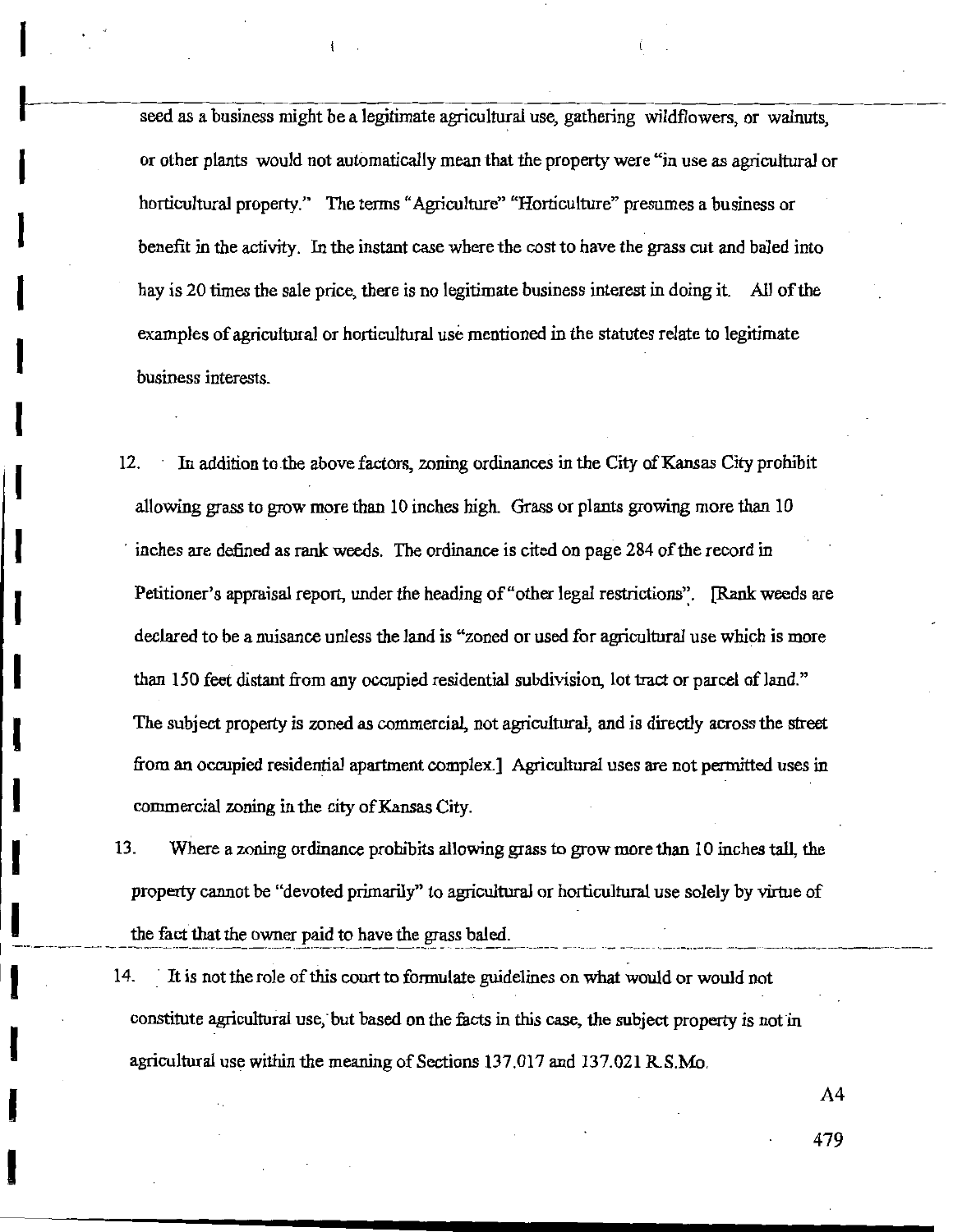- $\overline{15}$ . The commission finding that the subject property is "in use as agricultural and horticultural property" within the meaning of Section 137.017 R.S.Mo. misapplies the law, is unsupported by competent and substantial evidence upon the whole record, is unauthorized by law, and is arbitrary, capricious, and unreasonable.
- The motion of Petitioner for Summary Judgment should be sustained and the decision of 16. the Commission should be reversed.

IT IS THEREFORE ORDERED ADJUDGED AND DECREED the Petitioner's motion for Summary Judgment is sustained. The decision of the State Tax Commission is reversed. The classification of the subject property as vacant agricultural property, as set by the County Assessor and affirmed by the Clay County Board of Equalization, is reinstated and affirmed. The assessed value of the subject property is a total of \$44,940 - \$27,960 as to the Kansas City portion and \$16, 980 as to the Gladstone portion for the tax years 2009 and 2010. Each party shall bear their respective costs.

Dated:

 $3 - 17$ 

 $A<sub>5</sub>$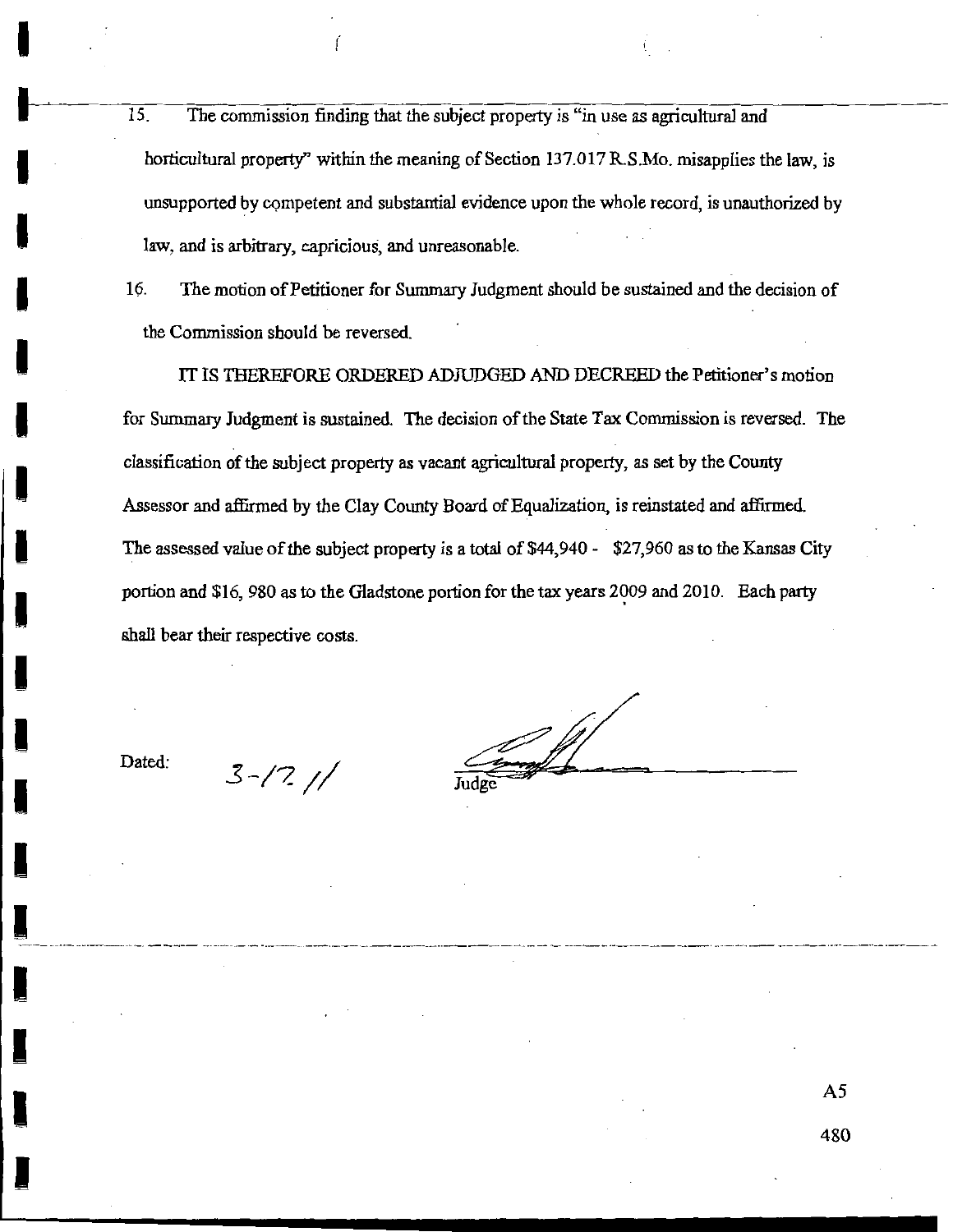# **State Tax Commission of Missouri**

#### ROBERT & DONNA BATEMAN,

Complainants,

v.

CATHY RINEHART, ASSESSOR, CLAY COUNTY, MISSOURI,

Appeals Number 09-32008 and 09-32009

Respondent.

#### **DECISION AND ORDER**

#### **HOLDING**

Decision of the Clay County Board of Equalization sustaining the assessment made by the Assessor in Appeal Number 09-32008 is SET ASIDE. Hearing Officer finds Complainants did rebut the presumption of correct assessment by the Board. The correct classification of the subject parcel on January 1, 2009, was agricultural. The correct agricultural grade is 7. The correct productive use value is \$75 per acre. Productive use value for Appeal Number 09-32008 for tax years 2009 and 2010 is set at \$150, agricultural (2 acres at \$75/acre) assessed value of \$20.

Decision of the Clay County Board of Equalization sustaining the assessment made by the Assessor in Appeal Number 09-32009 is SET ASIDE. Hearing Officer finds Complainants did rebut the presumption of correct assessment by the Board. The correct classification of the subject parcel on January 1, 2009 was agricultural. The correct agricultural grade is 7. The correct productive use value is \$75 per acre. Productive use value for Appeal Number 09-32009

 $A6$ 

373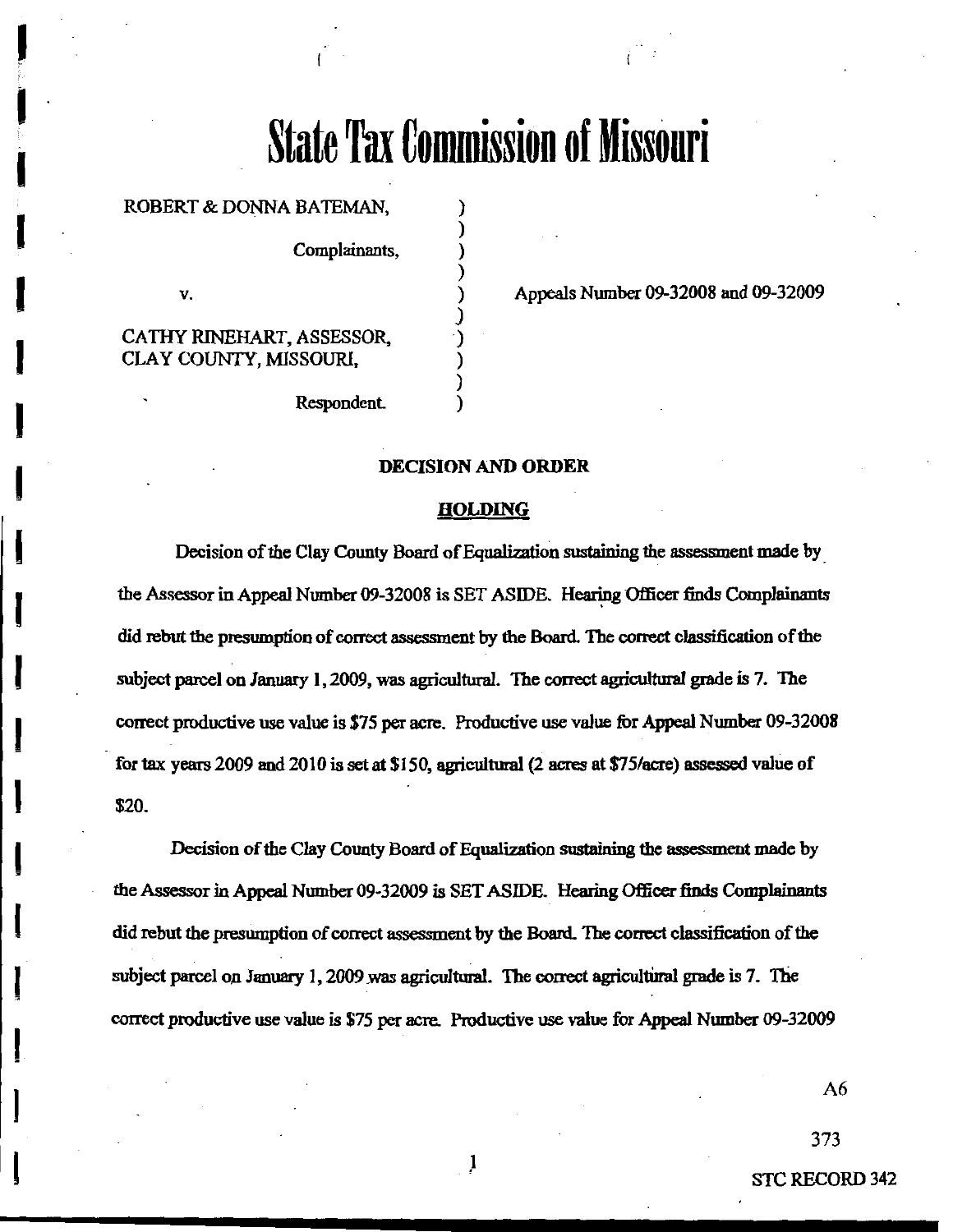for tax years 2009 and 2010 is set at \$97, agricultural (1.3 acres at \$75/acre) assessed value of \$10.

Complainant appeared pro se.

Respondent appeared by Counsel, Patricia Hughes.

Case heard and decided by Senior Hearing Officer Luann Johnson.

#### **ISSUE**

The Commission takes these appeals to determine the true value in money for the subject properties on January 1, 2009, and January 1, 2010.

#### **SUMMARY**

These two parcels are contiguous and are only treated as separate parcels because they are separated by municipal boundary lines. The parcel in Appeal Number 09-32008 is located in the City of Kansas City while the parcel in Appeal Number 09-32009 is located in the City of Gladstone. For the purposes of hearing and decision, these two parcels will be subject to the same findings of fact and conclusions of law.

Complainants appeal the decision of the Clay County Board of Equalization, which sustained the valuation of the subject properties. The Assessor determined an appraised value of \$233,000 (assessed value of \$27,960) on Appeal Number 09-32008. The Assessor determined an appraised value of \$141,500 (assessed value of \$16,980) on Appeal Number 09-32009. At hearing Respondent's appraiser asserted an appraised value of \$575,000. Complainants propose a value of \$200. A hearing was conducted on November 17, 2009, at the Clay County Administration Building, Courthouse Square, Liberty, Missouri.

The Hearing Officer, having considered all of the competent evidence upon the whole record, enters the following Decision and Order.

 $A<sub>7</sub>$ 

374

**STC RECORD 343** 

 $\overline{2}$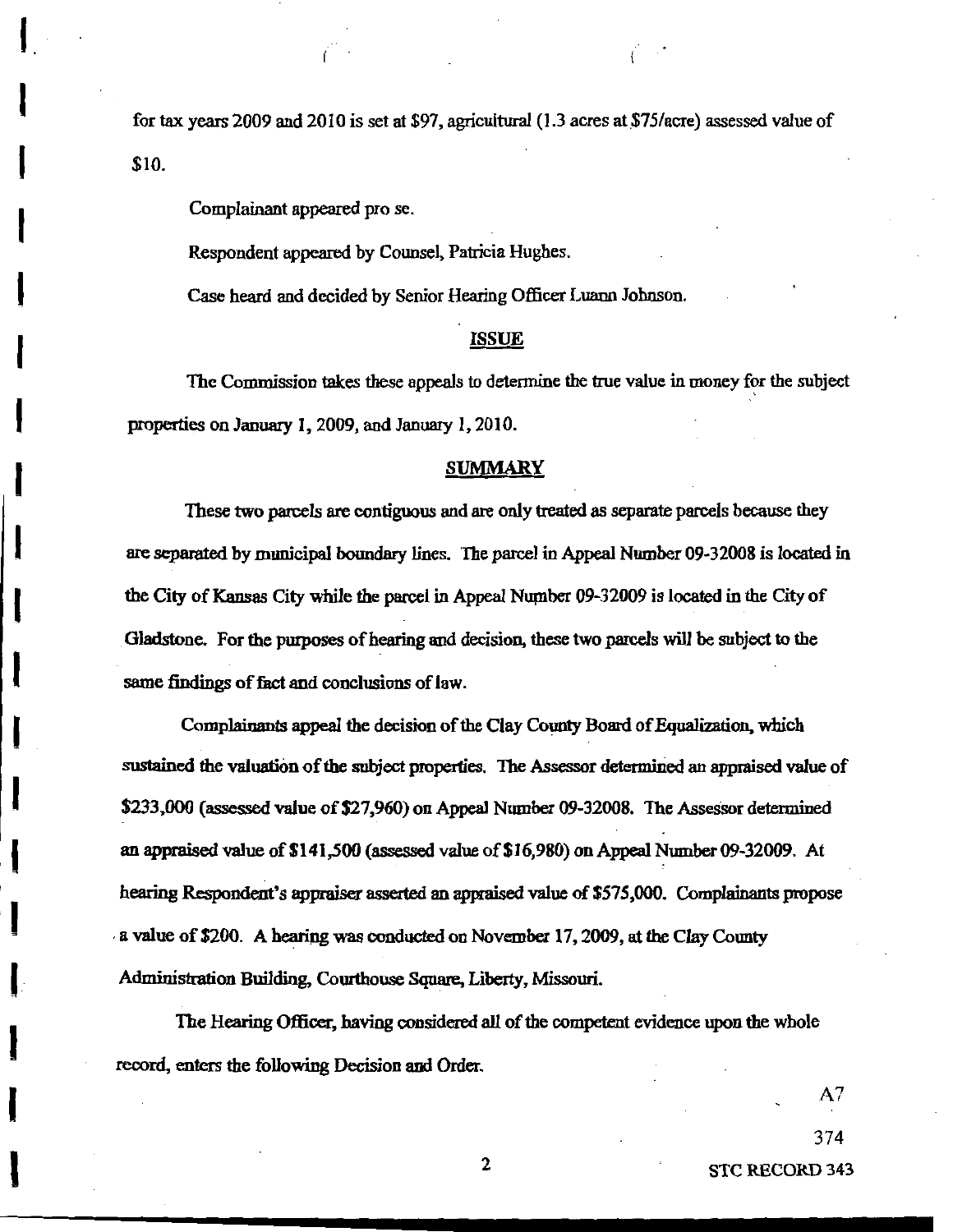#### **Complainants' Evidence**

| Exhibit 1 | A summary of similar cases with Complainants' analysis                          |  |
|-----------|---------------------------------------------------------------------------------|--|
| Exhibit 2 | A packet of pictures and miscellaneous documents demonstrating that the subject |  |
|           | parcels were being used for hay production during 2007                          |  |
| Exhibit 3 | A packet of pictures and miscellaneous documents demonstrating that the subject |  |
|           | parcels were being used for hay production during 2008                          |  |
| Exhibit 4 | A packet of pictures and miscellaneous documents demonstrating that the subject |  |
|           | parcels were being used for hay production during 2009                          |  |
| Exhibit 5 | A letter from Sandra Reeves, Collector                                          |  |

#### **Respondent's Evidence**

Respondent placed into evidence the testimony of Mr. Gary E. Maurer, appraiser for Clay County. The appraiser testified as to his appraisal of the subject property. The Appraisal Report, Exhibit A, of Mr. Maurer was received into evidence. Mr. Maurer arrived at an opinion of value for the subject property of \$575,000 based upon a sales comparison approach to value. In performing his sales comparison analysis, the appraiser relied upon the sales of properties deemed comparable to the subject properties.

#### **FINDINGS OF FACT**

1. Jurisdiction over these appeals is proper. Complainants timely appealed to the State Tax Commission from the decisions of the Clay County Board of Equalization.

The subject properties are located at Northwest 68<sup>th</sup> Street and North Broadway  $2<sub>1</sub>$ Avenue. Appeal Number 09-32008 is located in Kansas City, Missouri. The property is identified by parcel number 13-516-00-04-006.00. The property consists of an unimproved two acre tract. Appeal Number 09-32009 is located in Gladstone, Missouri. The property is identified by parcel number 13-516-00-04-005.00. The property consists of an unimproved 1.3 acre tract.

 $\overline{\mathbf{3}}$ 

 $A8$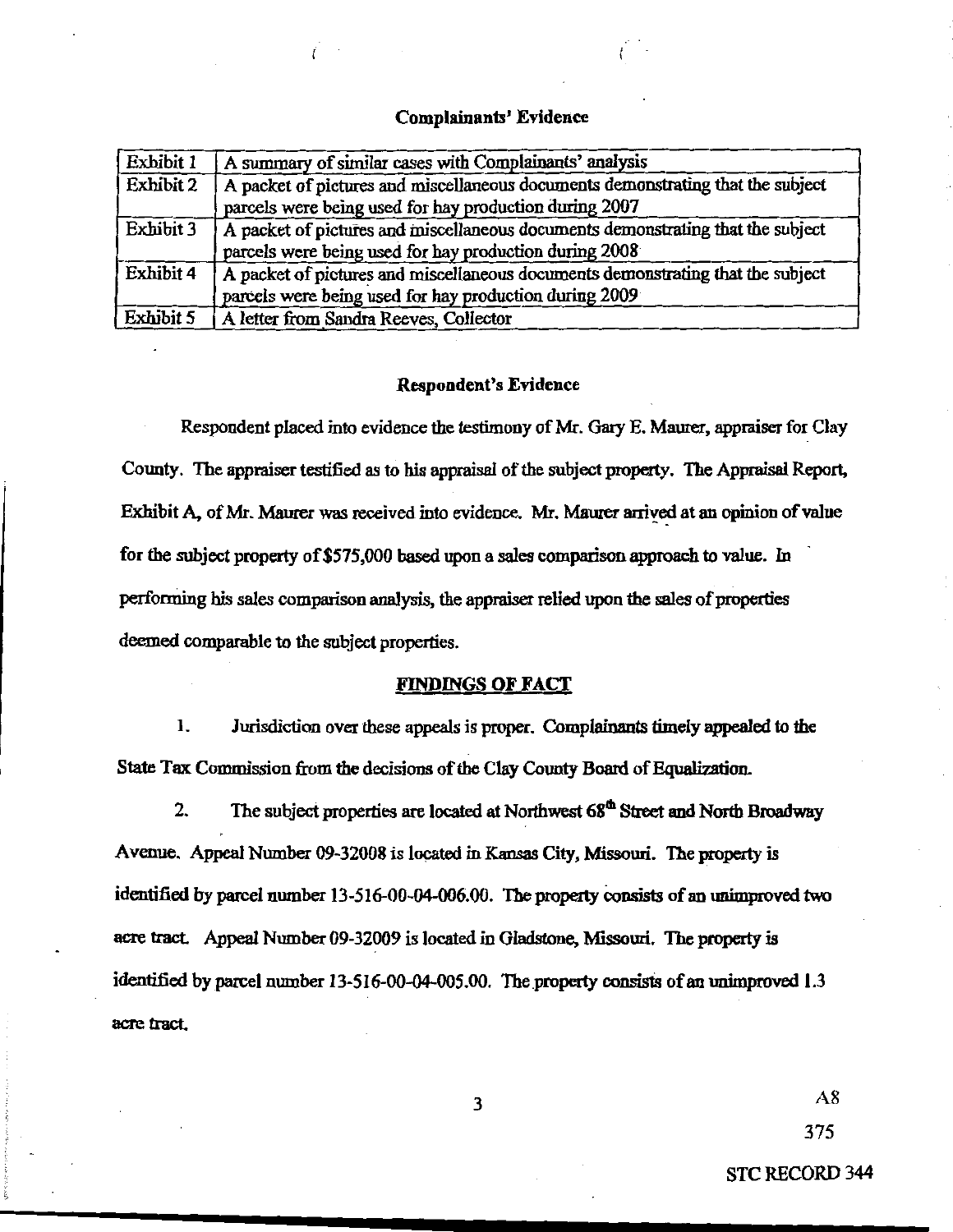$3.$ Complainants presented evidence which established that the subject parcels had been used for hay production in 2007, 2008 and 2009. (Complainants' Exhibits 2, 3, 4). Complainants' evidence is substantial and persuasive to rebut the presumption of correct assessment by the Board and to establish agricultural use of the property.

4. Complainants and Respondent agree that the proper grade for this property is grade 7. (Complainants' Exhibit 1, Respondent's Exhibit A, page 32). Grade 7 carries a productive use value of \$75. (Respondent's Exhibit A, page 32, 12 CSR 30-4.010).

 $5.$ Correct true value for Appeal Number 09-32008 is \$150. (2 acres at \$75/acre.)

6. Correct true value for Appeal Number 09-32009 is \$97. (1.3 acres at \$75/acre.)

 $7.$ Respondent's evidence is not substantial and persuasive. Respondent's appraiser testified that he was prohibited from assigning agricultural grades to the properties because of a Tax Commission directive prohibiting the use of productive use valuations on parcels smaller than 5 acres which do not adjoin agricultural parcels or which have a grade of 6 or higher. (Respondent's Exhibit A, page 32, pages 68-71). To the best of this Hearing Officer's knowledge, based upon nearly 20 years of service with the State Tax Commission, these "Logic Tables" were not created by the State Tax Commission. Nor are these "Logic Tables" anywhere identified, on their faces, as creations of the State Tax Commission. (Respondent's Exhibit A, pages 68-71). Further, these "Logic Tables" are nowhere supported by statute or case law.

#### **CONCLUSIONS OF LAW AND DECISION**

#### Jurisdiction

The Commission has jurisdiction to hear this appeal and correct any assessment which is shown to be unlawful, unfair, arbitrary or capricious. The hearing officer shall issue a decision

4

A9

376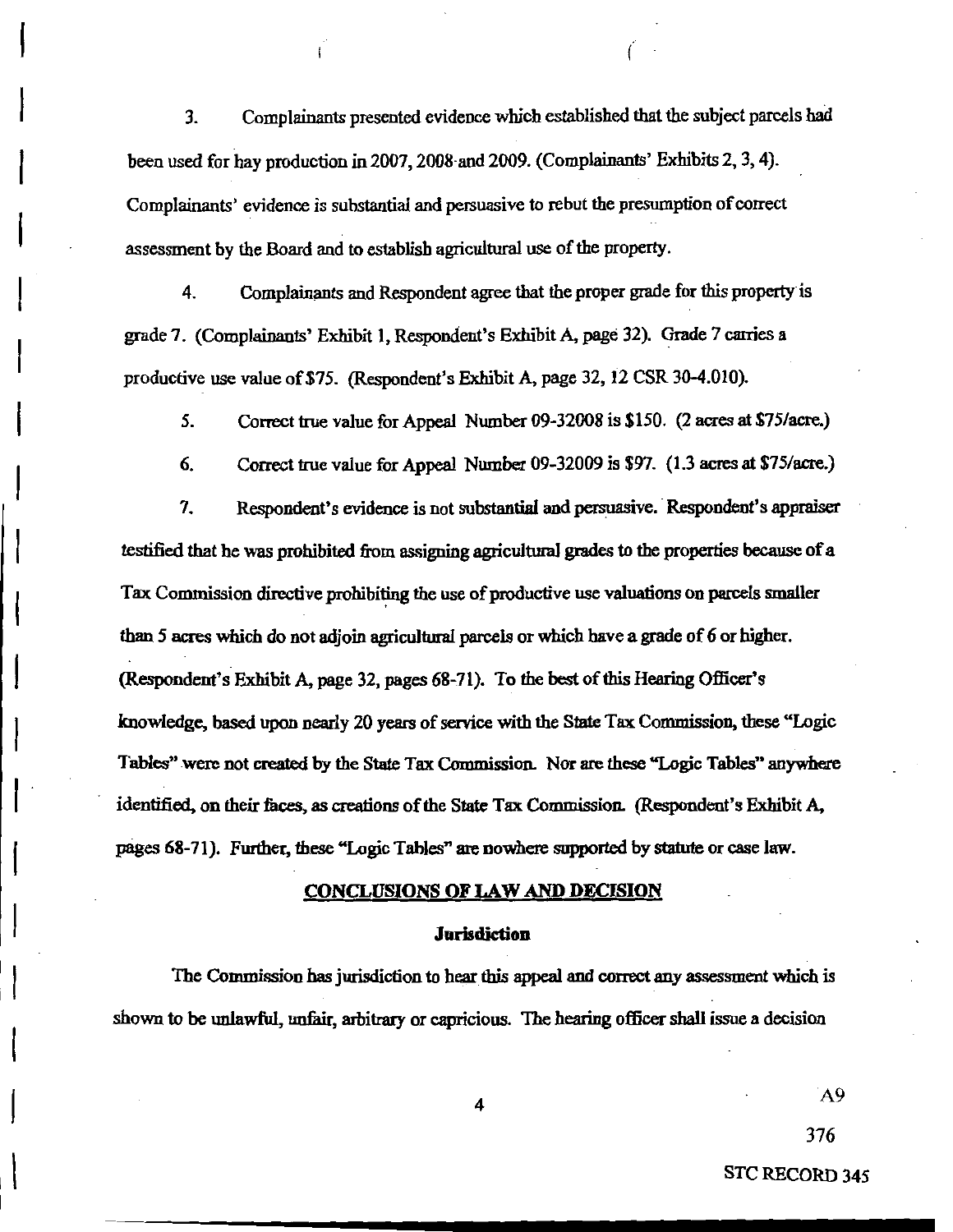and order affirming, modifying or reversing the determination of the board of equalization, and correcting any assessment which is unlawful, unfair, improper, arbitrary, or capricious.<sup>1</sup>

#### **Official and Judicial Notice**

Agencies shall take official notice of all matters of which the courts take judicial notice.<sup>2</sup>

Courts will take judicial notice of their own records in the same cases.<sup>3</sup> In addition, courts may take judicial notice of records in earlier cases when justice requires<sup>4</sup> or when it is necessary for a full understanding of the instant appeal.<sup>5</sup> Courts may take judicial notice of their own records in prior proceedings involving the same parties and basically the same facts.<sup>6</sup>

#### **Presumptions In Appeals**

There is a presumption of validity, good faith and correctness of assessment by the County Board of Equalization.<sup>7</sup>

The presumption in favor of the Board is not evidence. A presumption simply accepts something as true without any substantial proof to the contrary. In an evidentiary hearing before the Commission, the valuation determined by the Board, even if simply to sustain the value made by the Assessor, is accepted as true only until and so long as there is no substantial evidence to the contrary.

The presumption of correct assessment is rebutted when the taxpayer, or respondent when advocating a value different than that determined by the Board, presents substantial and persuasive evidence to establish that the Board's valuation is erroneous and what the fair market value should have been placed on the property.<sup>8</sup>

 $A10$ 

377

**STC RECORD 346**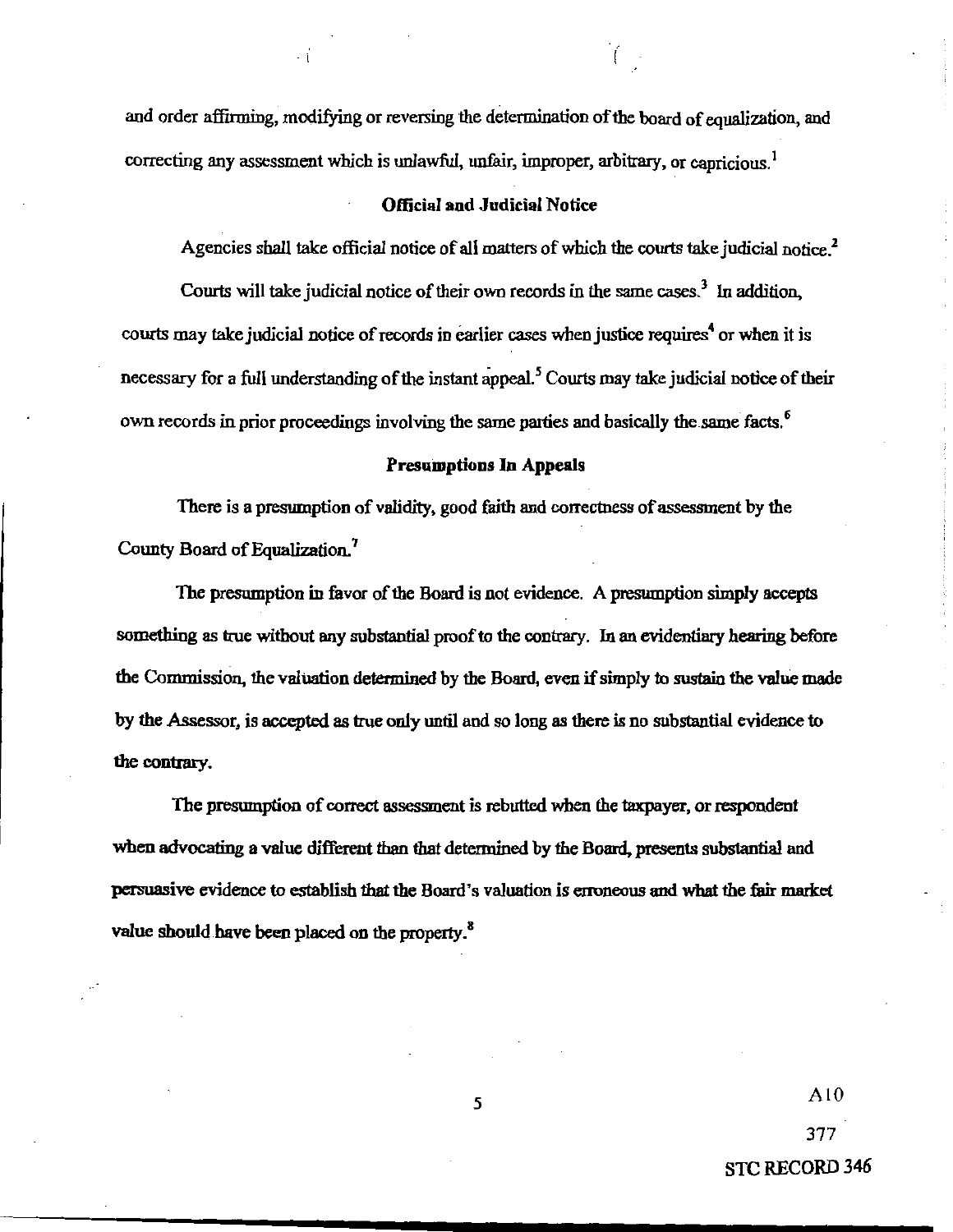#### **Agricultural Land**

Under Missouri statutory law, property shall be classified as agricultural and horticultural property when "real property [is] used for agricultural purposes and devoted primarily to the raising and harvesting of crops . . ." Section 137.016.1(2), RSMo. The classification is determined by the *actual use* put to the property.<sup>9</sup> Cutting hay is an agricultural activity and such activity is sufficient to cause real property to be classified as "agricultural property".<sup>10</sup>

#### **Standard for Valuation**

Section 137.017.1, RSMo provides "For general property assessment purposes, the true value in money of land which is in use as agricultural and horticultural property, as defined in Section 137.016, shall be that value which such land has for agricultural or horticultural use..."

#### **Land Grades**

Section 137.021.1, RSMo provides "... the state tax commission shall promulgate by regulation and publish a value based on productive capability for each of the several grades of agricultural and horticultural land...."

#### **Most Suitable Economic Use**

The eight point analysis to determine the "most suitable economic use" [under Section 137.016.5, RSMo] is only appropriate for property "for which a determination as to its classification cannot be made under the definitions set out in subsection  $I$ ." In cases where the actual use of the property  $-$  raising and harvesting hay  $-$  dictates the classification, there is no need to resort to a subsection 5 analysis.<sup>11</sup>

#### Duty to Investigate

In order to investigate appeals filed with the Commission, the Hearing Officer has the duty to inquire of the owner of the property or of any other party to the appeal regarding any

6

 $A11$ 

378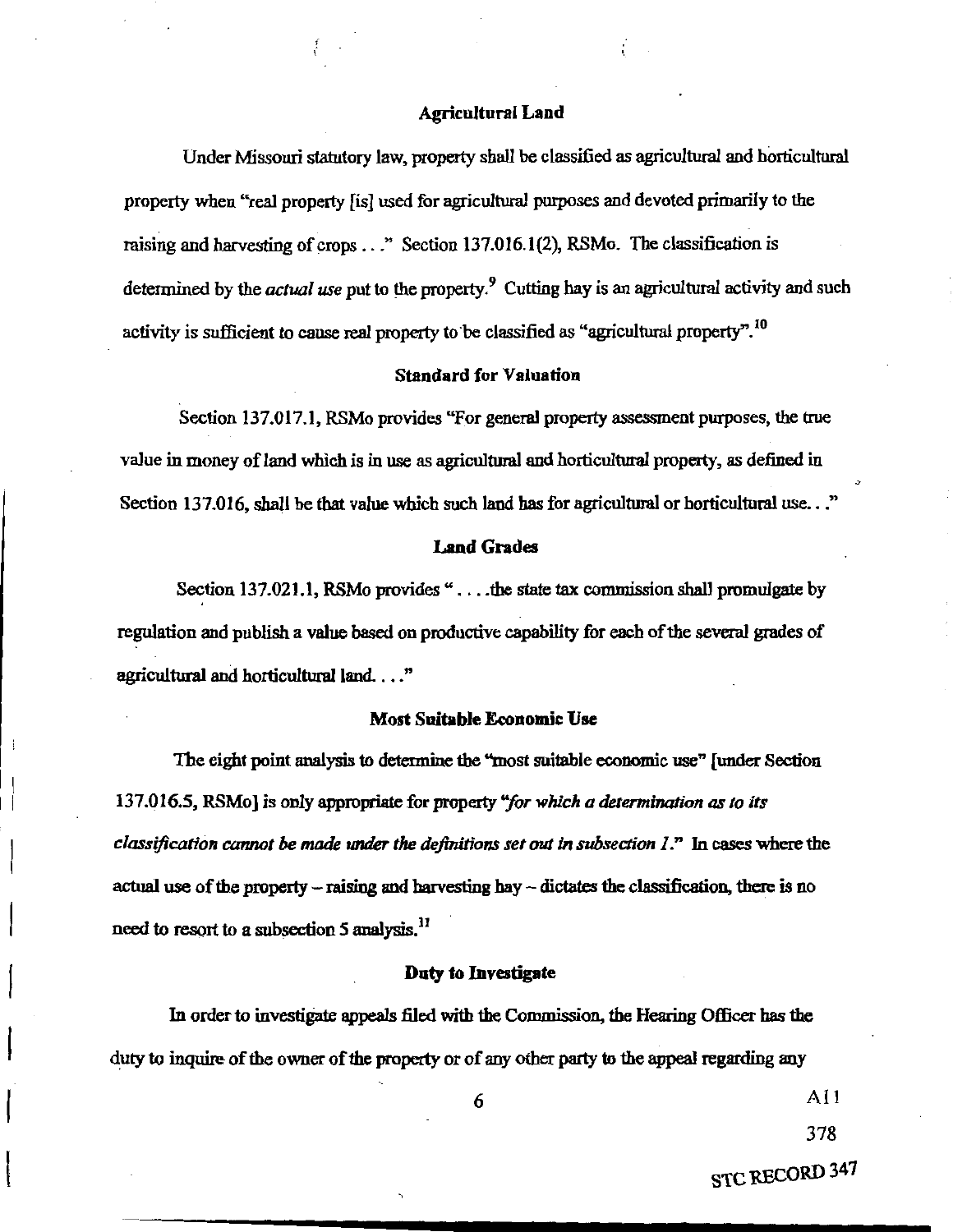matter or issue relevant to the valuation, subclassification or assessment of the property. The Hearing Officer's decision regarding the assessment or valuation of the property may be based solely upon its inquiry and any evidence presented by the parties, or based solely upon evidence presented by the parties.<sup>12</sup>

#### **Weight to be Given Evidence**

The Hearing Officer is not bound by any single formula, rule or method in determining true value in money, but is free to consider all pertinent facts and estimates and give them such weight as reasonably they may be deemed entitled. The relative weight to be accorded any relevant factor in a particular case is for the Hearing Officer to decide.<sup>13</sup>

#### **Trier of Fact**

The Hearing Officer as the trier of fact may consider the testimony of an expert witness and give it as much weight and credit as she may deem it entitled to when viewed in connection with all other circumstances. The Hearing Officer is not bound by the opinions of experts who testify on the issue of reasonable value, but may believe all or none of the expert's testimony and accept it in part or reject it in part.<sup>14</sup>

#### **Complainants' Burden of Proof**

In order to prevail, Complainants must present an opinion of market value and substantial and persuasive evidence that the proposed value is indicative of the market value of the subject property on January 1, 2009.<sup>15</sup> There is no presumption that the taxpayer's opinion is correct. The taxpayer in a Commission appeal still bears the burden of proof. The taxpayer is the moving party seeking affirmative relief. Therefore, the Complainant bears the burden of proving the

A<sub>12</sub>

379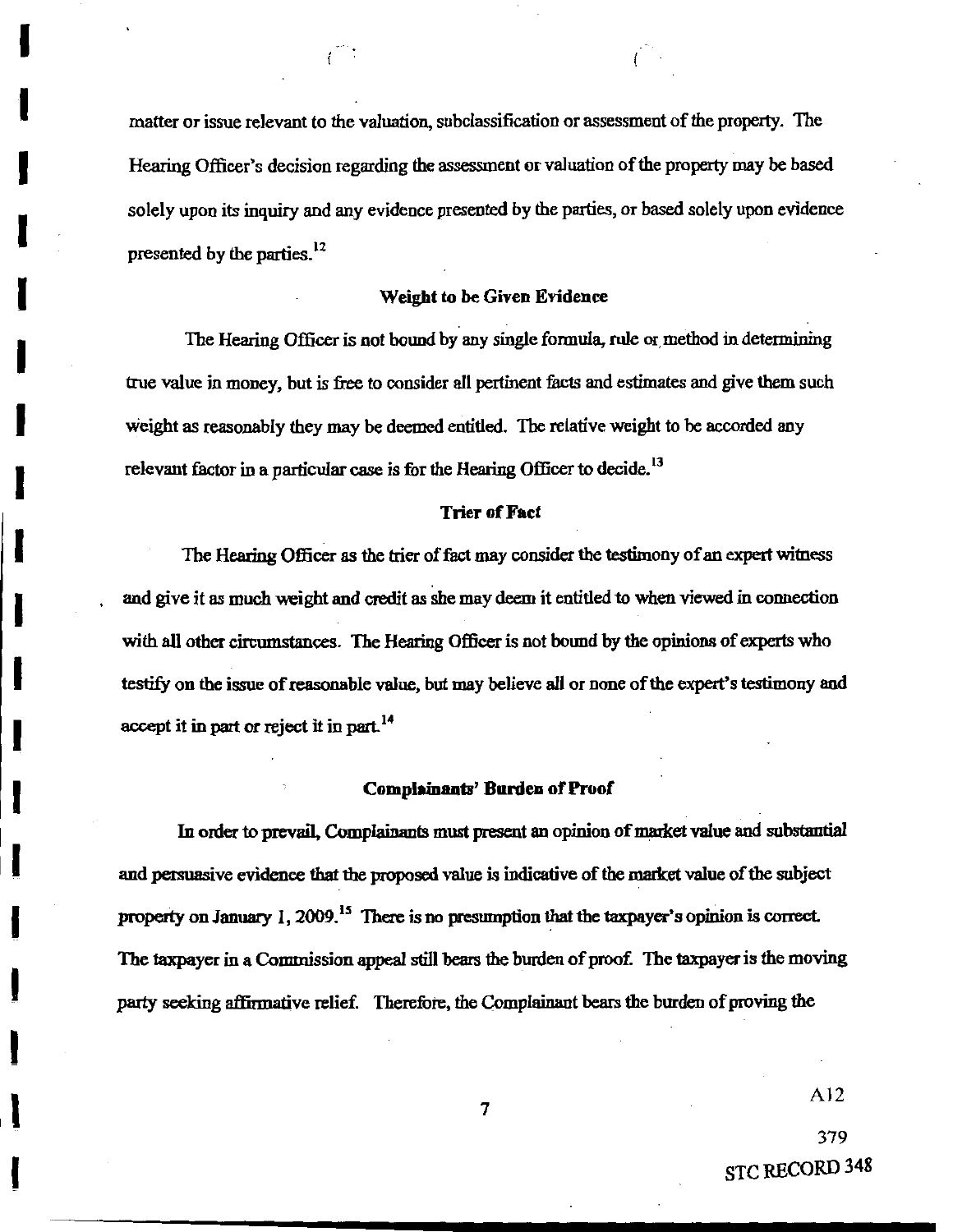vital elements of the case, i.e., the assessment was "unlawful, unfair, improper, arbitrary or capricious."<sup>16</sup>

 $\mathcal{L}^{\text{max}}_{\text{max}}$  and  $\mathcal{L}^{\text{max}}_{\text{max}}$ 

Substantial evidence can be defined as such relevant evidence as a reasonable mind might accept as adequate to support a conclusion.<sup>17</sup> Persuasive evidence is that evidence which has sufficient weight and probative value to convince the trier of fact. The persuasiveness of evidence does not depend on the quantity or amount thereof but on its effect in inducing belief.<sup>18</sup>

#### **Owner's Opinion of Value**

The owner of property is generally held competent to testify to its reasonable market value.<sup>19</sup> The owner's opinion is without probative value however, where it is shown to have been based upon improper elements or an improper foundation.<sup>20</sup> "Where the basis for a test as to the reliability of the testimony is not supported by a statement of facts on which it is based, or the basis of fact does not appear to be sufficient, the testimony should be rejected."<sup>21</sup>

A taxpayer does not meet his burden if evidence on any essential element of his case leaves the Commission "in the nebulous twilight of speculation, conjecture and surmise."<sup>22</sup>

#### **Decision**

Complainants have met their burden of proof. They established that the subject parcels had been used for hay production since at least 2007 up to and including the tax day. Once agricultural use is established, the only remaining issue is the appropriate land grade. In this instance, both parties agree that the appropriate grade for the subject property is grade 7. Grade 7 land is valued at \$75 per acre.

Respondent's evidence fails because Respondent's appraiser read more into the law than actually exists. By using "Logic Tables," Respondent's appraiser excludes small acreages from

 $A13$ 

380

STC RECORD 349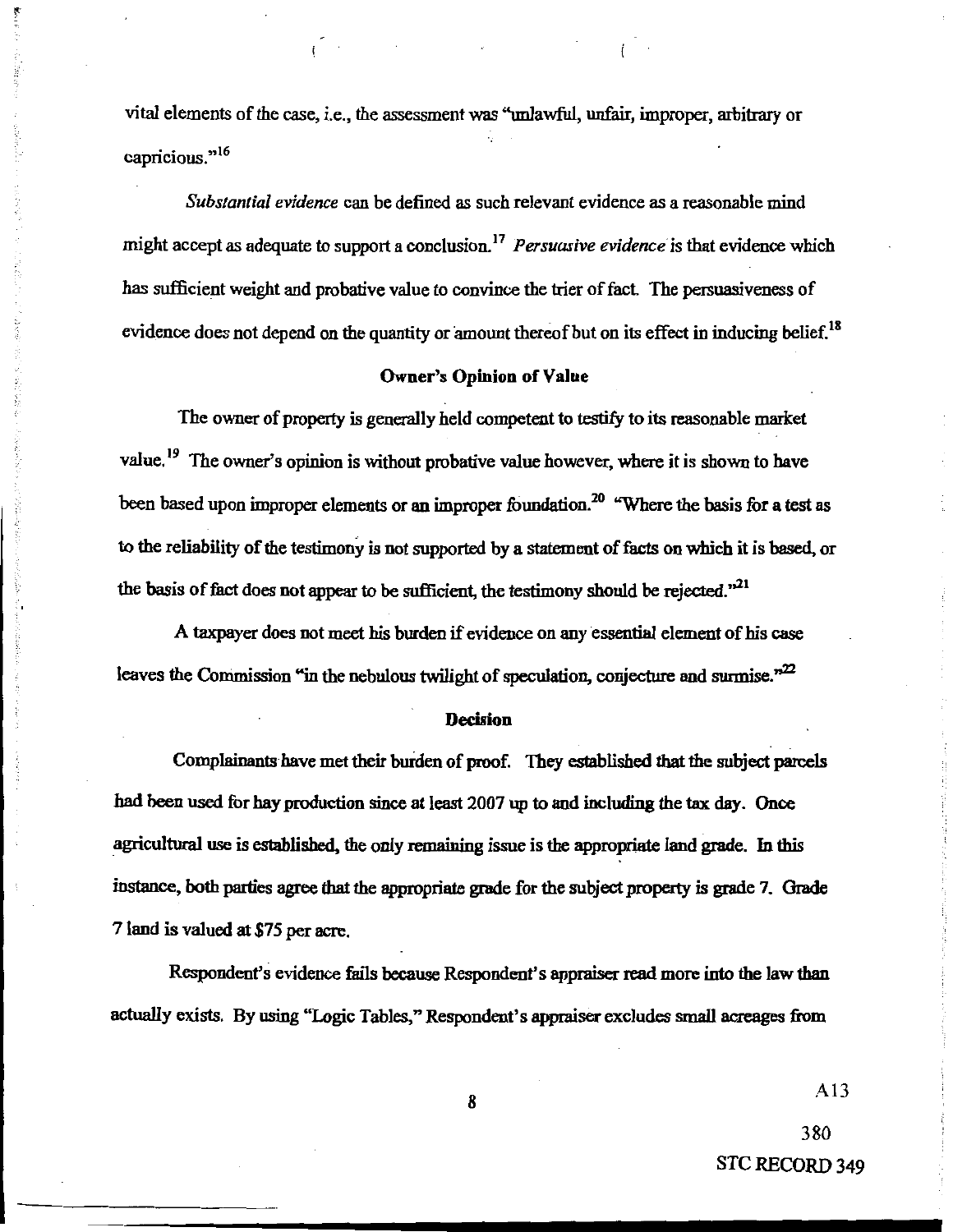agricultural classification if they are not adjacent to other agricultural parcels or if they are at grade 6 or higher. However, nothing in the statutes allows for exclusion of small acreages.

We frequently hear it said that property should be valued "in exchange" rather than "in use." However, our statutes require that classification be based upon actual use, if that use if readily ascertainable. Thus Section 137.016.1(1) provides that property being used for residential living should be classified as residential. Section 137.016.1(2) provides that property used for agricultural purposes should be classified as agricultural. Section 137.016.1(3) provides that property used for commercial, industrial, manufacturing, and so forth, should be classified as commercial. Only when a determination as to classification cannot be made under the definitions in the above subsections, is the assessor authorized to conduct a Section 137.016.5 "most suitable economic use" analysis.

#### **ORDER**

The assessed valuations for the subject parcels as determined by the Assessor and sustained by the Board of Equalization for Clay County for the subject tax day is SET ASIDE.

The assessed value for the subject property in Appeal Number 09-32008 for tax years 2009 and 2010 is set at \$20. The assessed value for the subject property in Appeal Number 09-32009 for tax years 2009 and 2010 is set at \$10.

A party may file with the Commission an application for review of this decision within thirty (30) days of the mailing date shown in the Certificate of Service. The application shall contain specific grounds upon which it is claimed the decision is erroneous. Said application must be in writing addressed to the State Tax Commission of Missouri, P.O. Box 146, Jefferson City, MO 65102-0146, and a copy of said application must be sent to each person at the address listed below in the certificate of service.

 $A14$ 

381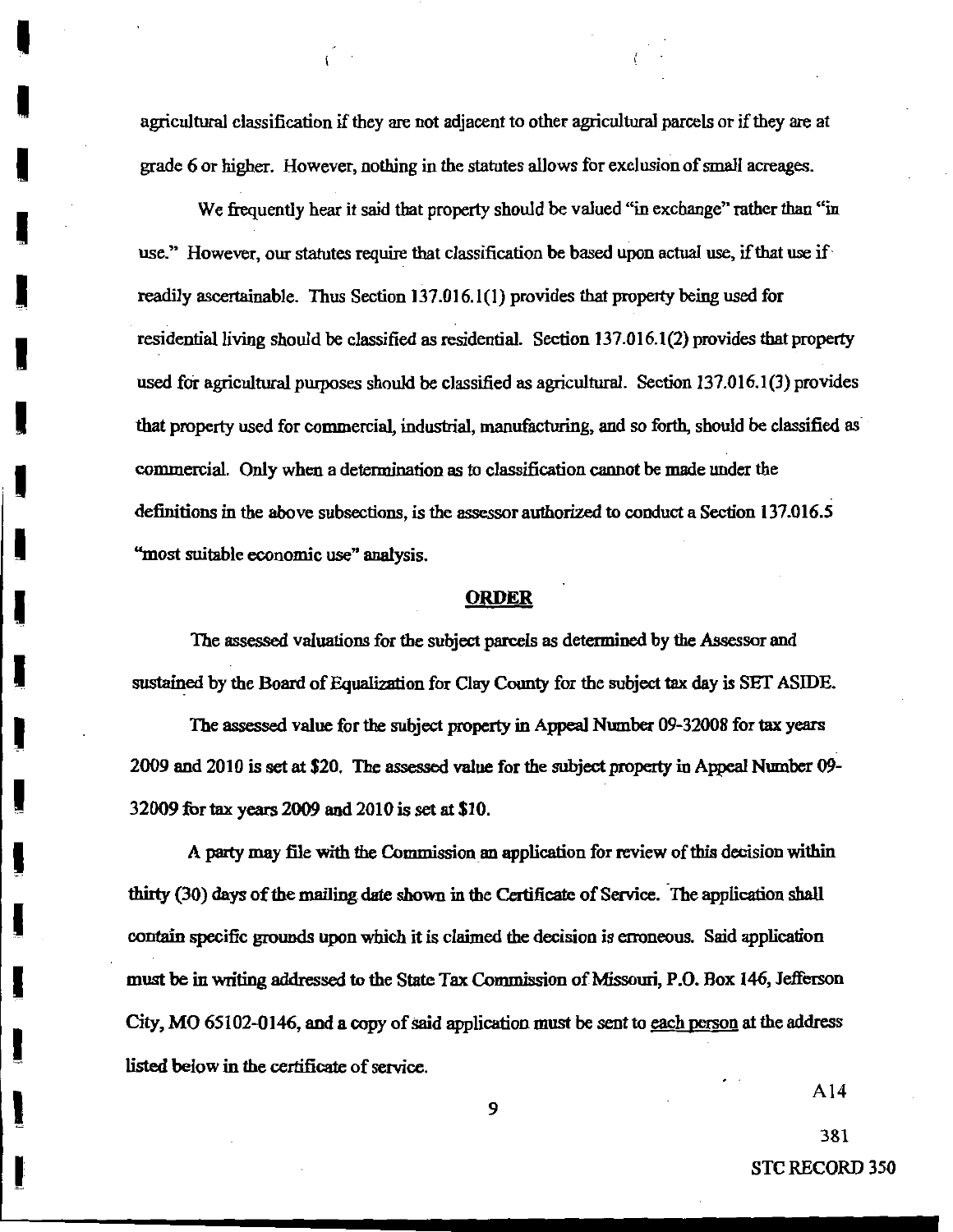Failure to state specific facts or law upon which the appeal is based will result in summary denial.<sup>23</sup>

The Collector of Clay County, as well as the collectors of all affected political subdivisions therein, shall continue to hold the disputed taxes pending a filing of an Application for Review, unless said taxes have been disbursed pursuant to a court order under the provisions of 139.031.8 RSMo.

Any Finding of Fact which is a Conclusion of Law or Decision shall be so deemed. Any Decision which is a Finding of Fact or Conclusion of Law shall be so deemed.

SO ORDERED December 22, 2009.

STATE TAX COMMISSION OF MISSOURI

ADOV Luann Johnson

Senior Hearing Officer

#### Certificate of Service

I hereby certify that a copy of the foregoing has been mailed postage prepaid on this 22<sup>nd</sup> day of December, 2009, to: Robert Bateman, 100 NW 72<sup>nd</sup> Street, Gladstone, MO 64118, Complainant; Patricia Hughes, Associate County Counselor, 17 W. Kansas, Suite 3, Attorney for Respondent; Cathy Rinehart, Assessor, Tom Brandom, Clerk, Sandra Reeves, Collector, Administration Building, 1 Courthouse Square, Liberty, MO 64068.

oller

Barbara Heller **Legal Coordinator**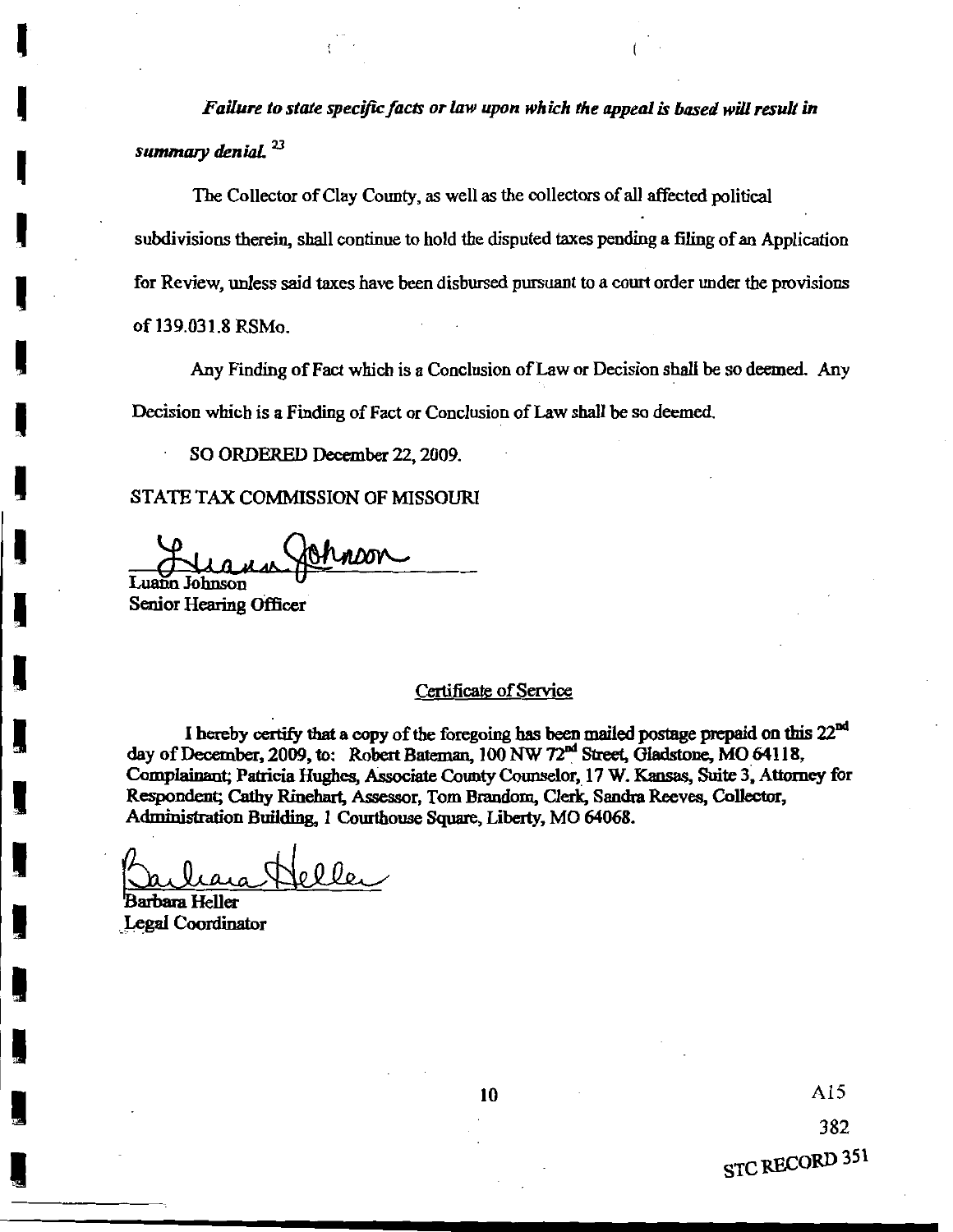<sup>1</sup> Article X, section 14, Mo. Const. of 1945; Sections 138.430, 138.431, 138.431.4, RSMo.

<sup>2</sup> Section 536.070(6), RSMo.

<sup>3</sup> State ex rel. Horton v. Bourke, 129 S.W.2d 866, 869 (1939); Barth v. Kansas City Elevated Railway Company, 44 S.W. 788, 781 (1898).

<sup>4</sup> - Burton v. Moulder, 245 S.W.2d 844, 846 (Mo. 1952); Knorp v. Thompson, 175 S.W.2d 889, 894 (1943); Bushman v. Barlow, 15 S.W.2d 329, 332 (Mo. banc 1929)

<sup>5</sup> State ex rel St. Louis Public Service Company v. Public Service Commission, 291 S.W.2d 95, 97 (Mo. banc 1956).

<sup>6</sup> In re Murphy, 732 S.W.2d 895, 902 (Mo. banc 1987); State v. Gilmore, 681 S.W.2d 934, 940 (Mo. banc 1984); State v. Keeble, 399 S.W.2d 118, 122 (Mo. 1966).

 $^7$  Hermel, Inc. v. STC, 564 S.W.2d 888, 895 (Mo. banc 1978); Chicago, Burlington & Quincy Railroad Co. v. STC, 436 S.W.2d 650, 656 (Mo. 1968); May Department Stores Co. v. STC, 308 S.W.2d 748, 759 (Mo. 1958).

<sup>8</sup> Hermel, supra; Cupples-Hesse Corporation v. State Tax Commission, 329 S.W.2d 696, 702 (Mo. 1959).

<sup>9</sup> Northtown Village v. Don Davis, Assessor, Jasper County. Mo., Appeal Nos. 03-62558 (May 27, 2004) providing that the definitions in Section 137.016 (2000) illustrate that "the classification turns on the actual use put to the property."

<sup>10</sup> Dickerson v. Curtis Koons, Assessor, Cass County, Mo. Appeal Number 01-49004 (June 11, 2002); Ernest W. Giddens, Trustee v. Rick Kessinger, Assessor, Greene County, MO., Appeal No. 05-33000 (Commission Decision April 19, 2007).

<sup>11</sup> Ernest W. Giddens, Trustee v. Rick Kessinger, Assessor, Greene County, Mo., Appeal No. 05-33000(Hearing Officer Decision January 10, 2007).

<sup>12</sup> Section 138.430.2, RSMo.

<sup>13</sup> St. Louis County v. Security Bonhomme, Inc., 558 S.W.2d 655, 659 (Mo. banc 1977); St. Louis County v. STC, 515 S. W.2d 446, 450 (Mo. 1974); Chicago, Burlington & Quincy Railroad Company v. STC, 436 S. W.2d 650 (Mo. 1968).

<sup>14</sup> St. Louis County v. Boatmen's Trust Co., 857 S.W.2d 453, 457 (Mo. App. E.D. 1993); Vincent by Vincent v. Johnson, 833 S.W.2d 859, 865 (Mo. 1992); Beardsley v. Beardsley, 819 S.W.2d 400, 403 (Mo. App. 1991); Curnow v. Sloan, 625 S.W.2d 605, 607 (Mo. banc 1981).

<sup>15</sup> Hermel, Inc. v. State Tax Commission, 564 S.W.2d 888, at 897.

<sup>16</sup> See, Westwood Partnership v. Gogarty, 103 S.W.3d 152 (Mo. App. E.D. 2003); Daly v. P. D. George Co., 77 S.W.3d 645 (Mo. App. E.D. 2002); Reeves v. Snider, 115 S.W.3d 375 (Mo. App. S.D. 2003). Industrial Development Authority of Kansas City v. State Tax Commission of Missouri, 804 S.W.2d 387, 392 (Mo. App. 1991).

 $^{17}$  See, Cupples-Hesse Corporation v. State Tax Commission, 329 S.W.2d 696, 702 (Mo. 1959).

<sup>18</sup> Brooks v. General Motors Assembly Division, 527 S.W.2d 50, 53 (Mo. App. 1975).

A16 383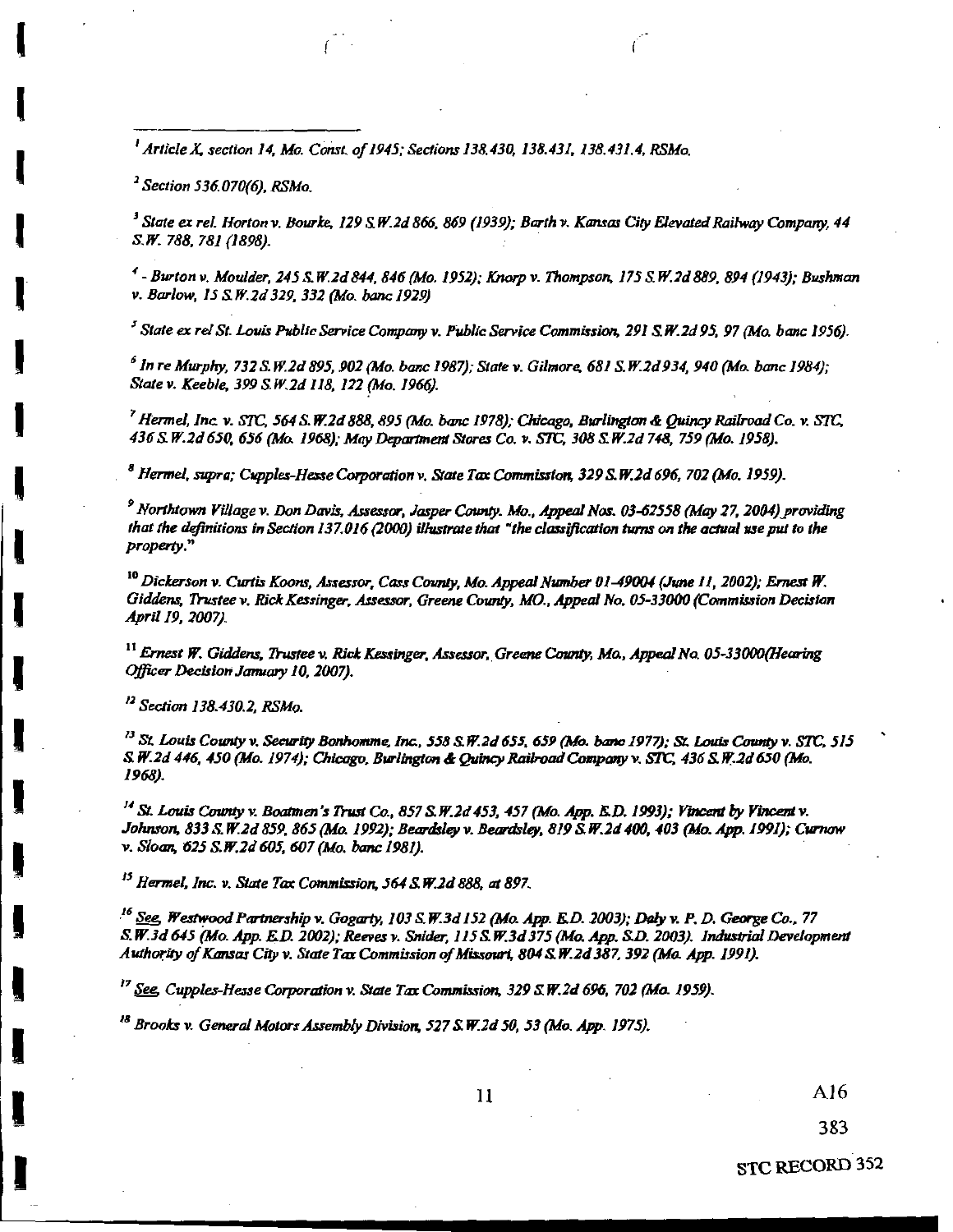<sup>19</sup> Rigali v. Kensington Place Homeowners' Ass'n, 103 S.W.3d 839, 846 (Mo. App. E.D. 2003); Boten v. Brecklein, 452 S.W.2d 86, 95 (Sup. 1970).

<sup>20</sup> Cohen v. Bushmeyer, 251 S.W.3d 345, (Mo. App. E.D., March 25, 2008); Carmel Energy, Inc. v. Fritter, 827 S.W.2d 780, 783 (Mo. App. W.D. 1992); State, ex rel. Missouri Hwy & Transp. Com'n v. Pracht, 801 S.W.2d 90, 94<br>(Mo. App. E.D. 1990); Shelby County R-4 School District v. Hermann, 392 S.W.2d 609, 613 (Sup. 1965).

<sup>21</sup> Carmel Energy at 783.

<sup>22</sup> See, Rossman v. G.G.C. Corp. of Missouri, 596 S.W.2d 469, 471 (Mo. App. 1980).

<sup>23</sup> Section 138.432, RSMo 2000.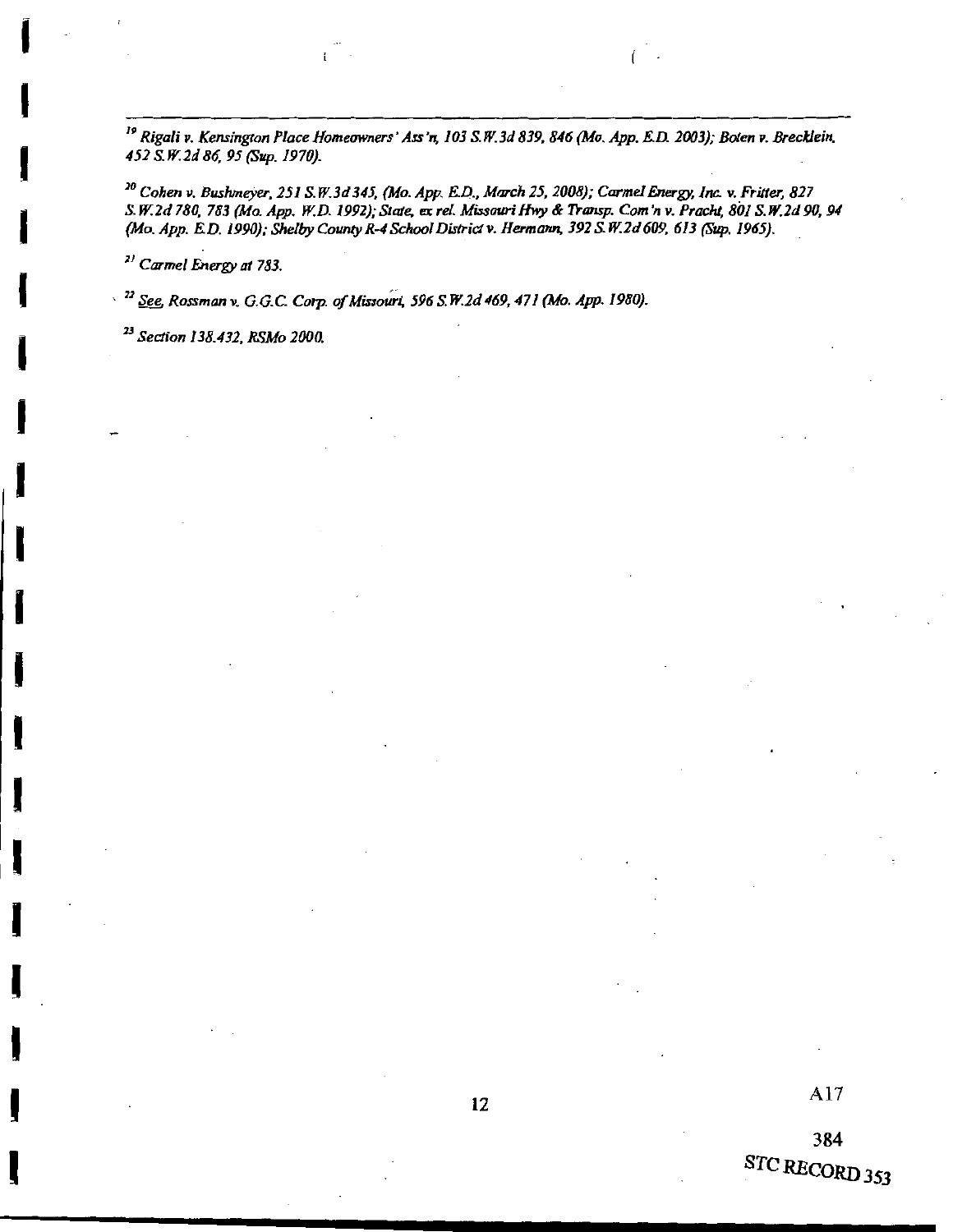# **State Tax Commission of Missouri**

ROBERT & DONNA BATEMAN.

Complainants,

V.

CATHY RINEHART, ASSESSOR, CLAY COUNTY, MISSOURI,

Respondent.

Appeal Nos. 09-32008 & 09-32009

#### **ORDER AFFIRMING HEARING OFFICER DECISION UPON APPLICATION FOR REVIEW**

 $\lambda$ 

On December 22, 2009, Senior Hearing Officer Luann Johnson entered her Decision and Order (Decision) setting aside the assessments by the Clay County Board of Equalization.<sup>1</sup>

Respondent filed her Application for Review of the Decision. Complainants filed their

Response. Respondent filed her Reply.

#### **CONCLUSIONS OF LAW**

#### **Standard Upon Review**

The relative weight to be accorded any relevant factor in a particular case is for the Hearing Officer to decide.<sup>2</sup> The Hearing Officer as the trier of fact may consider the testimony of witnesses and give it as much weight and credit as she may deem it entitled to when viewed in connection with all other circumstances. The Hearing Officer is not bound by the testimony of witnesses but may believe all or none of their testimony and accept it in part or reject it in part.<sup>3</sup> The Commission will not lightly interfere with the Hearing Officer's Decision and substitute its

 $\mathbf{1}$ 

 $A18$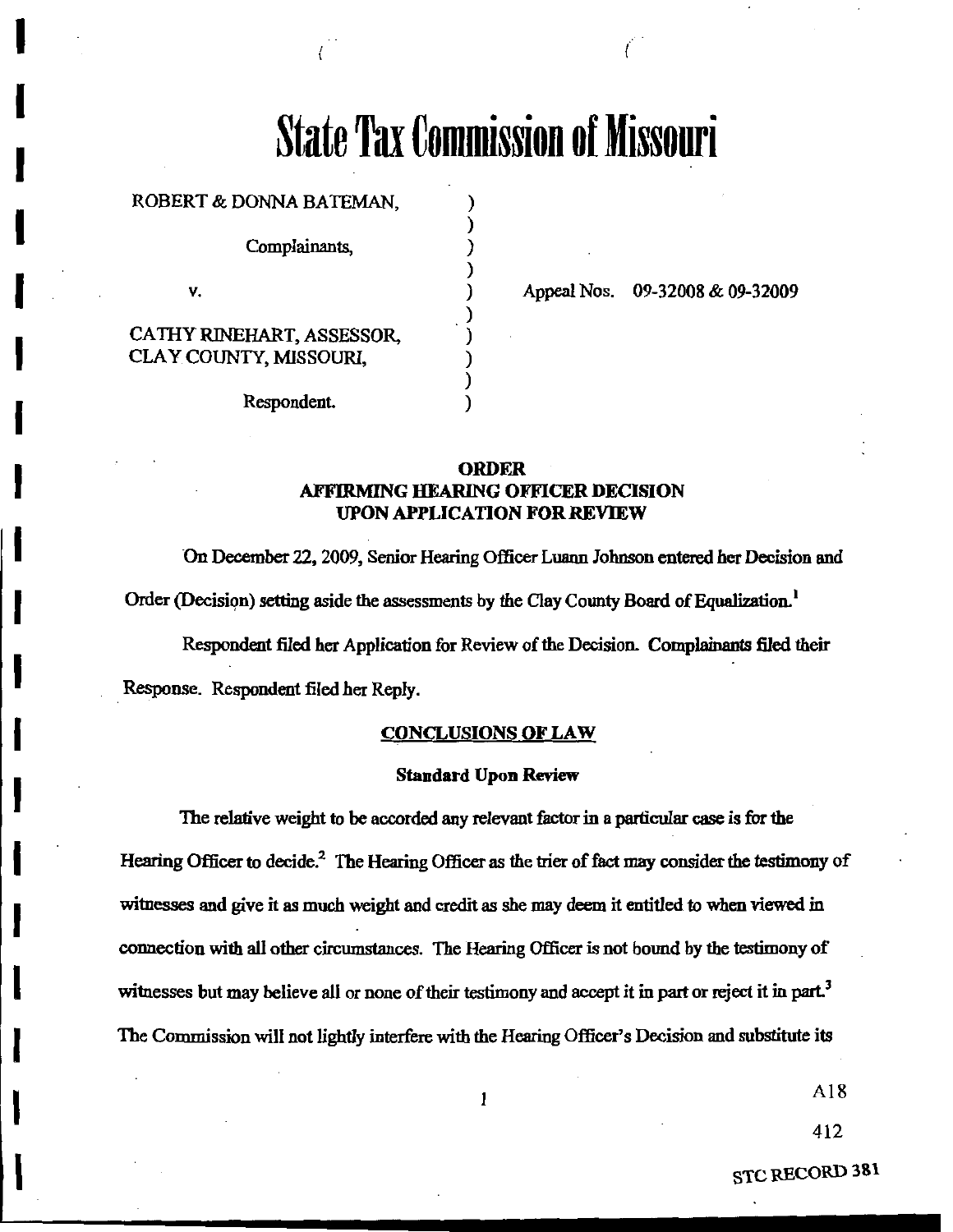judgment on the credibility of witnesses and weight to be given the evidence for that of the Hearing Officer as the trier of fact.<sup>4</sup>

#### **DECISION**

A review of the record in the present appeal provides support for the determinations made by the Hearing Officer. There is competent and substantial evidence to establish a sufficient foundation for the Decision of the Hearing Officer. A reasonable mind could have conscientiously reached the same result based on a review of the entire record. The Commission finds no basis to support a determination that the Hearing Officer acted in an arbitrary or capricious manner or abused his discretion as the trier of fact and concluder of law in this appeal.<sup>5</sup>

Respondent asserts that the only issue in the case is whether the subject property<sup>o</sup> is "vacant and unused land" within the meaning of Section 137.017.4, RSMo, or is "used for agricultural purposes" within the meaning of Section 137.016 RSMo. The Decision provides the simple answer to the issue. The evidence established that the subject parcels had been used for hay production in 2007, 2008 and 2009. A fact not disputed by Respondent.

Respondent's argument essentially rests upon claim that agricultural use is not permitted in the commercial zoning on the property. That was not a fact established at the evidentiary hearing. No copy of any applicable zoning ordinances were introduced into evidence at the hearing to establish what were or were not permitted uses and activities on the two parcels by the respective municipalities. Respondent's Reply for the first time by way of two Affidavits dated more than four months after the close of the evidentiary hearing raises this issue.

 $\overline{2}$ 

 $A19$ 

413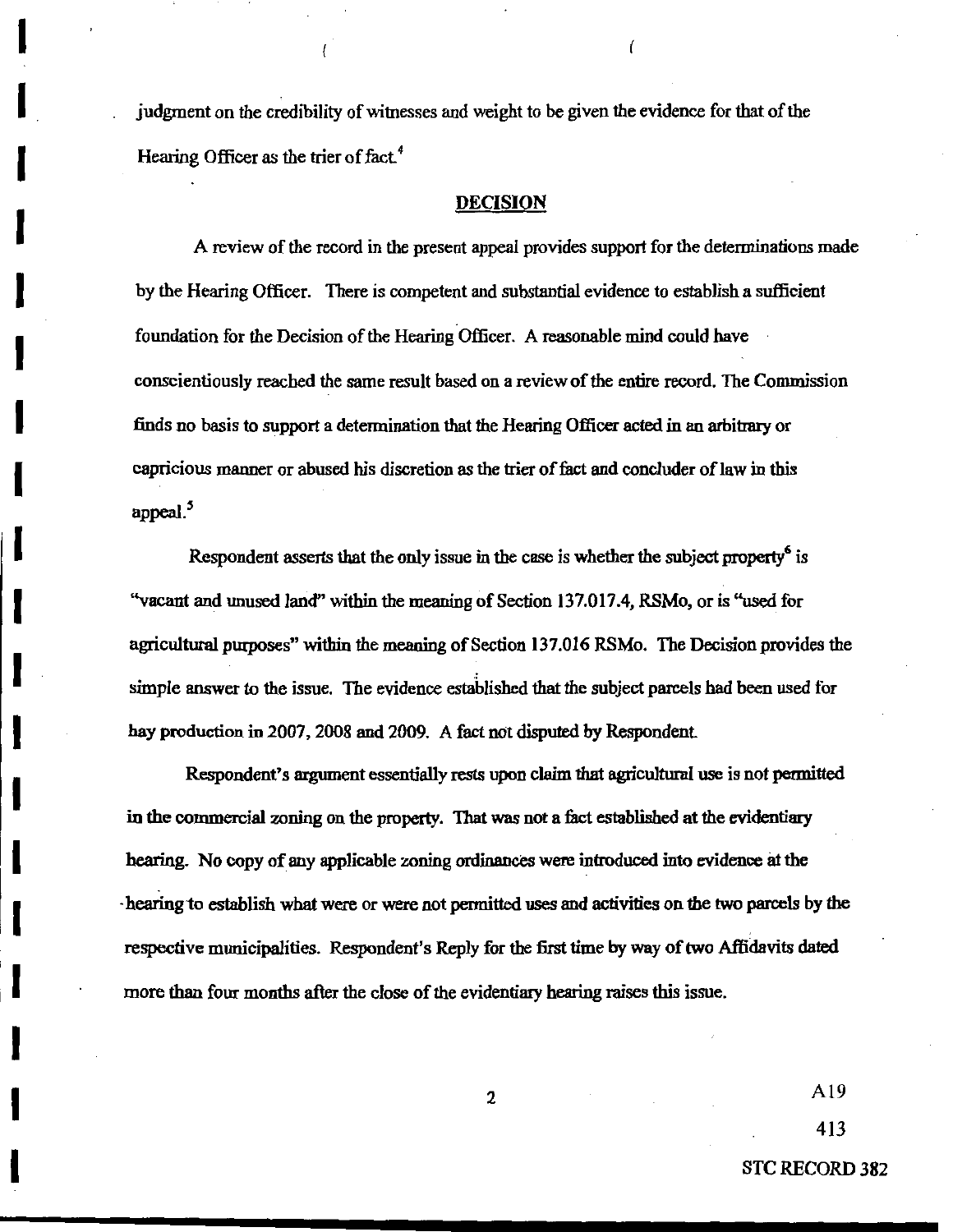The Hearing Officer could not have erred on this point, as she had no evidence in the record to establish what, if any, impact the zoning of the subject parcels might have on the harvesting of hay. Nor does the Commission have any evidence from the record on this point. The best evidence on this issue is not the interpretation of city ordinances by two city employees. The best evidence would have been a complete copy of the existing zoning ordinances applicable to the properties under appeal as of the applicable times when hay was harvested and submitted at the evidentiary hearing. The two affidavits tendered after the close of the evidentiary record as exhibits to Respondent's Reply are not now permitted to come into the evidentiary record. The Commission's review of the Decision must be based upon the evidence in the record, not additional evidence that one party seeks to present without benefit of objection or crossexamination by the opposing party.

Whatever the actual zoning ordinance may mandate, it does not alter the fact that hay has been harvested from the subject properties during 2007, 2008 and 2009. The plain language of the controlling statute<sup>7</sup> mandates for assessment purposes real property "...devoted primarily to the raising and harvesting of crops; ..." is to be classified as agricultural property. Cutting of hay constitutes the raising and harvesting of a crop. Even if the use of the properties in 2007, 2008 and 2009 was contradictory to a municipal ordinance, there is no provision in the assessment statutes which establishes that classification is to be denied based upon an allegation of ordinance violation by a taxpayer.

Respondent's argument as to an agricultural activity versus an agricultural use is not well taken. Because the subject property meets the statutory definition of agricultural property, it

 $A20$ 

414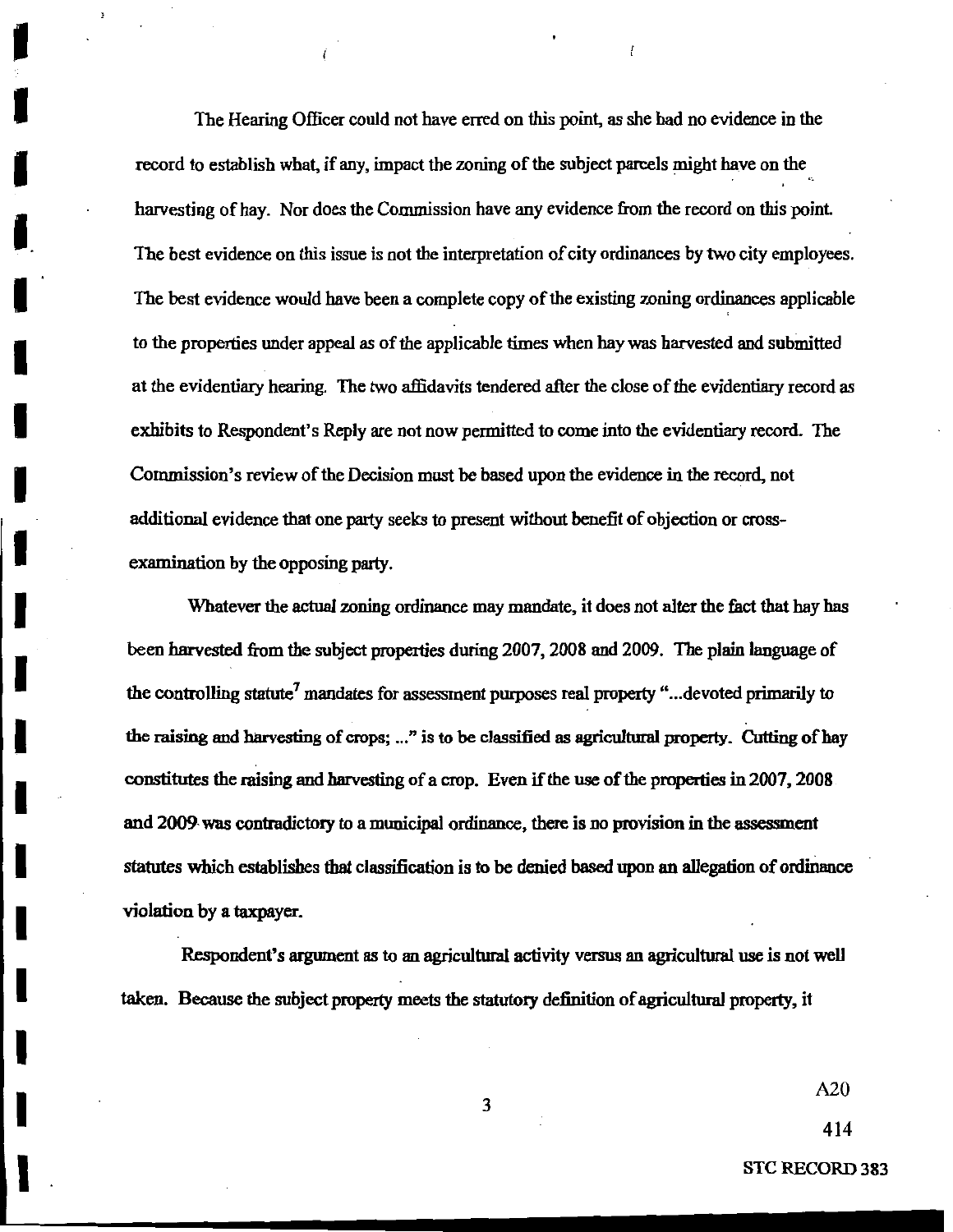must be assigned to the appropriate agricultural grade.<sup>8</sup> The parties did not dispute that agricultural land productive grade 7 was the proper valuation for the subject tract.<sup>9</sup>

Ĺ

Respondent's reliance on the Decision in Giddens v. Kessinger<sup>10</sup> is misplaced for two reasons. There was no argument advanced in Giddens that the property should not be valued at its commercial fair market value, as opposed to being placed in the proper agricultural land productive grade. Complainant in Giddens conceded to the market value of the property for commercial development but sought the 12% assessment. Such is not the case in the present appeals. In the second place, the Hearing Officer in Giddens should have sua sponte investigated<sup>11</sup> as to the proper agricultural land grade and applied it in order to properly assess the property.

Finally, the argument under the heading - BROAD IMPLICATIONS OF THIS DECISION presents nothing of substance in this case. A hearing officer is required to apply the appropriate law to the facts in the record. That is what was correctly done in this instance. The undisputed and controlling fact is that on the assessment date of January 1, 2009, the subject property had been in use for two years harvesting a hay crop and that use continued in 2009. Based upon that fact, the subject tracts must be valued under the agricultural land productive value and not at a commercial market value.

The Hearing Officer did not err in her determinations as challenged by Respondent. The subject tracts meet the statutory requirements to be valued at the agricultural land productive value and assessed at 12% of that value.

 $A21$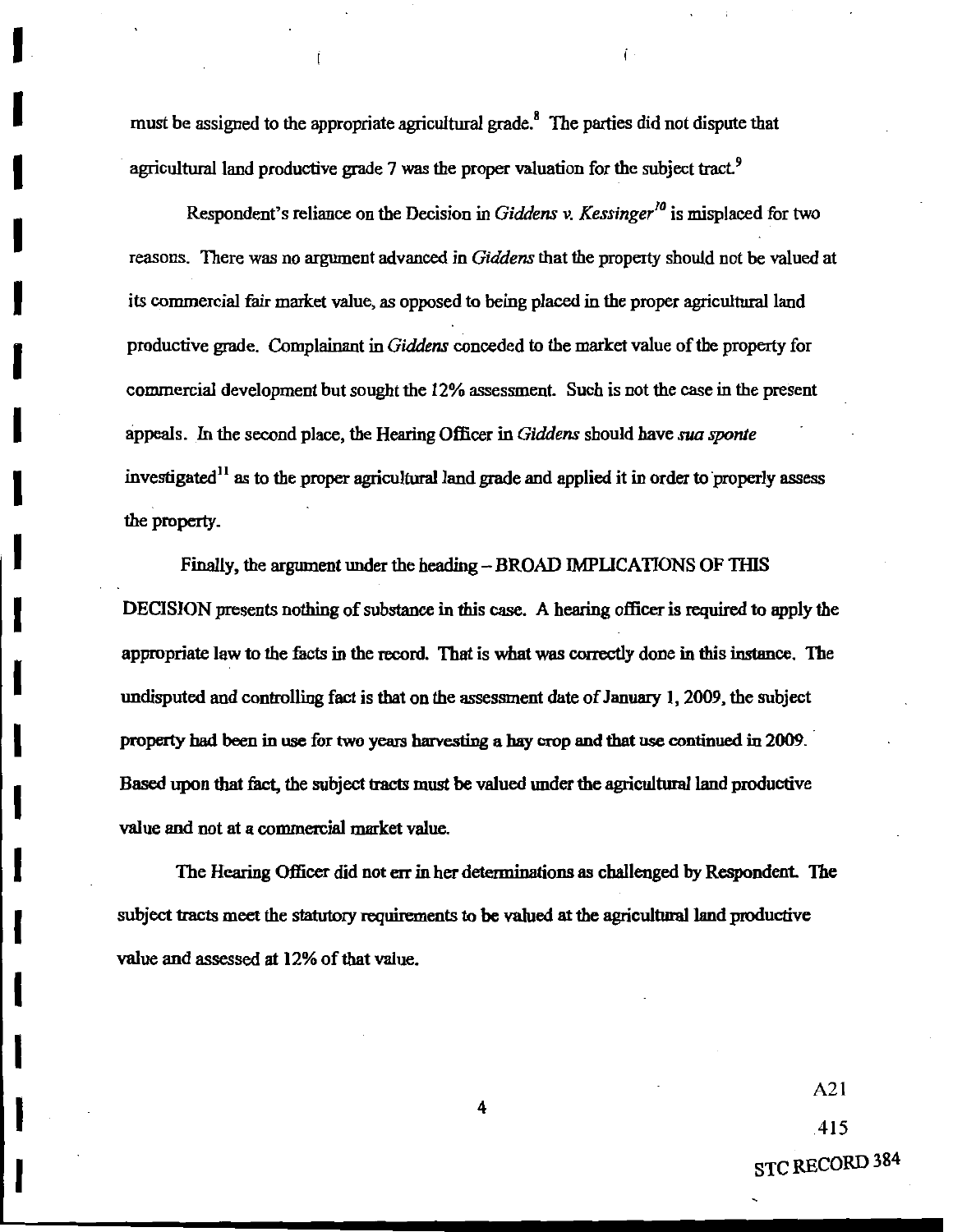#### **ORDER**

The Commission upon review of the record and Decision in this appeal, finds no grounds upon which the Decision of the Hearing Officer should be reversed or modified. Accordingly, the Decision is affirmed. The Decision and Order of the hearing officer, including the findings of fact and conclusions of law therein, is incorporated by reference, as if set out in full, in this final decision of the Commission.

Judicial review of this Order may be had in the manner provided in Sections 138.432 and 536.100 to 536.140, RSMo within thirty days of the mailing date set forth in the Certificate of Service for this Order.

If judicial review of this decision is made, any protested taxes presently in an escrow account in accordance with this appeal shall be held pending the final decision of the courts unless disbursed pursuant to Section 139,031.8, RSMo.

If no judicial review is made within thirty days, this decision and order is deemed final and the Collector of Clay County, as well as the collectors of all affected political subdivisions therein, shall disburse the protested taxes presently in an escrow account in accord with the decision on the underlying assessment in this appeal.

5

SO ORDERED April 13, 2010.

STATE TAX COMMISSION OF MISSOURI

Bruce E. Davis, Chairman

Jénnifer Tidwell. Commissioner

 $A22$ 

416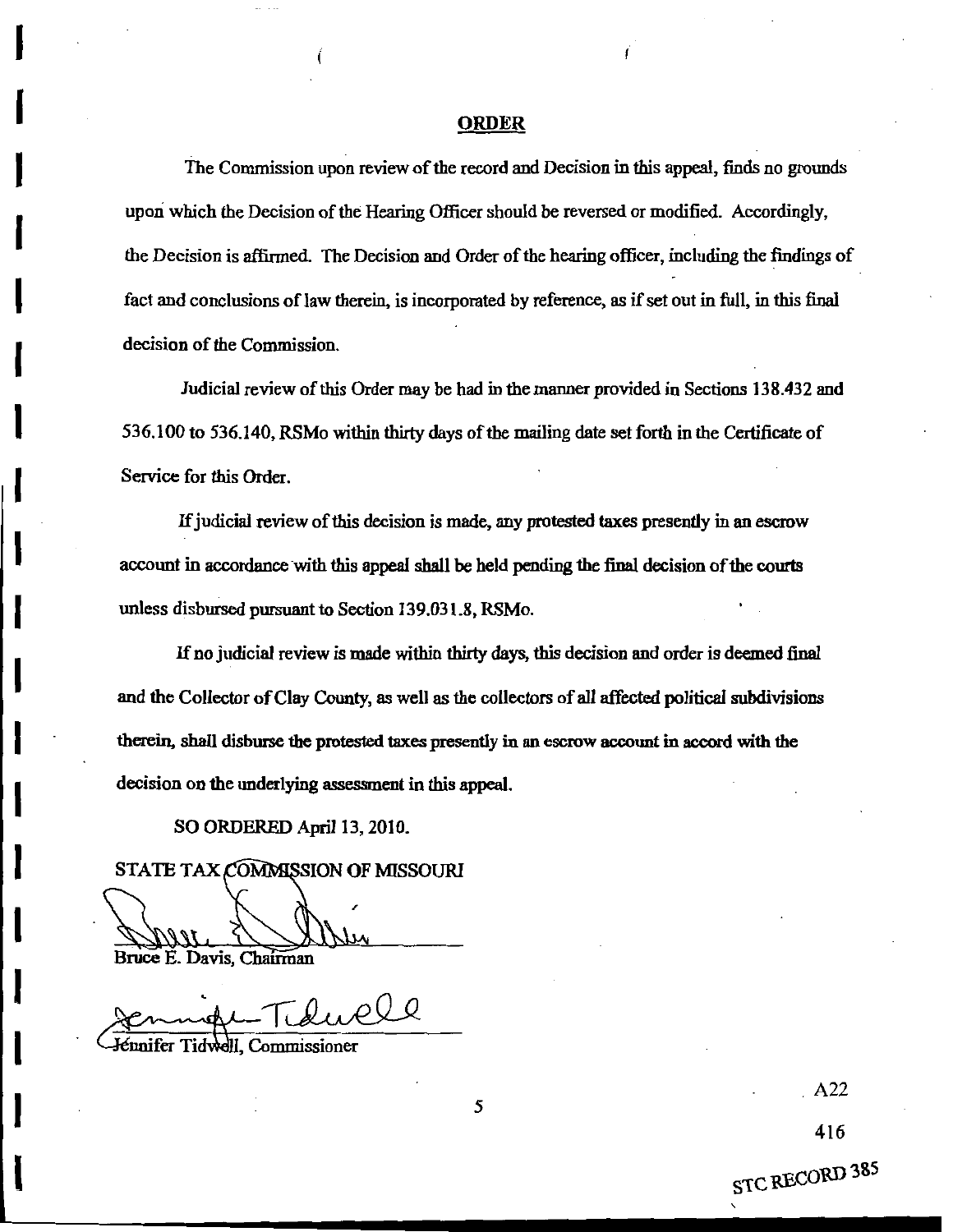#### Certificate of Service

I hereby certify that a copy of the foregoing has been mailed postage prepaid this  $43<sup>th</sup>$  day of April, 2010, to: Robert Bateman, 100 NW 72<sup>nd</sup> Street, Gladstone, MO 64118, Complainant; Patricia Hughes, Associate County Counselor, 17 W. Kansas, Suite 3, Attorney for Respondent; Cathy Rinehart, Assessor, Tom Brandom, Clerk, Sandra Reeves, Collector, Administration Building, 1 Courthouse Square, Liberty, MO 64068.

 $\sim 0.0$ 

Legal Coordinator

Contact Information for State Tax Commission: Missouri State Tax Commission P.O. Box 146 301 W. High Street, Room 840 Jefferson City, MO 65102 573-751-2414 573-751-1341 FAX

ነ⊄ጤ

<sup>1</sup> Hearing Officer found properties were incorrectly assessed at 12% of fair market value as vacant and unused property. Valuation was corrected to a agricultural grade 7 for land actually used for an agricultural purpose and assessed at the 12% agricultural assessment.

 $2$  St. Louis County v. Security Bonhomme, Inc., 558 S.W.2d 655, 659 (Mo. banc 1977); St. Louis County v. STC, 515 S.W.2d 446, 450 (Mo. 1974); Chicago, Burlington & Quincy Railroad Company v. STC, 436 S.W.2d 650 (Mo. 1968).

 $3$  St. Louis County v. Boatmen's Trust Co., 857 S.W.2d 453, 457 (Mo. App. E.D. 1993); Vincent by Vincent v. Johnson, 833 S.W.2d 859, 865 (Mo. 1992); Beardsley v. Beardsley, 819 S.W.2d 400, 403 (Mo. App. 1991); Curnow v. Sloan, 625 S.W.2d 605, 607 (Mo. banc 1981).

<sup>4</sup> Black v. Lombardi, 970 S.W.2d 378 (Mo. App. E.D. 1998); Lowe v. Lombardi, 957 S.W.2d 808 (Mo. App. W.D. 1997); Forms World, Inc. v. Labor and Industrial Relations Com'n, 935 S.W.2d 680 (Mo. App. W.D. 1996); Evangelical Retirement Homes v. STC, 669 S.W.2d 548 (Mo. 1984); Pulitzer Pub. Co. v. Labor and Indus. Relations Commission, 596 S.W.2d 413 (Mo. 1980); St. Louis County v. STC, 562 S.W.2d 334 (Mo. 1978); St. Louis County v. STC, 406 S.W.2d 644 (Mo. 1966).

<sup>5</sup> Hermel, Inc. v. STC, 564 S.W.2d 888 (Mo. 1978); Black v. Lombardi, 970 S.W.2d 378 (Mo. App. E.D. 1998); Holt v. Clarke, 965 S.W.2d 241 (Mo. App. W.D. 1998); Smith v. Morton, 890 S.W.2d 403 (Mo. App. E.D. 1995); Phelps v. Metropolitan St. Louis Sewer Dist., 598 S.W.2d 163 (Mo. App. E.D. 1980).

 $A23$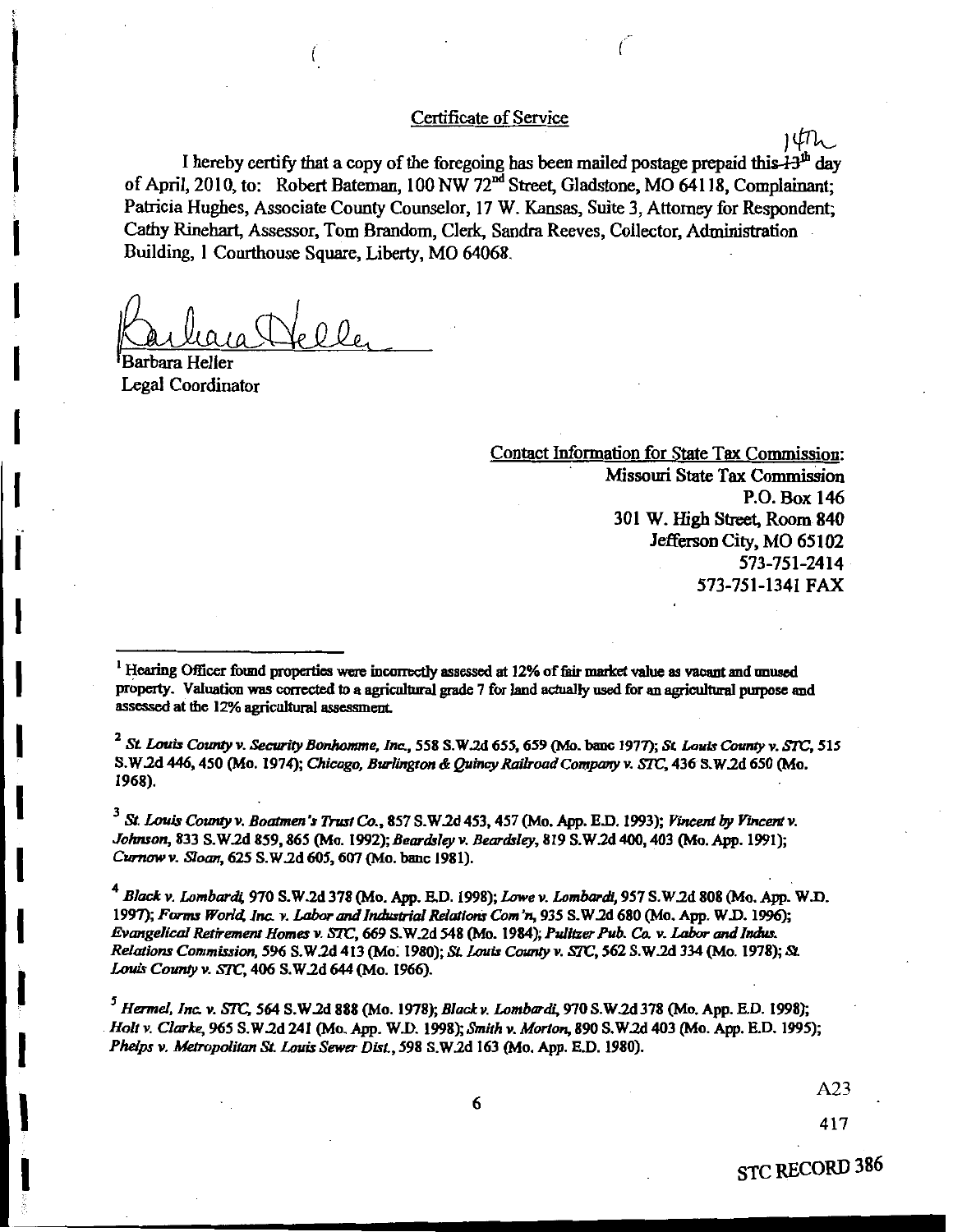<sup>6</sup> The "property" consists of two parcels because there is a portion in Gladstone, Missouri and another portion in Kansas City, Missouri.

 $\mathcal{L}_{\mathcal{L}}$ 

<sup>7</sup> Section 137.016.1 (1), RSMo.

<sup>8</sup> 137.017. 1. For general property assessment purposes, the true value in money of land which is in use as agricultural and horticultural property, as defined in section 137.016, shall be that value which such land has for agricultural or horticultural use.

<sup>9</sup> 12 CSR 30-4.010 (1) (G) - \$75.00 per acre.

<sup>10</sup> Ernest W. Giddens, Trustee v. Rick Kessinger, STC Appeal No. 05-33000, 1/10/07.

<sup>11</sup> Section 138.430.2, RSMo.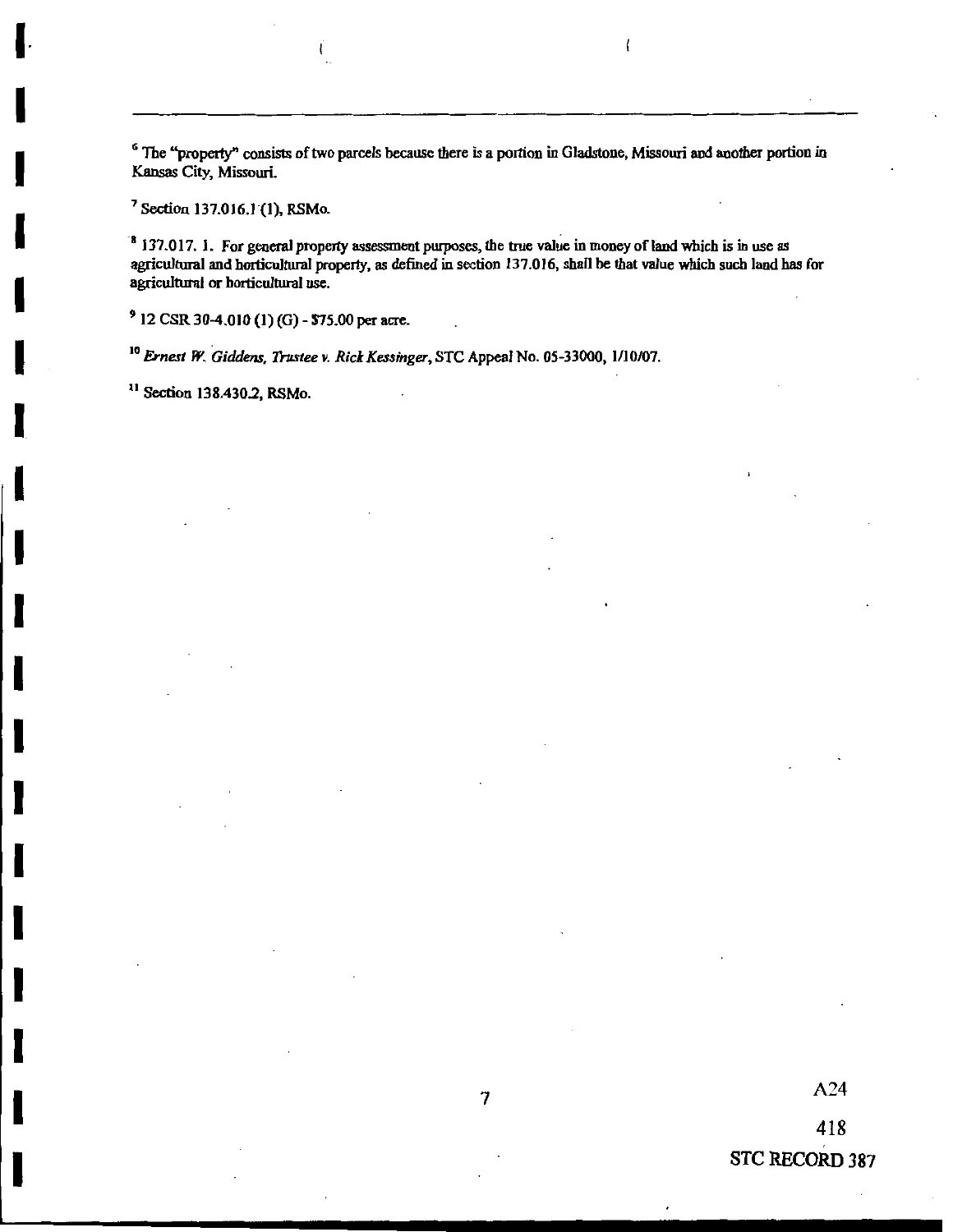# **Missouri Revised Statutes**

### **Chapter 137 Assessment and Levy of Property Taxes Section 137.016**

**August 28, 2010** 

#### Real property, subclasses of, defined--political subdivision may adjust operating levy to recoup revenue, when--reclassification to apply, when--placement of certain property within proper subclass, factors considered.

137.016. 1. As used in section 4(b) of article X of the Missouri Constitution, the following terms mean:

(1) "Agricultural and horticultural property", all real property used for agricultural purposes and devoted primarily to the raising and harvesting of crops; to the feeding, breeding and management of livestock which shall include breeding, showing, and boarding of horses; to dairying, or to any other combination thereof; and buildings and structures customarily associated with farming, agricultural, and horticultural uses. Agricultural and horticultural property shall also include land devoted to and qualifying for payments or other compensation under a soil conservation or agricultural assistance program under an agreement with an agency of the federal government. Agricultural and horticultural property shall further include land and improvements, exclusive of structures, on privately owned airports that qualify as reliever airports under the Nation Plan of Integrated Airports System, to receive federal airport improvement project funds through the Federal Aviation Administration. Real property classified as forest croplands shall not be agricultural or horticultural property so long as it is classified as forest croplands and shall be taxed in accordance with the laws enacted to implement section 7 of article X of the Missouri Constitution:

(2) "Residential property", all real property improved by a structure which is used or intended to be used for residential living by human occupants, vacant land in connection with an airport, land used as a golf course, and manufactured home parks, but residential property shall not include other similar facilities used primarily for transient housing. For the purposes of this section, "transient housing" means all rooms available for rent or lease for which the receipts from the rent or lease of such rooms are subject to state sales tax pursuant to subdivision  $(6)$  of subsection 1 of section 144.020;

(3) "Utility, industrial, commercial, railroad and other real property", all real property used directly or indirectly, for any commercial, mining, industrial, manufacturing, trade, professional, business, or similar purpose, including all property centrally assessed by the state tax commission but shall not include floating docks, portions of which are separately owned and the remainder of which is designated for common ownership and in which no one person or business entity owns more than five individual units. All other real property not included in the property listed in subclasses  $(1)$  and  $(2)$  of section  $4(b)$  of article X of the Missouri Constitution, as such property is defined in this section, shall be deemed to be included in the term "utility, industrial, commercial, railroad and other real property".

2. Pursuant to article X of the state constitution, any taxing district may adjust its operating levy to recoup any loss of property tax revenue, except revenues from the surtax imposed pursuant to article X, subsection 2 of section 6 of the constitution, as the result of changing the classification of structures intended to be used for residential living by human occupants which contain five or more dwelling units if such adjustment of the levy does not exceed the highest tax rate in effect subsequent to the 1980 tax year. For purposes of this section, loss in revenue shall include the difference between the revenue that would have been collected on such property under its classification prior to enactment of this section and the amount to be collected under its classification under this section. The county assessor of each county or city not within a county shall provide information to each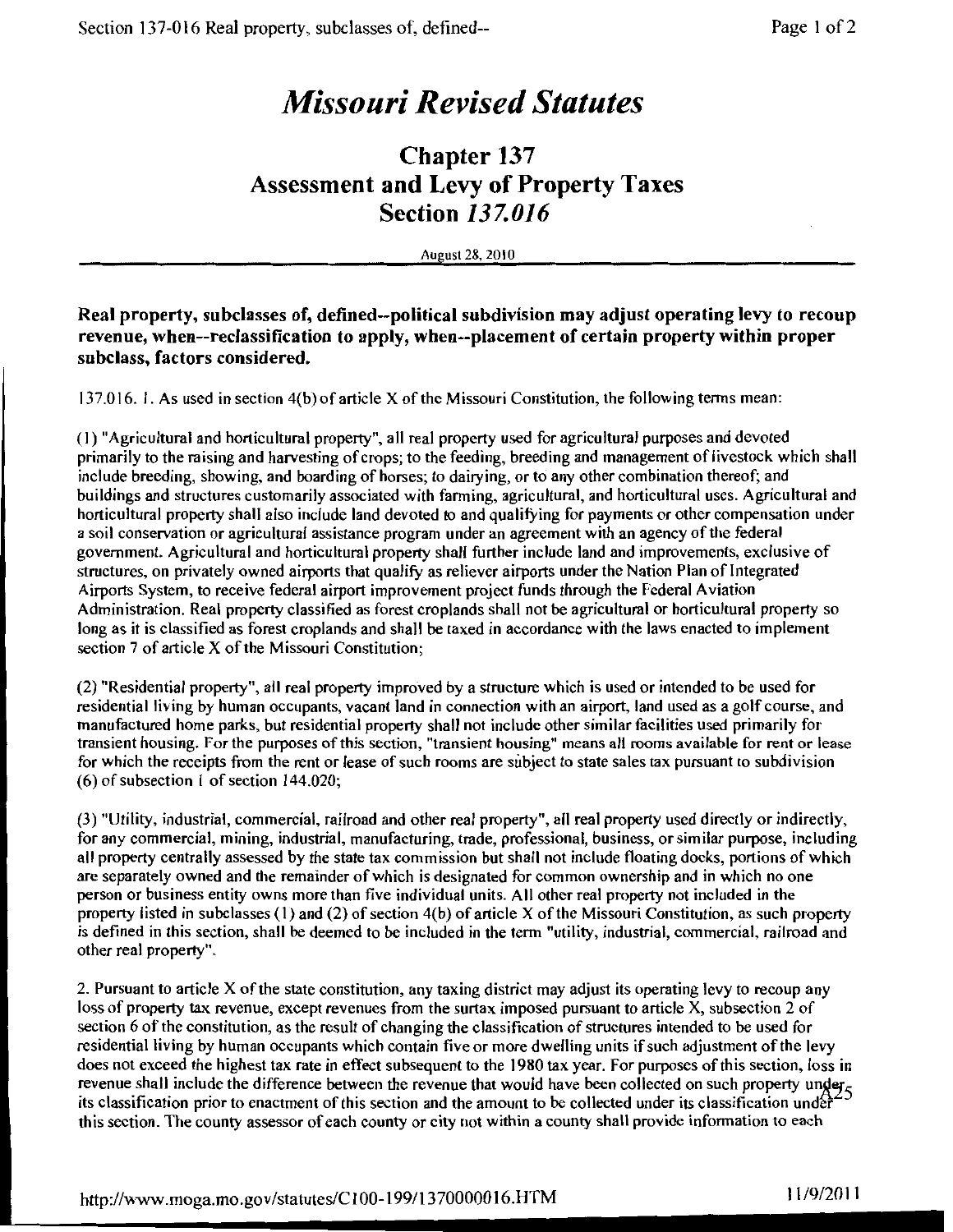taxing district within its boundaries regarding the difference in assessed valuation of such property as the result of such change in classification.

3. All reclassification of property as the result of changing the classification of structures intended to be used for residential living by human occupants which contain five or more dwelling units shall apply to assessments made after December 31, 1994.

4. Where real property is used or held for use for more than one purpose and such uses result in different classifications, the county assessor shall allocate to each classification the percentage of the true value in money of the property devoted to each use; except that, where agricultural and horticultural property, as defined in this section, also contains a dwelling unit or units, the farm dwelling, appurtenant residential-related structures and up to five acres immediately surrounding such farm dwelling shall be residential property, as defined in this section.

5. All real property which is vacant, unused, or held for future use; which is used for a private club, a not-forprofit or other nonexempt lodge, club, business, trade, service organization, or similar entity; or for which a determination as to its classification cannot be made under the definitions set out in subsection 1 of this section, shall be classified according to its immediate most suitable economic use, which use shall be determined after consideration of:

(1) Immediate prior use, if any, of such property;

(2) Location of such property;

(3) Zoning classification of such property; except that, such zoning classification shall not be considered conclusive if, upon consideration of all factors, it is determined that such zoning classification does not reflect the immediate most suitable economic use of the property;

(4) Other legal restrictions on the use of such property;

(5) Availability of water, electricity, gas, sewers, street lighting, and other public services for such property;

(6) Size of such property;

(7) Access of such property to public thoroughfares; and

(8) Any other factors relevant to a determination of the immediate most suitable economic use of such property.

6. All lands classified as forest croplands shall not, for taxation purposes, be classified as subclass (1), subclass (2), or subclass (3) real property, as such classes are prescribed in section 4(b) of article X of the Missouri Constitution and defined in this section, but shall be taxed in accordance with the laws enacted to implement section 7 of article X of the Missouri Constitution.

(L. 1983 S.B. 63, et al. § 3, A.L. 1986 H.B. 1022, et al., A.L. 1989 H.B. 181 & 633, A.L. 1991 S.B. 61, A.L. 1995 H.B. 211, A.L. 1997 S.B. 241, A.L. 2008 S.B.<br>711)

(2004) Property used as extended stay residential facility, where majority of rooms are available for short-term residency, does not constitute residential property for property tax purposes. Shipman v. Dominion Hospitality, 148 S.W.3d 821 (Mo.banc).



C Copyright

Missouri General Assembly

 $A26$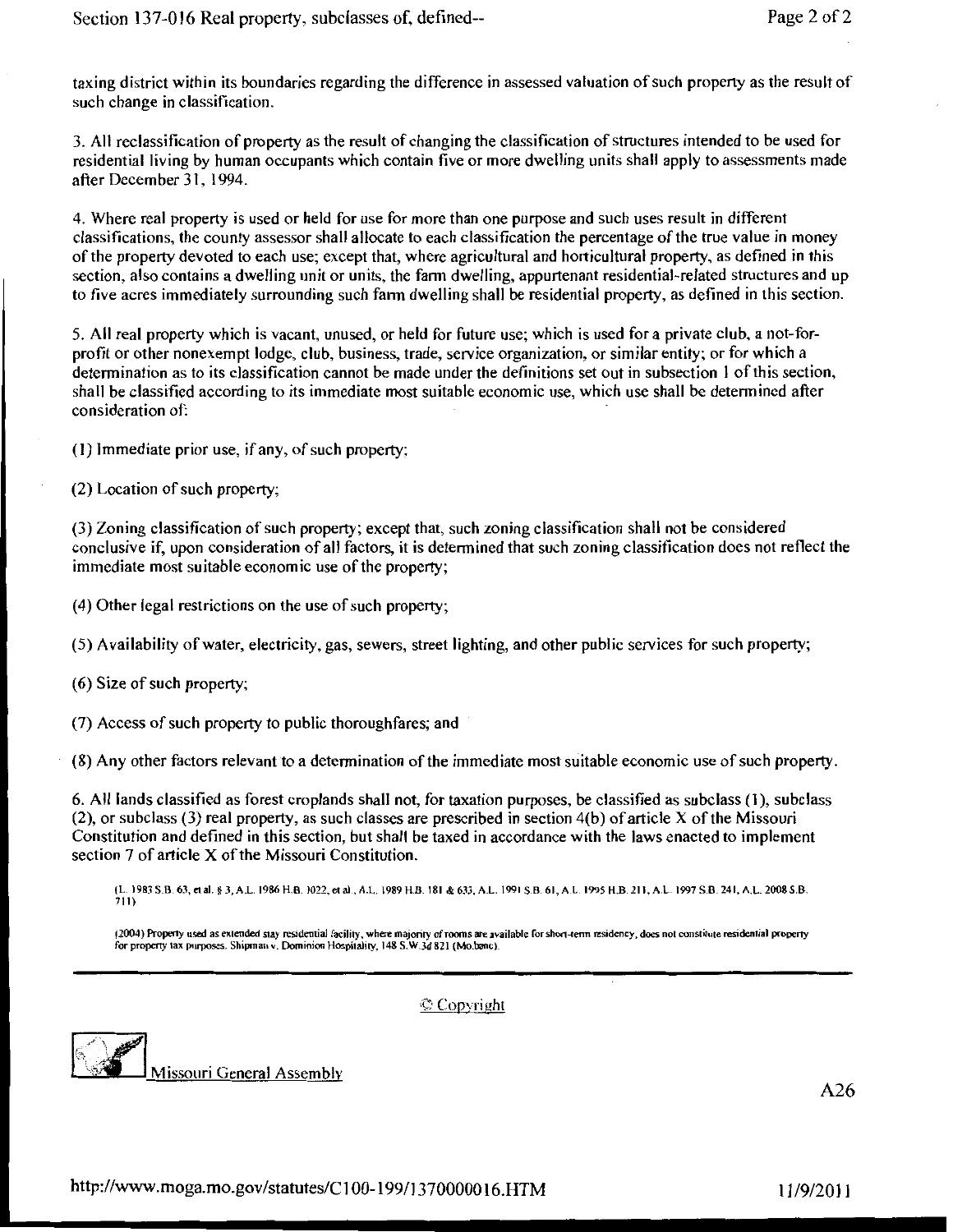# **Missouri Revised Statutes**

## **Chapter 137 Assessment and Levy of Property Taxes Section 137.017**

August 28, 2010

#### Agricultural and horticultural property, how assessed.

137.017. 1. For general property assessment purposes, the true value in money of land which is in use as agricultural and horticultural property, as defined in section 137.016, shall be that value which such land has for agricultural or horticultural use. The true value of buildings or other structures customarily associated with farming, agricultural, and horticultural uses, excluding residential dwellings and related land, shall be added to the use value of the agricultural and horticultural land to determine the value of the agricultural and horticultural property under sections 137.017 to 137.021.

2. After it has been established that the land is actually agricultural and horticultural property, as defined in section 137.016, and is being valued and assessed accordingly, the land shall remain in this category as long as the owner of the land complies with the provisions of sections 137.017 to 137.021.

3. Continuance of valuation and assessment for general property taxation under the provisions of sections 137.017 to 137.021 shall depend upon continuance of the land being used as agricultural and horticultural property, as defined in section 137.016, and compliance with the other requirements of sections 137.017 to 137.021 and not upon continuance in the same owner of title to the land.

4. For general property assessment purposes, the true value in money of vacant and unused land which is classified as agricultural and horticultural property under subsection 3 of section 137,016 shall be its fair market value.

(L. 1975 S.B. 203 § 1, A.L. 1983 S.B. 63, et al., A.L. 1989 H.B. 181 & 633)

© Copyright

Missouri General Assembly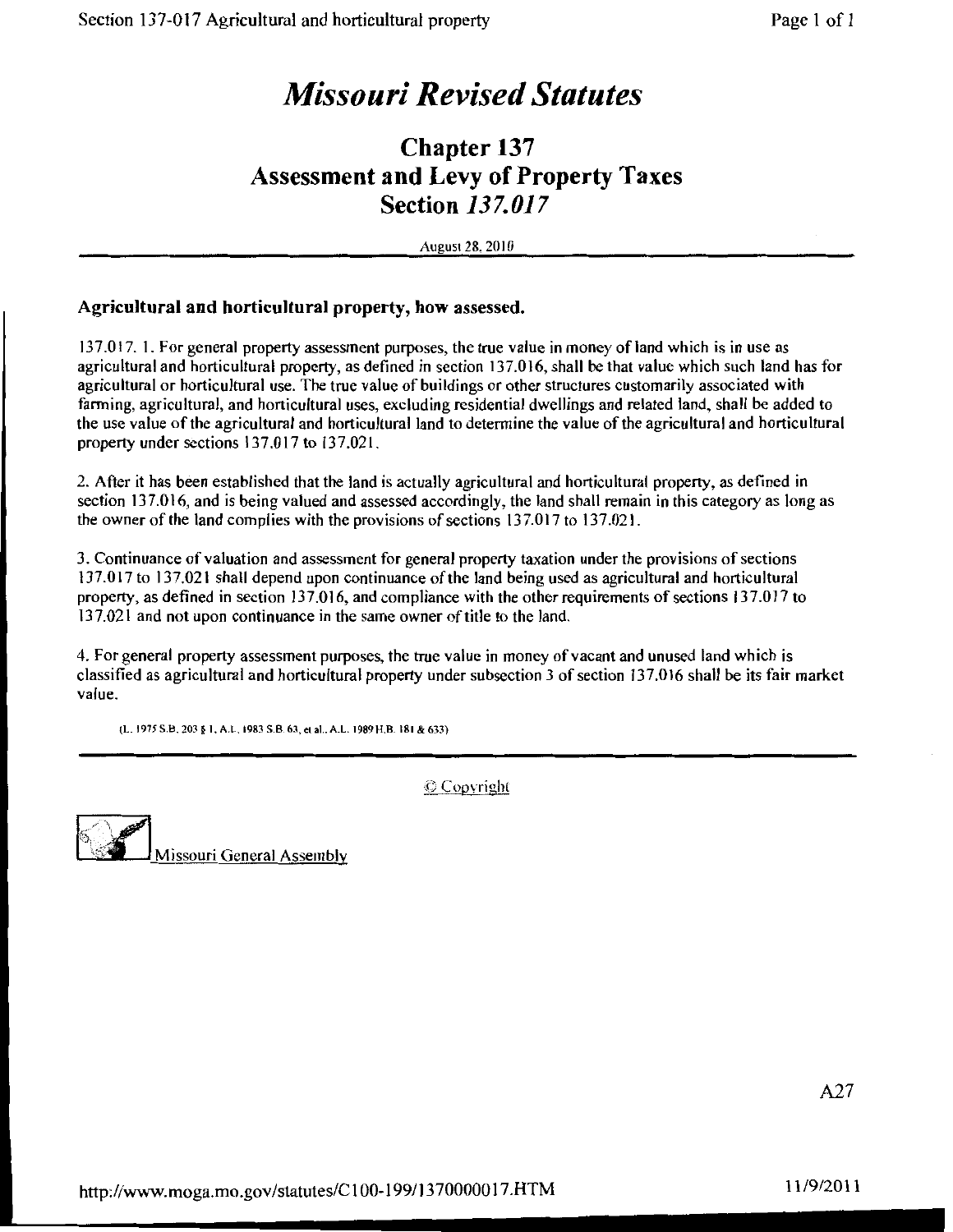# **Missouri Revised Statutes**

## **Chapter 137 Assessment and Levy of Property Taxes Section 137.021**

August 28, 2010

#### Grading of land for valuation, agricultural and horticultural land, factors to be considered-split-off, effect of.

137.021. 1. The assessor, in grading land which is devoted primarily to the raising and harvesting of crops, to the feeding, breeding and management of livestock, to dairying, or to any combination thereof, as defined in section 137.016, pursuant to the provisions of sections 137.017 to 137.021, shall in addition to the assessor's personal knowledge, judgment and experience, consider soil surveys, decreases in land valuation due to natural disasters, level of flood protection, governmental regulations limiting the use of such land, the estate held in such land, and other relevant information. On or before December thirty-first of each odd-numbered year, the state tax commission shall promulgate by regulation and publish a value based on productive capability for each of the several grades of agricultural and horticultural land. If such rules are not disapproved by the general assembly in the manner set out below, they shall take effect on January first of the next odd-numbered year. Such values shall be based upon soil surveys, soil productivity indexes, production costs, crop yields, appropriate capitalization rates and any other pertinent factors, all of which may be provided by the college of agriculture of the University of Missouri, and shall be used by all county assessors in conjunction with their land grades in determining assessed values. Any regulation promulgated pursuant to this subsection shall be deemed to be beyond the scope and authority provided in this subsection if the general assembly, within the first sixty calendar days of the regular session immediately following the promulgation of such regulation, by concurrent resolution, shall disapprove the values contained in such regulation. If the general assembly so disapproves any regulation promulgated pursuant to this subsection, the state tax commission shall continue to use values set forth in the most recent preceding regulation promulgated pursuant to this subsection.

2. When land that is agricultural and horticultural property, as defined in section 137.016, and is being valued and assessed for general property tax purposes pursuant to the provisions of sections 137.017 to 137.021 becomes property other than agricultural and horticultural property, as defined in section 137.016, it shall be reassessed as of the following January first.

3. Separation or split-off of a part of the land which is being valued and assessed for general property tax purposes pursuant to the provisions of sections 137.017 to 137.021, either by conveyance or other action of the owner of the land, so that such land is no longer agricultural and horticultural property, as defined in section 137.016, shall subject the land so separated to reassessment as of the following January first. This shall not impair the right of the remaining land to continuance of valuation and assessment for general property tax purposes pursuant to the provisions of sections 137.017 to 137.021.

(L. 1975 S.B. 203 § 3, A.L. 1983 S.B. 63, et al., A.L. 1986 S.B. 476, A.L. 1989 H.B. 181 & 633, A.L. 1994 S.B. 633, A.L. 1997 H.B. 470 merged with S.B. 241)



C Copyright

Missouri General Assembly